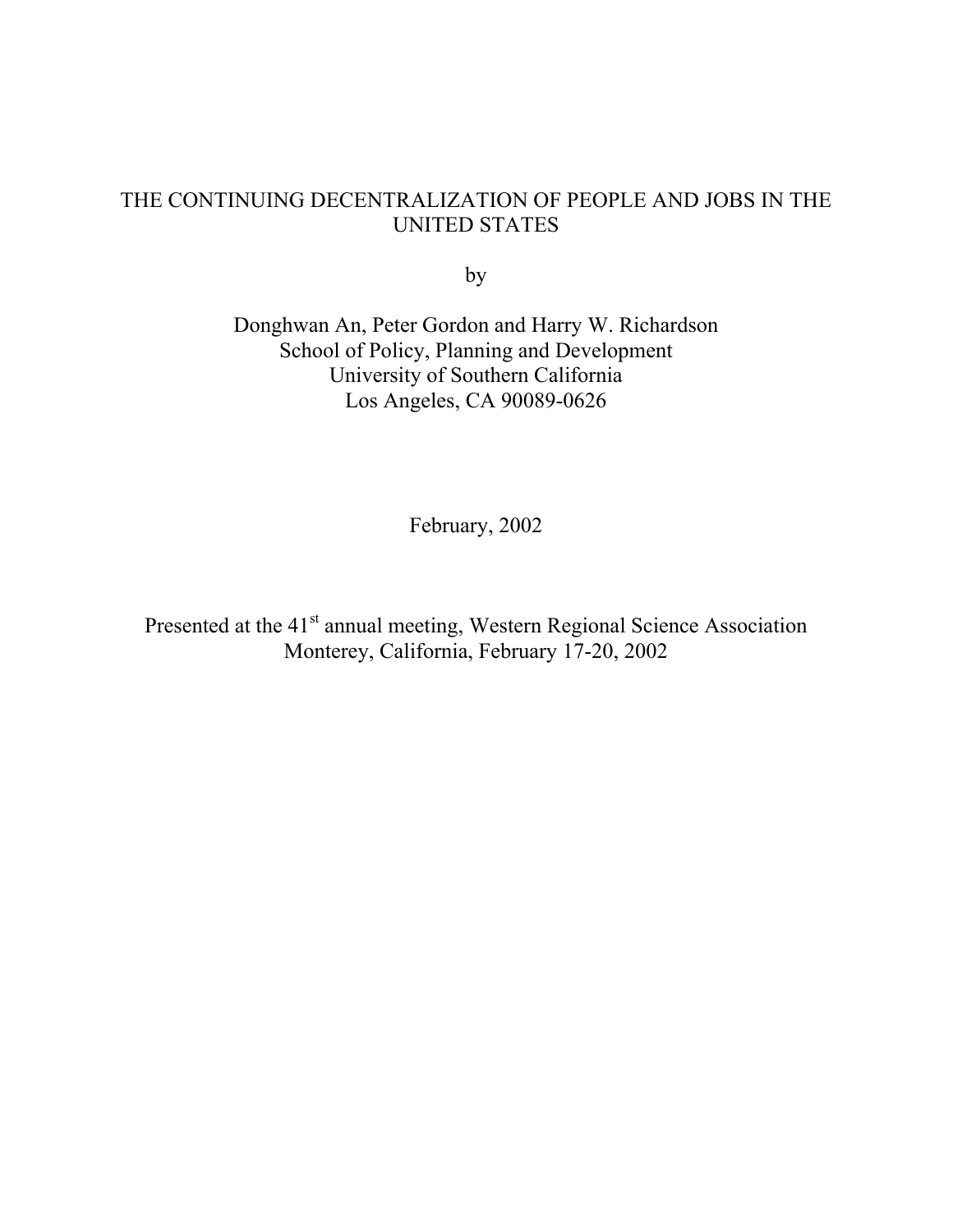#### ABSTRACT

Although the full picture is necessarily complex and many commentators are pointing to signs of re-centralization, population and employment in the 3132 counties of the U.S. continues to decentralize. This is based on an analysis of annual data from the Regional Economic Information System (REIS) by the Bureau of Economic Analysis (BEA, of the U.S. Department of Commerce) that describes population and employment and income for seven major economic sectors for all counties over the years 1969-1999. The more specific conclusions of this analysis are as follows. First, Frostbelt-Sunbelt migration remains a powerful trend. Climate counts. Second, the facts do not support the idea of a "return to the cities", "regeneration", or any resurgence of compact development despite a strong policy interest in achieving such outcomes. Third, the dominant trends show an ebb and flow over time between growth in exurban and in suburban locations. Suburban growth was concentrated in the middle-sized metro areas. Exurban areas and rural counties usually performed better than core counties. Consistently, the core counties of the largest metro areas have fared worst, even in the most recent period (1995-99) when they did a little better. Fourth, most firms no longer have to seek locations in traditional high-density centers to achieve agglomeration economies; they can either do without them or find them in low-density regions. Finally, most planners in pursuit of "smart growth" are attempting to counter potent market trends in favor of more dispersal, potentially a costly strategy.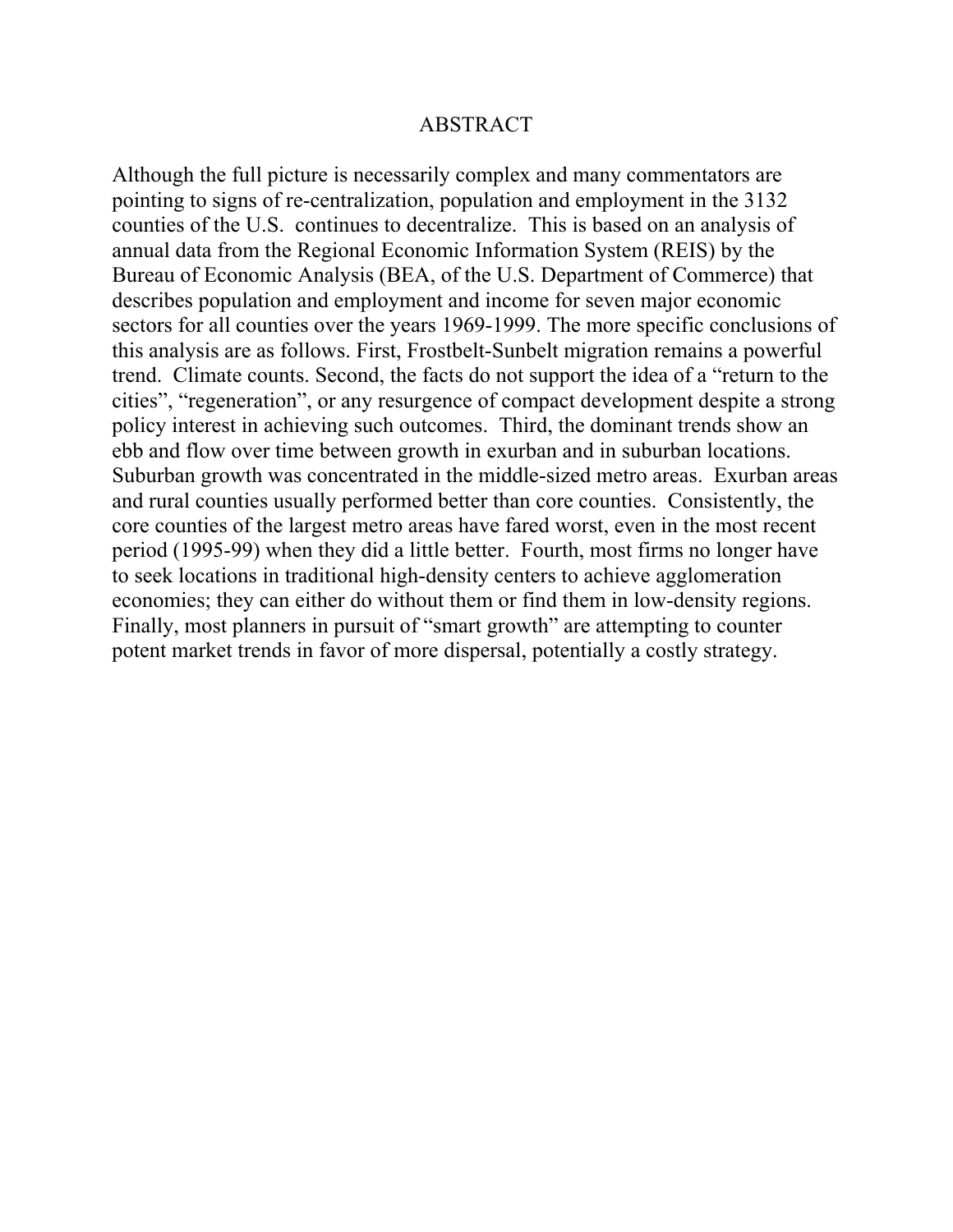"It is one of the ironies of the age. Just as the wonders of communications technology make it possible to conduct all sorts of computer-based activities from any corner of the earth, so humanity clusters more into cities than ever before. Location, which should surely be irrelevant, seems to matter more, not less. Physical proximity appears to have virtues in commercial life that no amount of technological gimmickry can replace" ("Location, location, location: Why place still matters" *The Economist* June 16, 2001, p. 81).

"We were born and raised as a suburban county and now all of a sudden the frontier is going to be closing. That will force us not only to grow differently; it is going to refocus the way we view our county. It will change from suburban psychology to more urban psychology" (Prof. Scott Bollens, UC Irvine, interviewed in the *LA Times*, June 17, 2001, p. B1, B8).

"Cities Are Back! Mayors have known this for some time, but now the census figures spell out the incredible resurgence our cities have seen in the past few years" (U.S. Conference of Mayors, www.usmayors,org, Sep 11, 2001).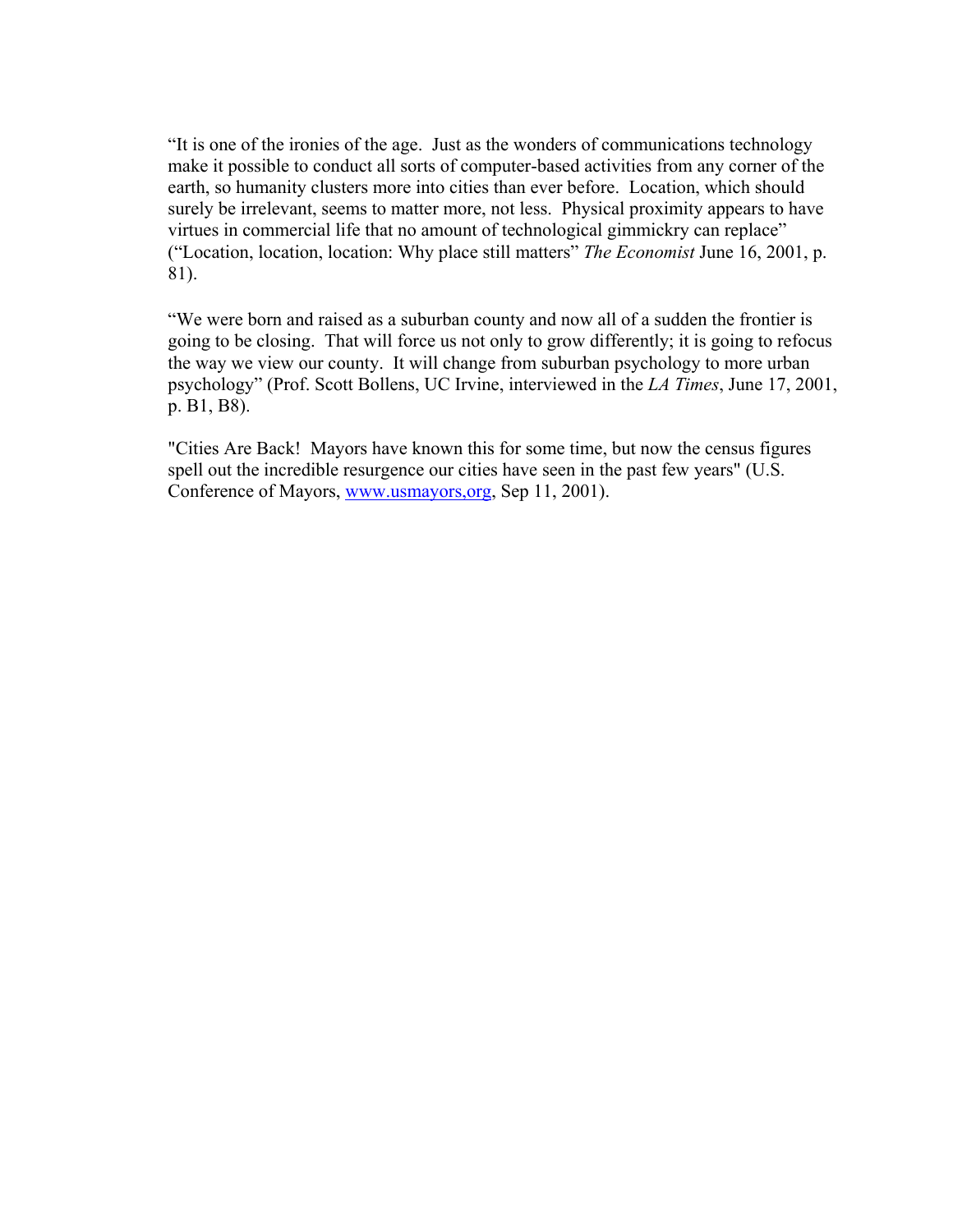## 1. INTRODUCTION

The 2000 census reported ten-year population growth for the nation of slightly more than 13 percent. Most of the large cities did not keep up although most of their suburbs grew as fast or faster. Of the top 50 cities, only 13 significantly beat national growth (only four in the top 20); predictably all of these were in the Sunbelt states (Table 1). None of this is surprising because city-to-suburb and frostbelt-to-sunbelt migrations have been going on for some time. Both are explained by the lifestyle choices made by large numbers of people, facilitated by new technologies, especially falling communications and transportation costs. Indeed, recent electronic wonders have caused communications costs to plummet to such an extent that some commentators have wondered why clustering of any sort is not on the way out.

As always, however, the details are complex and hard to reduce to just one story. Table 1 compares recent metro area employment trends with population trends. At this writing, these are unfortunately not available for all the same geographic units. We see that suburban counties usually added jobs at a faster rate than their core counties. We also note that areas outside the central cities of metro areas usually also grew fastest in terms of population. The same pattern is apparent for all of the size and geographic groupings of MSAs (bottom of the table).

There were also exceptions: population growth in eight CBDs of the top-20 metros outpaced the surrounding central cities as well as the surrounding suburbs. Yet for seven of these eight, suburban job growth still beat core county job growth (San Diego not counted because the MSA does not have a suburban county).

CBD job growth using the County Business Patterns zip code files limit us to a three-year look. Also, these CBD definitions necessarily vary from the ones used to measure ten-year population growth. Metro area job growth (County Business Patterns definitions) for the 19 areas covered for the three-year period was 8.7 percent. Only seven CBDs surpassed this rate.

To try to make sense of the pattern, the rest of this paper focuses on trends. We examine the 31-year series made available by the Regional Economic Information System (REIS) by the Bureau of Economic Analysis (BEA, of the U.S. Department of Commerce) for the 3132 counties of the U.S. that describes population and employment and income for seven major economic sectors for all counties for the years 1969-1999. We find that there is much less clustering than the first quotation suggests. This paper extends in more detail the descriptive analysis of U.S.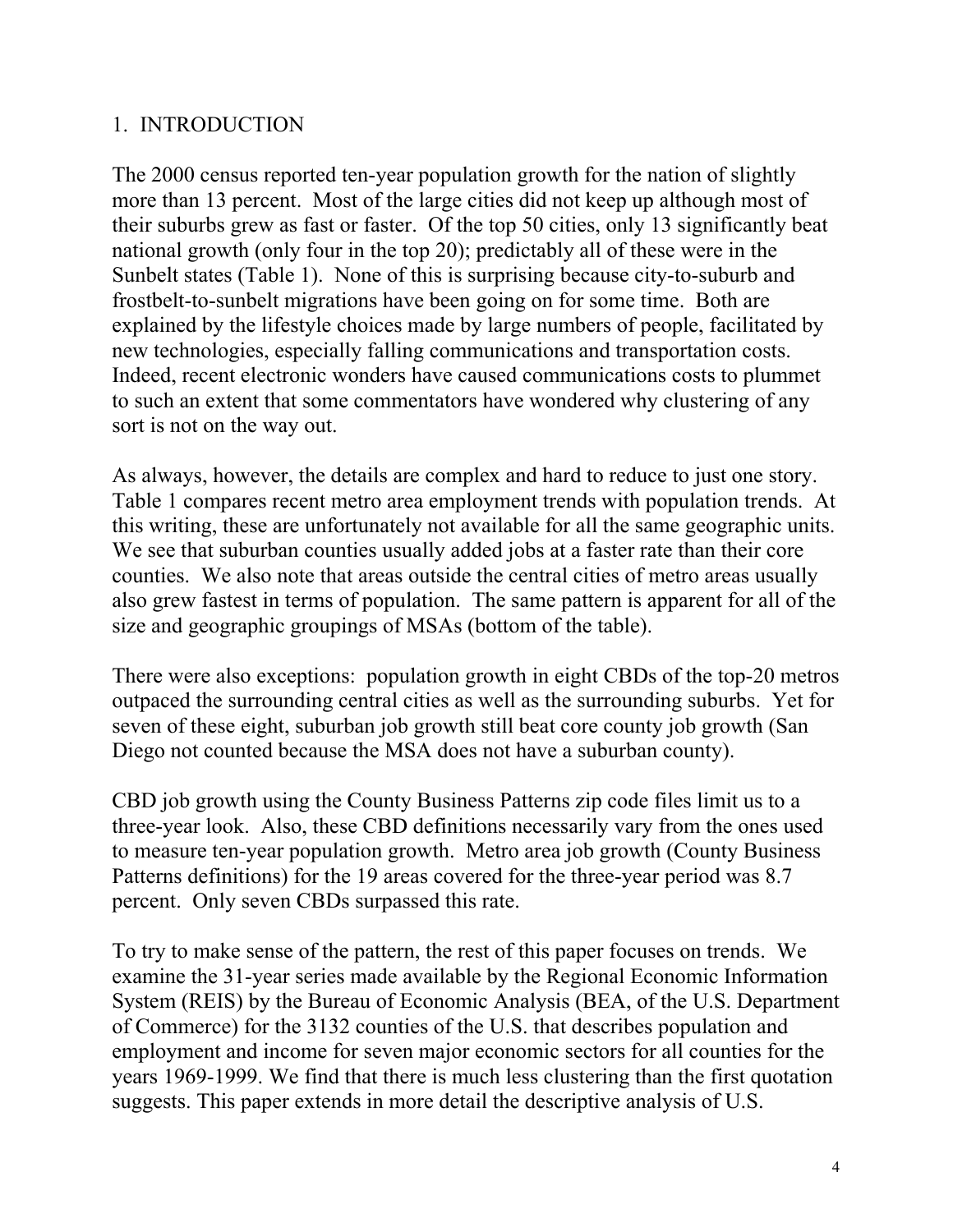settlement trends that we earlier explored in 1998 (Gordon, Richardson and Yu, 1998).

The employment data cover both full-time and part-time jobs (Table 2). The major economic trends over the 31-year period are well known: the wage and salary employment share fell (from 86.5 percent to 83.4 percent), while the nonfarm proprietors' share rose (from 10.5 percent to 15.2 percent); the services sector's share of jobs grew significantly (from 18.4 percent to 31.6 percent); the share of jobs in finance, insurance and real estate also expanded (from 6.5 percent to 7.9 percent); on the other hand, the shares of farming and manufacturing jobs continued to fall (from 4.4 percent to 1.9 percent and from 22.6 percent to 11.8 percent respectively). Smaller or less widely recognized adjustments include an increase in agricultural services, forestry and fishing, a rise in the share of construction jobs, a drop in transportation and public utilities employment, an increase in retail trade jobs, and a fall in the share of government work (mainly reflecting a decline in the armed forces); wholesale trade jobs maintained a near constant share.

Although a file of this size can be sliced and diced in many different ways, we tried to identify geographic divisions that would help us to study the issue of agglomeration economies and its evolution. People may choose to live and work in clusters for a number of reasons. They may enjoy social interaction with others and/or they may profit from economic interactions, e.g. in markets as buyers and as sellers. Economists and others have made much of agglomeration economies as a source of economic growth because ideas are spawned and developed as a result of interactions facilitated by proximity (geographic features that contribute to connectivity also favor the subsequent spread of ideas; Diamond, 1999). Economic development and urbanization have reinforced each other over the years. Yet the operational definition of proximity, as the first quotation suggests, continues to change. Social coordination via markets (transactions) has been facilitated when distances are small; social coordination via the exchange of ideas is likewise augmented. The latter has both economic and community consequences. But these may be costly because clustering, if too dense, can result in congestion. The benefits of dispersal are expanded by increased connectivity, i.e, cheaper modes of moving people, goods and (especially) ideas. The marginal costs of moving the latter are now close to zero. This is confirmed by our analysis that reveals substantial decentralization, much of it away from metropolitan areas in general and especially from their cores.

We divided the 831 metropolitan counties five ways: i. the core counties of the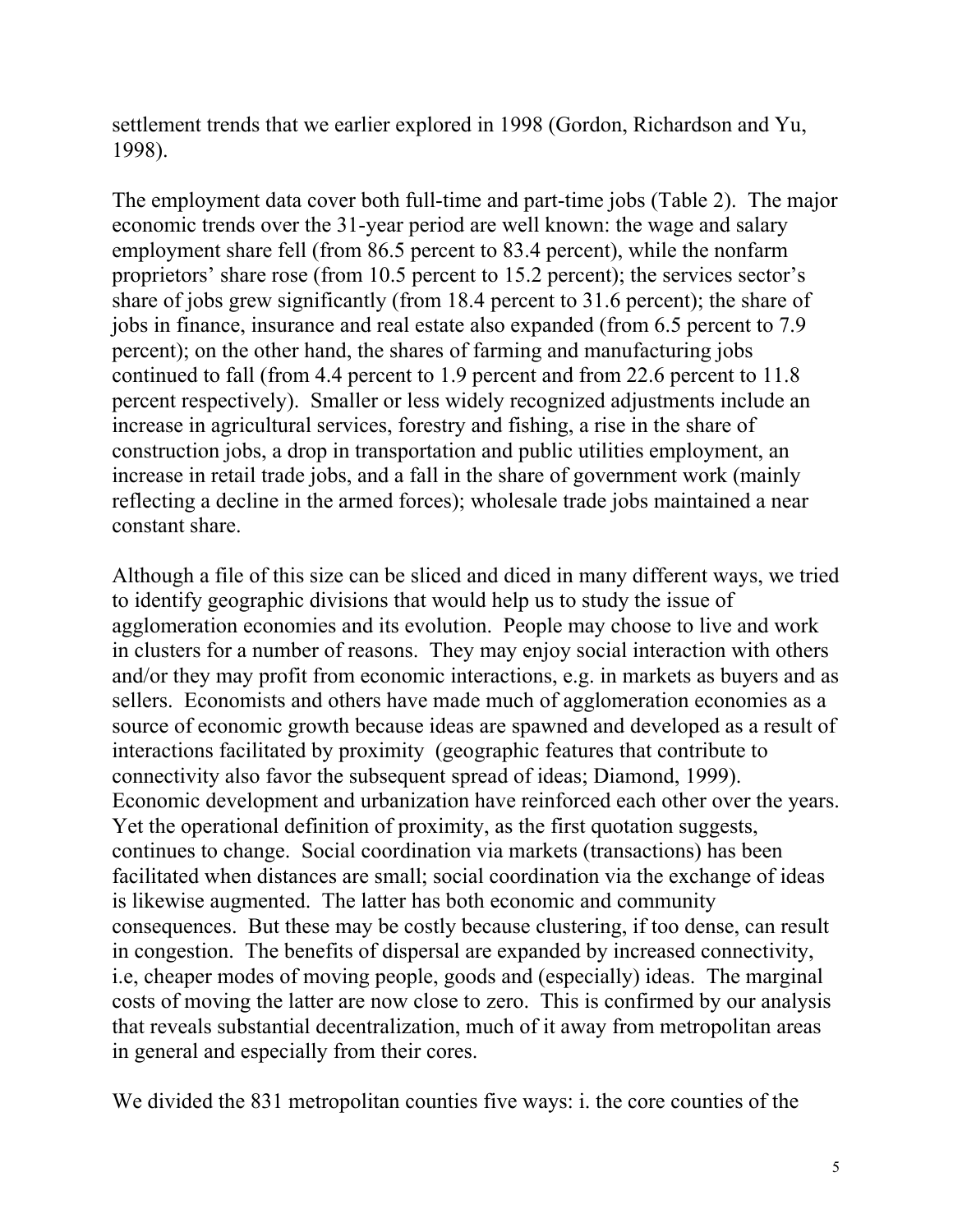largest (i.e. > 3 million) metro areas (MSAs or CMSAs); ii. their suburbs (noncore counties); iii. the core counties of middle-sized (1-3 million) metro areas; iv. their suburbs; and v. those counties constituting the small (less than 1-million) metro areas. All data aggregations based on political boundaries are problematic. With this in mind, we often refer to noncore areas as "suburbs," although it is clear that there are also many areas in core counties that exhibit suburban characteristics.

The nonmetro counties were divided seven ways, using the USDA's 1993 Urban Influence Codes. If counties are adjacent to metro areas, there is a four-way partition: adjacent to larger metropolitan areas (defined for the nonmetro analysis as larger than 1 million) or to small metro areas, and with or without a city of 10,000-plus people. If counties are *not* adjacent to a metro county, there are three types: with a city of 10,000 or more, with a city of 2,500 to 9,999, or without an urban place greater than 2,500. The first four of these nonmetro counties may be considered as exurban while the last three may be defined as rural.

An obvious drawback of the classification system is that counties can be very large spatial units that have considerable heterogeneity; unfortunately, data on central cities (or "inner cities") are not available in the REIS file. Another geographical shortcoming is the fact that counties vary significantly in size, typically as one moves west; they are likely to underbound a metropolitan region in the east and overbound it in the west. Also, the BEA (Bureau of Economic Analysis) now designates counties throughout the 31-year period in terms of their 1999 OMB (Office of Management and Budget) metro-nonmetro status; similarly, we used 1998 population estimates to categorize metro areas into size groups, while the USDA (United States Department of Agriculture) codes reflect 1990 commuting patterns. We have no data source that treats each year's observations in terms of that year's particular designations. The inference is that the BEA convention results in a slight classification bias in favor of metropolitan growth: the counties reclassified from nonmetro to metro were typically the fast-growing nonmetro counties.

Spatial economic analysis is always constrained by data problems. The analysis in this paper is based on County-level data. The discussion would obviously benefit from data for smaller spatial units. But these are only available sporadically, for example, from the decennial Census and or from the quinquennial Economic Censuses. County Business Pattern data at the zip code level are available on an annual basis but only since 1994 (see Glaeser and Kahn, 2001, for a use of zip code data with similar results to those found in this research). They have no sectoral detail and less coverage than the REIS data used in this paper (for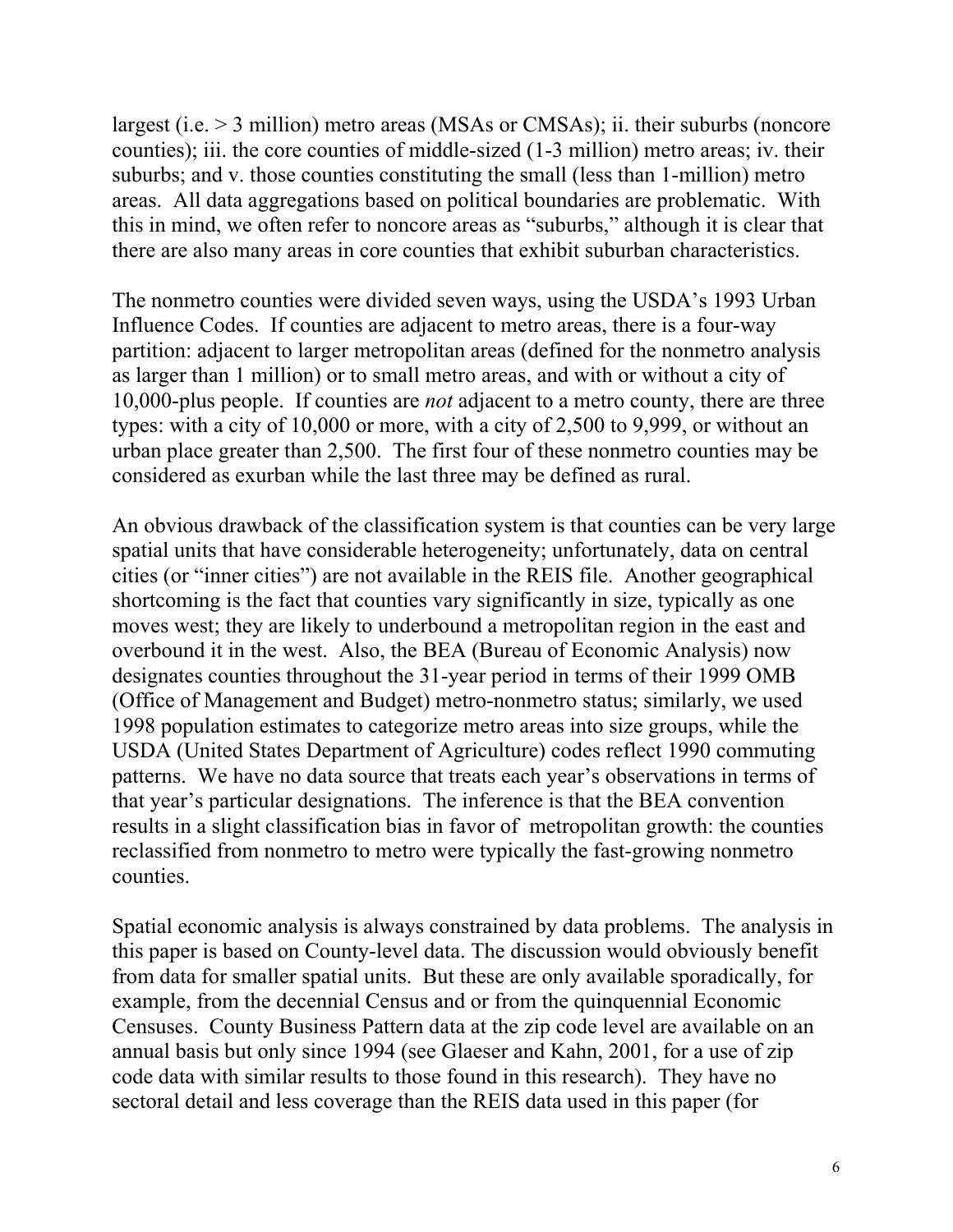example, nonfarm proprietors are absent from the CBP totals). Moreover, they suffer from numerous zip code redefinitions, making them much harder to use. Finally, the recent change in industrial classifications from SICs to the NAICS (North American Industrial Classification Scheme), and the difficulty of constructing correspondence tables, will slow down any investigations (especially time series analysis) of sectoral detail.

The broad overall trends in U.S. settlement patterns are well known, and include the following:

- i. The westward movement of population and employment, in more recent decades to the Sunbelt.
- ii. Persistent rural-urban migration of jobs and people to the cities.
- iii. Suburbanization (and, more recently, exurbanization) out of cities.

However, the more detailed analysis made possible by the huge REIS data set (over one million observations on employment alone) suggests a much more complex picture. Although only the highlights are discussed in this paper, they are revealing. In the tables that follow, the highest growth rates in each period are marked in bold, while those that exceed the national rate for the period are shaded (see Tables 3-15b).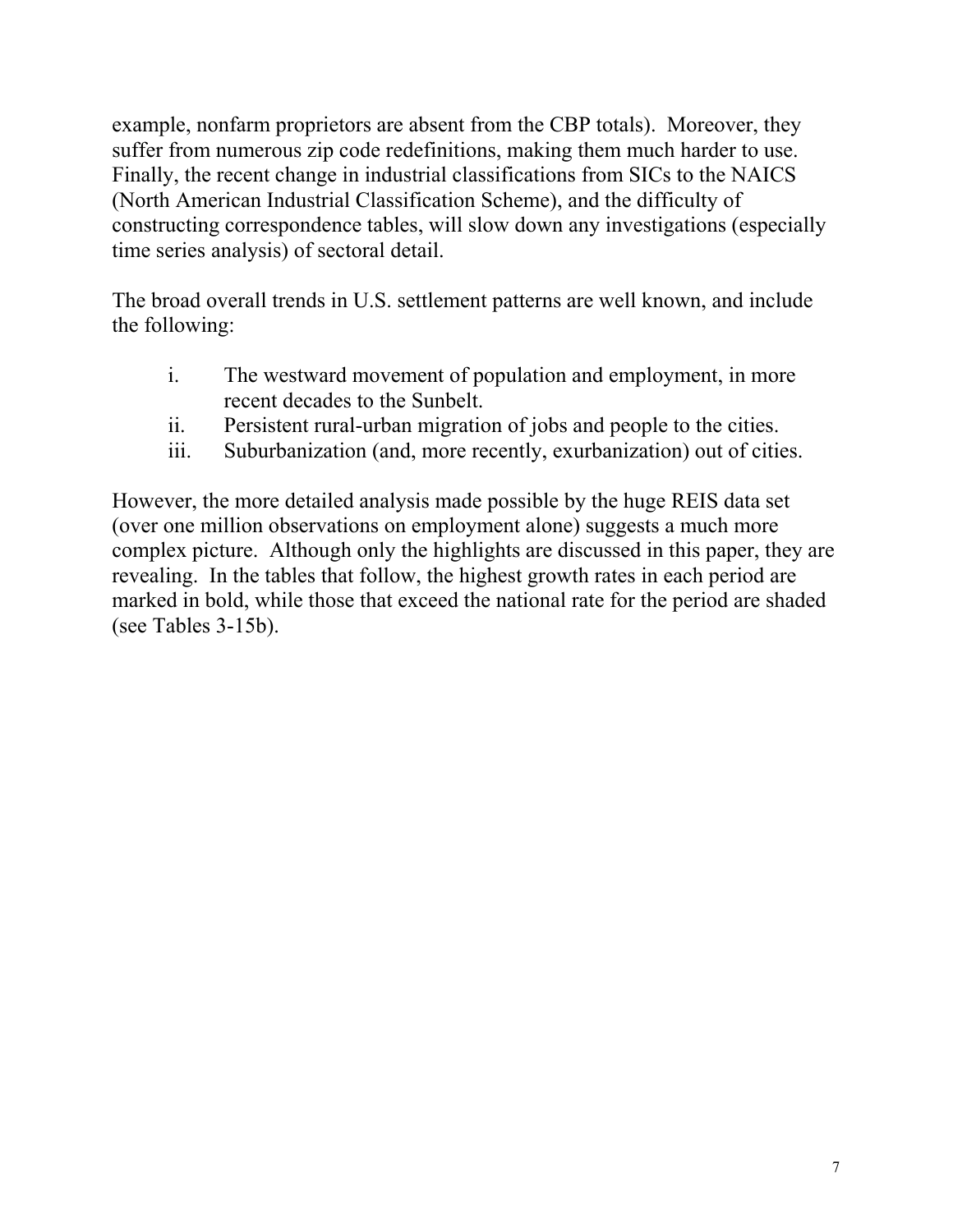## 2. POPULATION

U.S. population growth through the period studied averaged a little over 1 percent per year. Was there an unequivocal redistribution of people towards cities? Table 3 suggests that the answer is more complex than a simple urbanization trend or even a post-1970 "counterurbanization" phenomenon (Frey, 1988). The fastest growth occurred in the suburbs of the middle-sized metro areas (1.63 percent; average annual growth rates are used throughout). The second-fastest growth occurred in the exurbs of the large metro areas without a city of 10,000 or more (1.22 percent). Close behind were the suburbs of the largest metro areas (1.18 percent). Three other categories of places grew faster than the national average: core counties of the middle-sized metros (1.1 percent), small metro areas (1.1 percent), exurbs of the large metros with a city of 10,000 or more (1.04 percent).

On the other hand, the major population losers were the core counties of the largest metro areas (0.52 percent), exurbs of the small metro areas, and rural counties. There was an overall redistribution of population towards the urban areas but not to the core counties of the largest metropolitan areas. Growth was strong in the suburbs but also in the exurbs of the large metropolitan areas.

A complication is that the thirty-one year pattern was not a steady trend but was subject to clear swings. Our approach to taming a large data set was to divide the period into four intervals. These correspond roughly to urban and rural dominance in terms of private employment growth (see the discussion of Figure 1 below). Whereas considerable literature comments on the "rural renaissance" of the 1970s (which many took be to be a reversal of longstanding urbanization trends) and the "urban revival" of the 1980s, we find that there were swings in population and employment growth that do not match the Census years. The years 1969-76 denote a period of predominantly rural growth, 1976-88 designates a change favoring metropolitan (if more suburban) growth, 1988-95 a period reminiscent of the first (a "rural rebound"), while 1995-99 again signals growth (at least in terms of employment) that is distinctly more urban (a possible explanation is that the boom years benefited the cities by mopping up unemployment in the core counties).

Table 3 reveals that while the highest population growth in the first period was in the non-core counties of the middle-sized metros, all of the exurban and two of the three rural groups as well as the smallest metro areas significantly surpassed the national rate of 1.12 percent. The suburbs of the largest metros lagged and the core areas of the largest metro areas lagged even more. Some of these trends have been widely noted but are often misnamed as a "rural revival." While not completely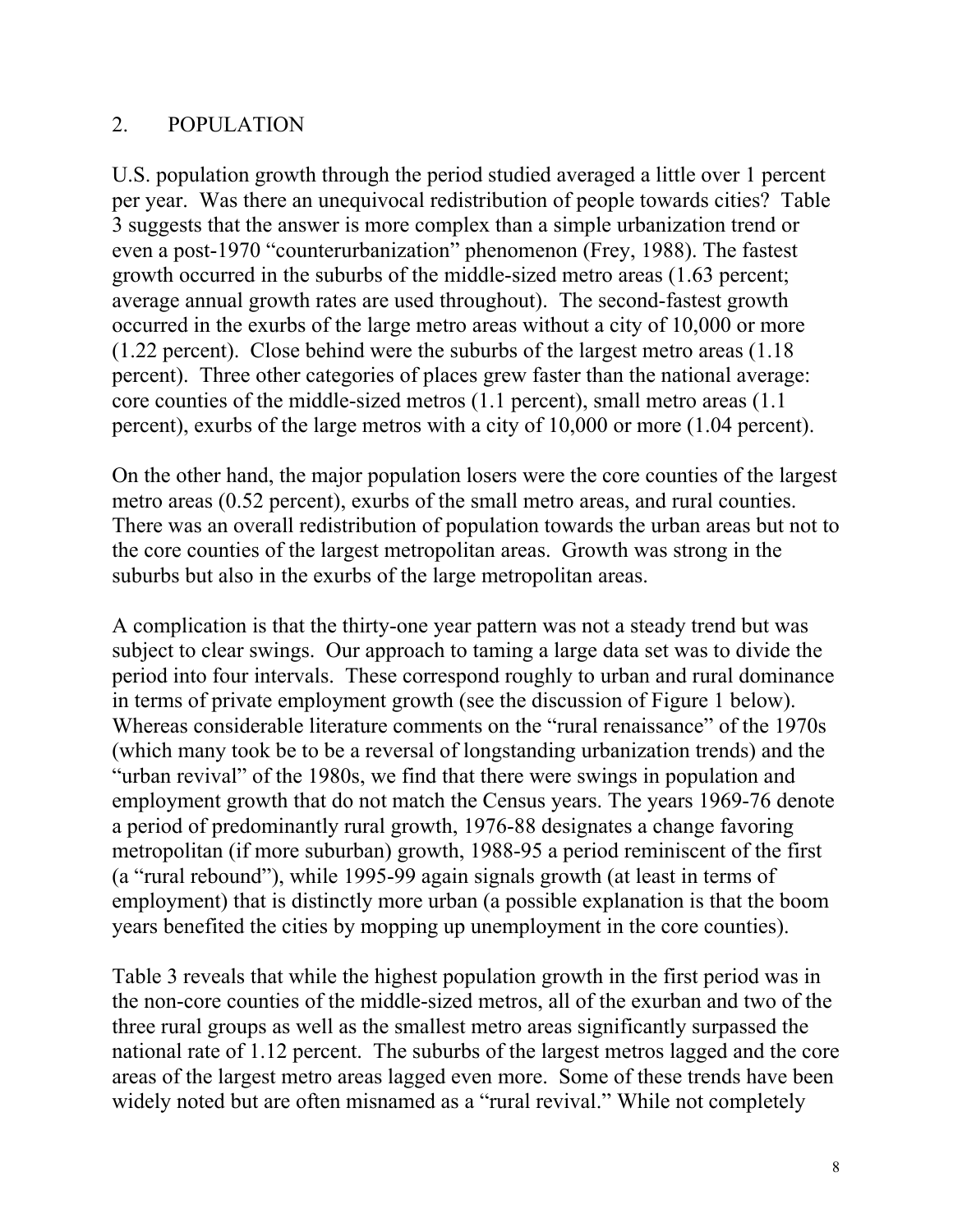false, this description ignores the existence of both lagging rural areas and some strongly growing metro areas and their suburbs.

Data for the second period (1976-88) signal a clear change. National population growth had fallen to 0.98 percent with only four areas exceeding this rate: the noncore counties of the middle-sized metros were still the growth leaders (1.49 percent), followed by the core counties of the same areas (1.20 percent), the noncore counties of the largest metros (1.21 percent) and the small metro areas (1.01 percent). The label "urban revival" is inaccurate; although the exurban and rural counties fell behind, population growth in the core counties of the largest metro areas continued to lag behind.

The 1988-95 years were also distinct. Noncore counties of the middle-sized metro areas were still the growth leaders (1.67 percent), while all the other metro area groups except for the core counties of the largest urban areas grew faster than the national average. However, the exurban areas of the large metro areas also did well (the "rural rebound"), while population growth in other nonmetropolitan area groups faded.

The final period (1995-1999) followed the same pattern, except for the fact that the national population growth rate again slipped below 1 percent, as did population growth in the smallest metros (0.73 percent). However, as we shall see, what distinguishes these two recent periods is the differential pattern of their job growth performance.

## 3. EMPLOYMENT

Table 4 summarizes the private job growth story and provides the rationale for the time periods used in this research. For employment, much more than in the case of population, there are alternating periods of clear metro or nonmetro job growth dominance.

National job growth over the 31 years averaged 2.25 percent, substantially higher than population growth because of the well documented increase in female labor force participation. The county groups that led are similar to those observed with respect to population: the noncore counties of the middle-sized metro areas grew fastest (3.09 percent), followed by the suburbs of the largest metro areas (2.58 percent), the core counties of the middle-sized metro areas (2.57 percent), the exurbs of the large metros (without a city of 10,000 or more; 2.43 percent), and the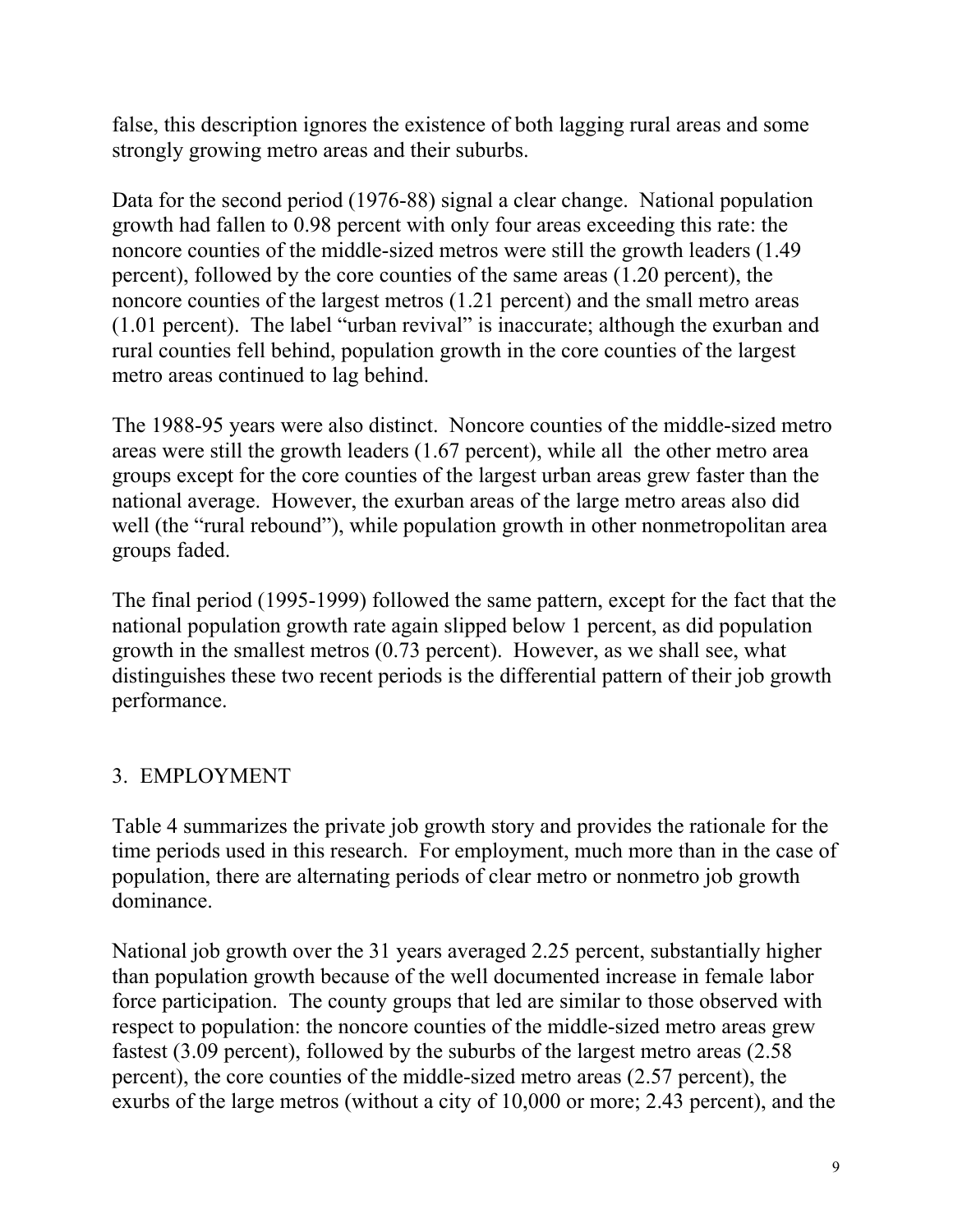smallest metro areas  $(2.37$  percent).

The laggards were the rest of the exurban and rural areas and the core counties of the largest metro areas (the latter grew the least, 1.25 percent). Central cities vs. the suburbs is apparently no longer the key issue in the spatial competition for jobs: the more interesting comparisons are among suburbs, exurban areas and rural counties.

The 31-year span is again broken into the four periods, roughly denoting shifts between metropolitan and nonmetropolitan private employment growth dominance (Figure 1). Growth comparisons over the four time periods corroborate this view. In the years 1969-76, nonmetro job growth dominated; rural counties with a city in the 2,500-9,999 range grew fastest (2.73 percent) and there was faster than national job growth in all of the non-metro counties, especially in the two other exurban groups. These were followed by the suburbs of the middle-sized metros (2.65 percent), the small metro areas (2.34 percent) and the exurban counties. Next came the suburbs of the largest metros and the core counties of the middle-sized metro areas, both of which barely exceeded national job growth. The only lagging areas were the core counties of the largest metro areas.

This pattern changed sharply in the next period, 1976-88. Only three countygroups grew faster than the U.S.: the suburbs of the largest metro areas (3.66 percent), the noncore counties of the middle-sized metros (3.35 percent), and the core counties of the middle-sized metros (3.22 percent). The core areas of the largest metros continued to lag behind national trends, however, a key fact that belies the nomenclature of an "urban revival."

Interestingly, the third period (1988-95) is similar to the first. While the suburbs of the middle-sized metro areas were again the growth leaders (2.91 percent), *all* of the exurban and rural county groups grew faster than the U.S. (1.69 percent). The core counties of the middle-sized metros grew somewhat faster (1.93 percent) while the suburbs of the largest metros lagged (1.31 percent). Once again, the core areas of the largest metros grew most slowly, indeed almost not at all (0.13 percent).

Bu this pattern did not persist into the final period (1995-99) which is reminiscent of the second period: most of the nonmetro counties (except for the large-metro exurbs without a city of 10,000) lagged U.S. growth; the middle-sized metro suburbs continued to grow the fastest (3.41 percent), closely followed by their core counties (3.25 percent). The suburbs of the largest metros performed quite well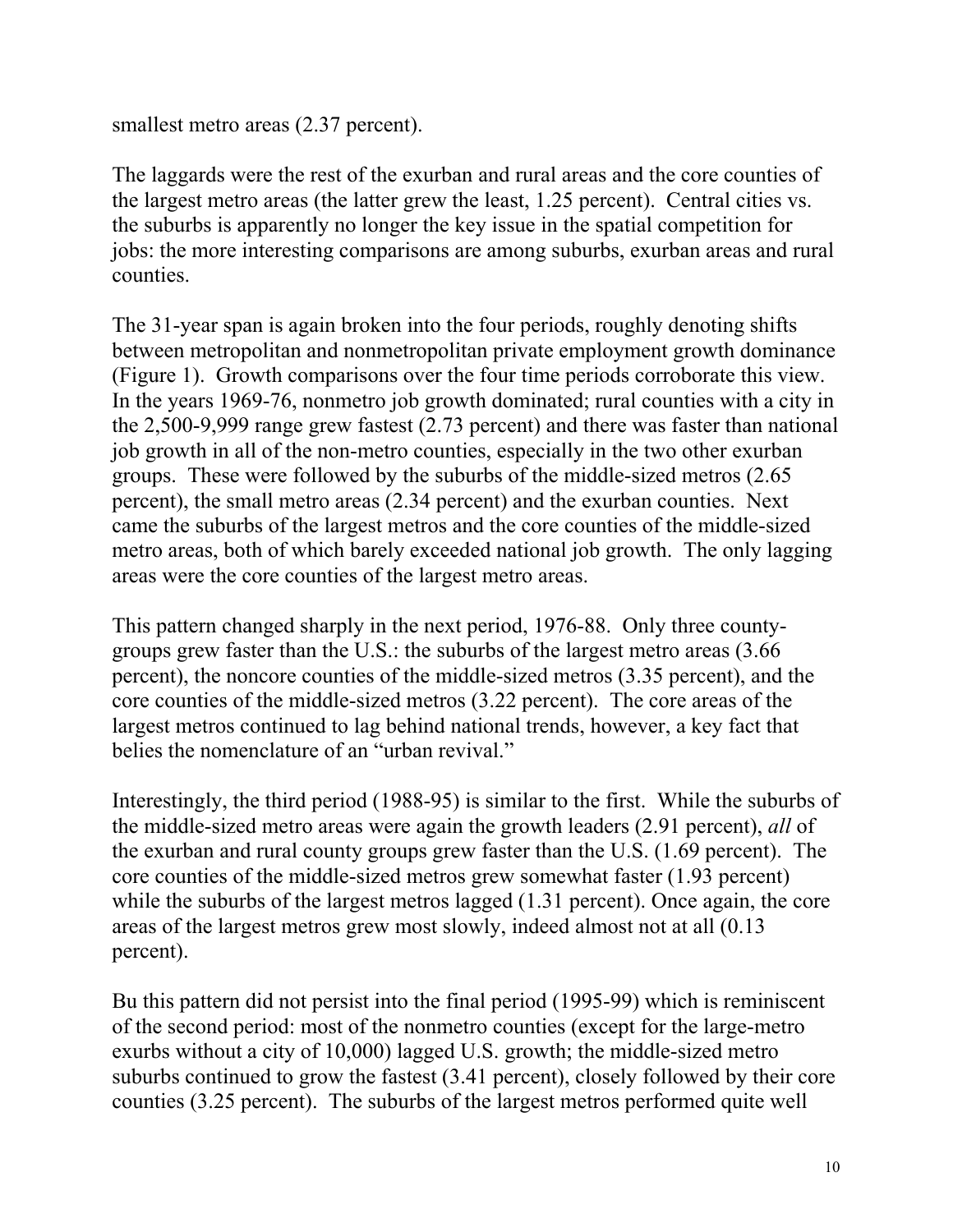(3.03 percent). But the major change occurred in the core areas of the largest metros. Although they still lagged the national growth rate, they grew faster than in any other period (2.41 percent). In the late years of the economic boom, even the hitherto slow-growing core counties of the large metro area finally developed buoyant labor markets.

There are economic growth opportunities in all types of spatial settings. Clustering remains important, as evidenced by the success of the suburbs of middle-sized metro areas. However, significant job growth is also possible in the lower density exurban areas and even in some remote rural areas. But aggregates do not tell the full story. Ways of digging deeper include examining the growth of proprietor employment, sectoral employment, and regional differentials. We perform this in the following sections.

## 4. PROPRIETORSHIPS

Proprietorships are one of the three major forms of legal business entity. They tend to be smaller than the other two groups (partnerships and incorporated businesses). In 1997, the IRS reported that there were 17.2 million businesses of this type; more than 72 percent of all enterprises that filed returns were nonfarm proprietorships. Yet they accounted for less than 5 percent of all business receipts in that year. We suggest that the growth of proprietorships can serve as a proxy for the vitality of small, start-up firms. In what spatial settings have they performed best?

In 1999, total U.S. full-time and part-time employment was 163.8 million. The split between wage and salary employees and proprietors was 136.6 million vs 27.1 million. Of the latter, 2.2 million were farm proprietors. Table 5 details the growth of nonfarm proprietors' employment. This occurred primarily in metro areas, and at rates that varied little between metro county types. For the years 1969-99, proprietor employment grew fastest in the suburbs of the middle-sized metros (3.6 percent), but almost as fast in the core and noncore counties of the large and middle-sized metros. Elsewhere, only the small metros exhibited proprietorship growth faster than the national overall rate (2.79 percent).

The story was similar in the first period (1969-76), except that the core counties of the largest metros grew a little more slowly than the national rate (2.34 percent rather than 2.47 percent). This changed in the 1976-88 period, when the core counties of the largest metros performed better than any of the other county groups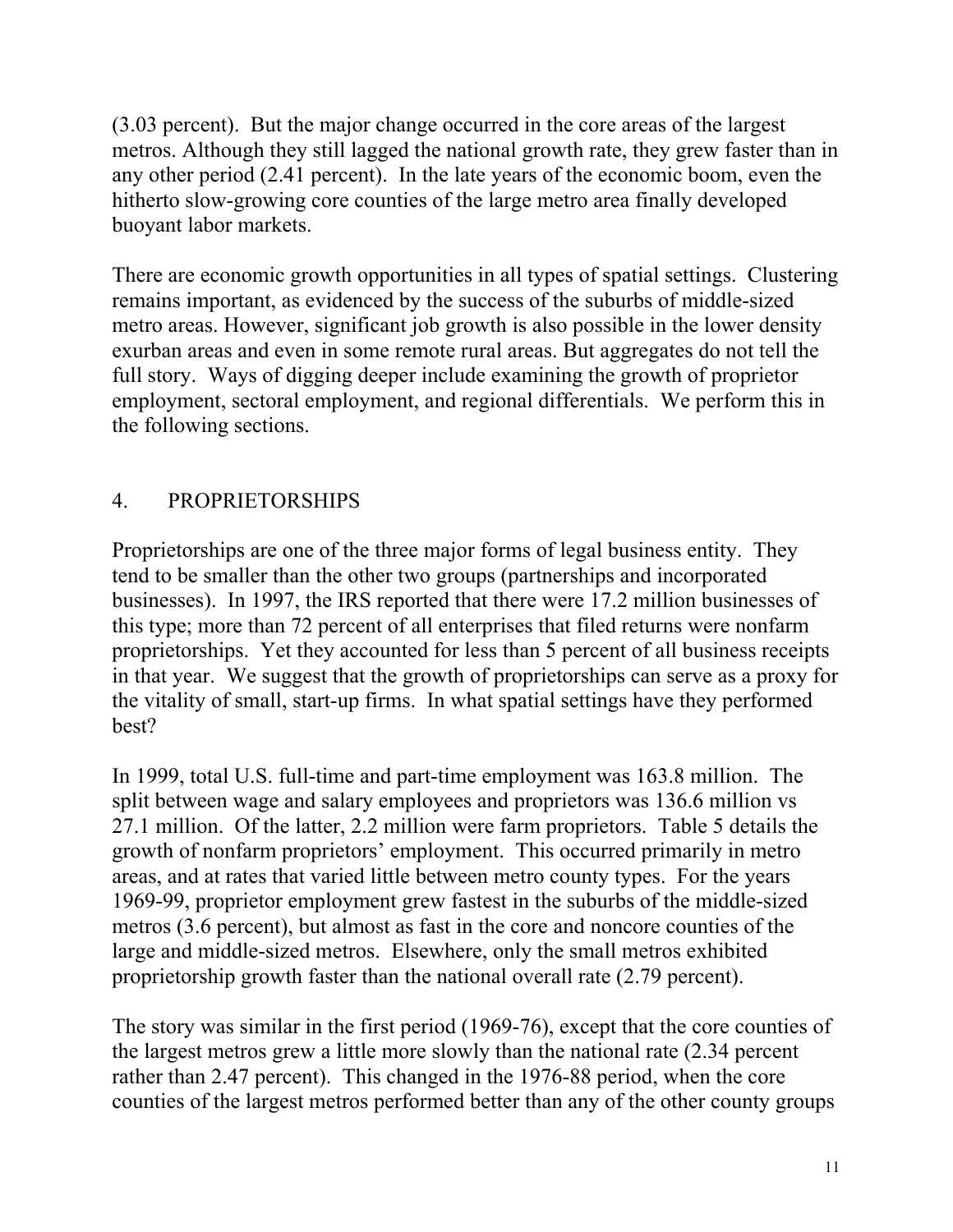(4.26 percent), a rare occurrence. In the third period (1989-95), these core counties lagged while the suburbs of the middle-sized metros again had the fastest growth (2.73 percent). Also, the core counties of both the largest and the middle-sized metros also grew more slowly than the national average (2.18 percent). During this period, the exurban areas of the large metros (without a city of 10,000) grew faster than the national average (2.63 percent). In the most recent period (1995-99), the suburbs of the middle-sized metros led once again (3.28 percent). The other counties of the middle-sized and largest metro areas plus the exurban areas of the large metros also exceeded the national growth rate (2.59 percent). The spatial pattern of entrepreneurial incubation shows a moderate tendency over the years to remain metropolitan rather than nonmetropolitan, but with the suburbs usually predominating.

Using this measure as a proxy for innovation and risk-taking, it is possible to conclude that the suburbs consistently performed well. The core areas did well in some periods, while the exurban areas have featured prominently in recent years. On the other hand, the growth in non-farm proprietorships has not been a rural phenomenon. These findings neither vindicate nor undercut conventional hypotheses about the presence of agglomeration economies as a prerequisite for the incubation of new and small firms.

# 5. FROSTBELT AND SUNBELT DIFFERENTIALS

The REIS data are available for eight major Census regions. We aggregated these into sets that roughly approximate a Frostbelt (New England, Mideast, Great Lakes, Plains) and a Sunbelt (Southeast, Southwest, Rocky Mountain, Far West<sup>1</sup>). Long-term shifts of people and capital from the former are familiar and welldocumented. Not surprisingly, the major trends found in the previous sections are repeated in the regional tables. Higher Sunbelt growth rates persist throughout, even strengthening some of the contrasts among periods.

Tables 6a and 6b exhibit the population growth rates for both regions. In the Sunbelt, population grew at 1.69 percent per year for the 31-year period while the rate for the Frostbelt was merely 0.33 percent. In the Sunbelt, all area groups except for two of the rural categories grew faster than the national average; in the Frostbelt, none did.

<sup>1</sup> <sup>1</sup> Following convention, the Pacific Northwest is classified as part of the Sunbelt, but it is a misnomer of colossal proportions.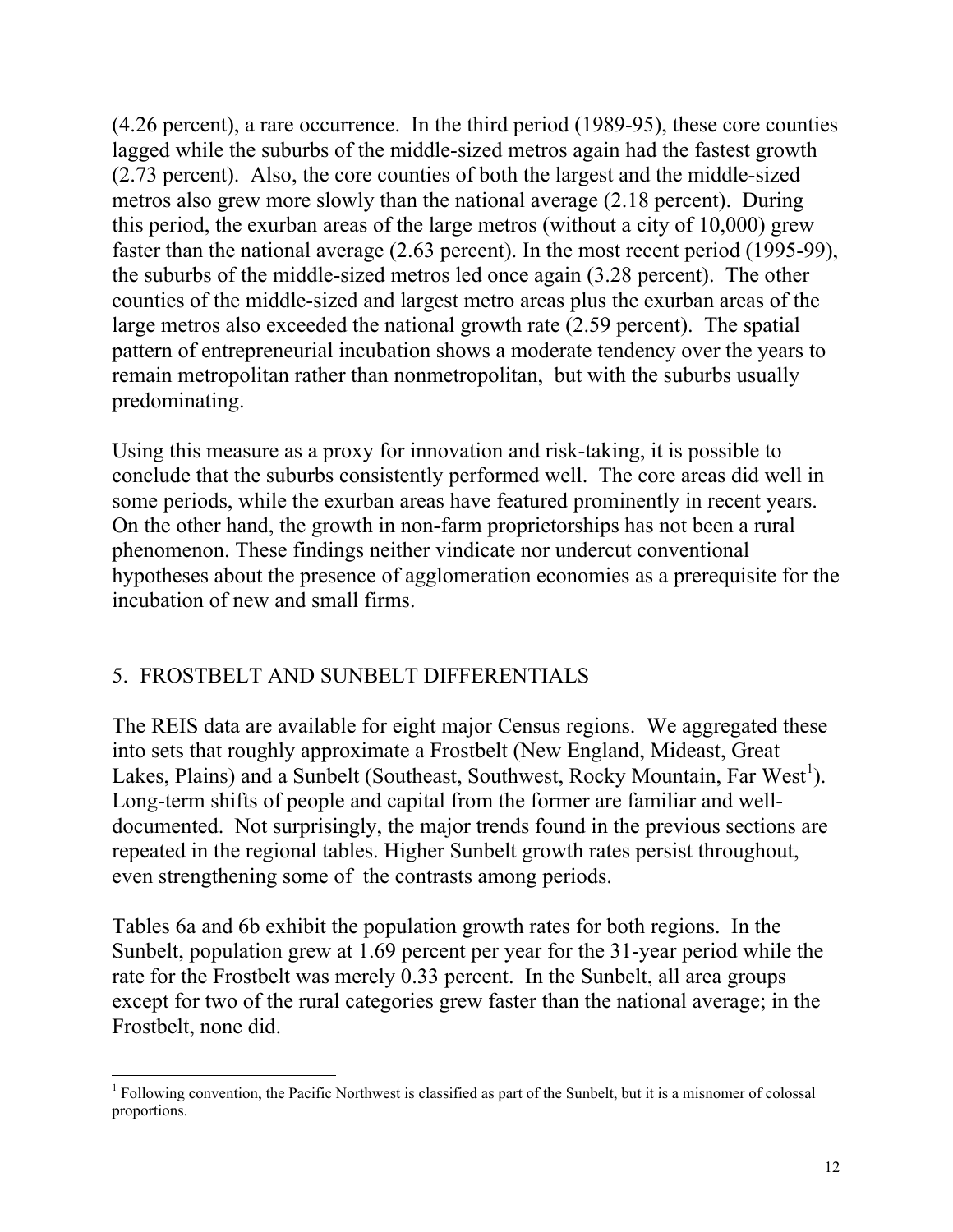An analysis of the four sub-periods confirms that the suburban counties were the leaders in both regions. The suburban counties of the largest metros grew faster in the newer Sunbelt metro areas in every period. In the Frostbelt, only the suburban counties of the middle-sized metro areas ever grew faster than the national average, and then only in the two most recent periods.

In the 1969-76 period, the leading Frostbelt counties were the exurban areas of the large metro areas. In the other periods, the suburbs of the middle-sized metro areas led. The core counties of the largest metro areas declined throughout. In the Sunbelt, the main distinction among the time periods was the relatively strong exurban and rural growth in the first period.

Private sector employment trends (Tables 7a and 7b) reiterate a similar story and highlight the importance of exurban and rural growth in the first and third periods in both regions. Sunbelt suburbs were almost consistently the job growth leaders. Core counties performed best in the most recent (1995-99) phase.

Fast-paced proprietor employment has already been shown to be somewhat more observable in the metropolitan counties. In the Sunbelt (Table 8a) most occurs in the suburbs of the largest metro areas, but occasionally features in the exurban areas. In the Frostbelt (Table 8b), the suburbs usually perform best in terms of proprietor employment growth. However, the core counties of the largest metros had the highest growth rate in the 1995-1999 period.

## 6. MAJOR SECTORS

There are employment data for seven major (excluding mining and agricultural services, forestry and fishing) private industrial sectors in the REIS series. For the nation as a whole, over the 31 years, employment in four industries grew faster than national private employment (2.25 percent): services (3.85 percent), finance, insurance and real estate (2.65 percent), construction (2.49 percent), and retail trade (2.35 percent). The other three sectors lagged behind national job growth: wholesale trade (2.03 percent), transportation and public utilities (1.70 percent) and manufacturing which declined absolutely (-0.19 percent). Because our metric is jobs, we must qualify these descriptors of growth in the sense that industries can hire less labor either because they are declining or because they are becoming more efficient.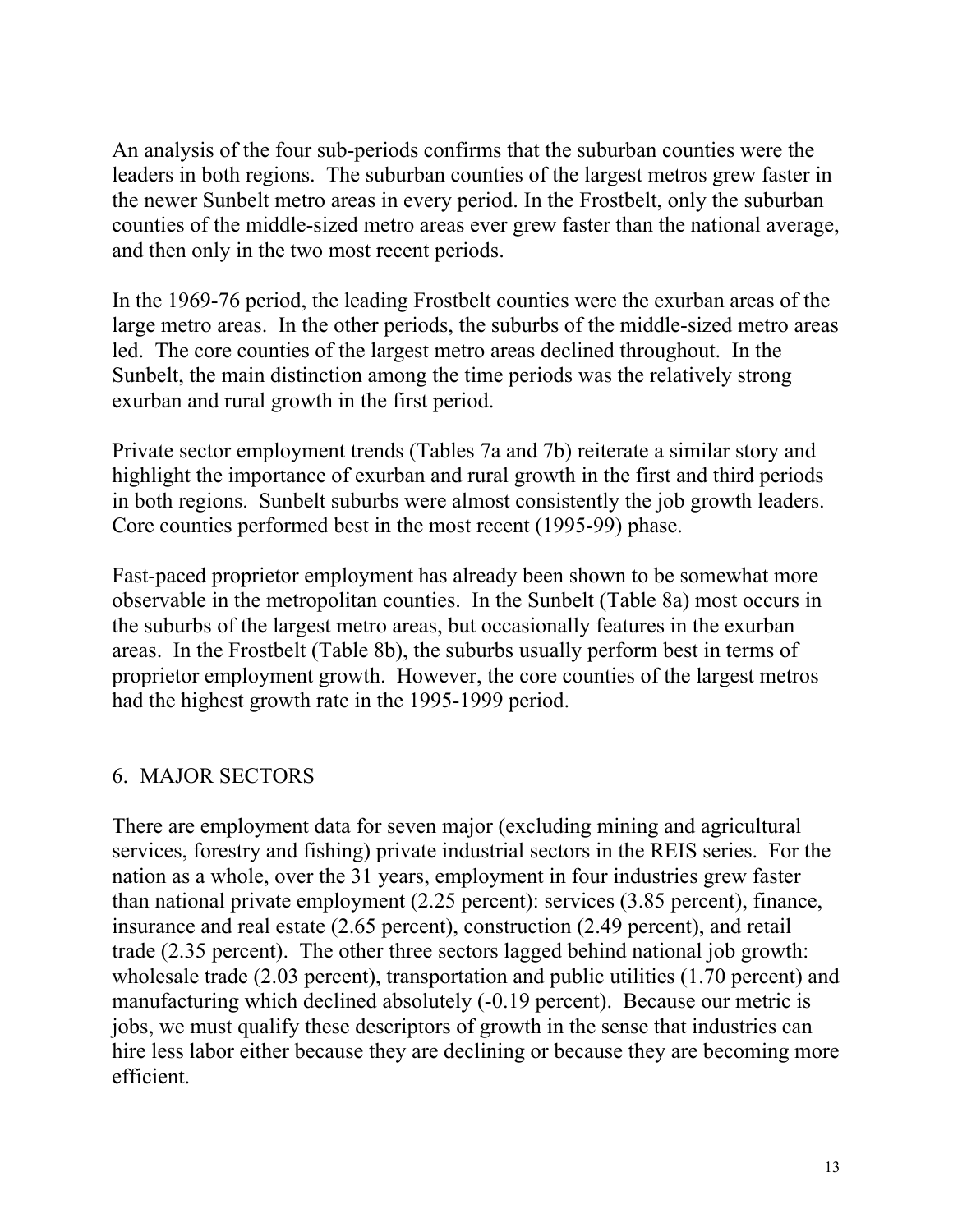We will discuss the sectors' performance in terms of the two regions, the Sunbelt and the Frostbelt. Sunbelt services (Table 9a) grew fastest in the suburbs of the largest (>3 million) metro areas for the first two periods and in the exurban areas of the large (>1 million) metro areas in the second and third periods. Growth in the core counties of the largest metro areas lagged in the two recent periods. Frostbelt service sector growth (Table 9b) also grew fastest in noncore counties (most often, the suburbs of the middle-sized metros) or in the exurban areas surrounding the large metro areas.

The most visible vigorous exurban and rural growth is for employment in the Finance, Insurance and Real Estate sector (Tables 10a and 10b). For the Sunbelt, this was true in three of the four periods studied, including the most recent periods, where exurban growth surpassed suburban and core county growth. High growth rates also occurred in the most rural areas. In 1995-99, the 7.68 percent growth rate in the nonadjacent counties (with cities no larger than 2,500) was surpassed only by the growth rate (8.03 percent) in the exurban areas of the large metro areas (those without a city of 10,000 or more) and growth in the suburbs of the middlesized metro areas (7.75 percent). Similar patterns occurred in the Frostbelt areas, where over the 1995-99 period, the same rural areas (with a 4.92 percent growth rate) were only surpassed by the same group of exurban areas (with a 5.32 percent growth rate).

Both of these major sectors are perceived be the most dependent on agglomeration economies. If so, they appear able to find these in locations far away from the traditional core metro areas. This finding corroborates some of Beyers' (1998) results, based on an examination of the County Business Patterns (CBP) data for 1985-95. At the same time, the de-coupling of back-office from headquarters operations made possible by low-cost communications makes it possible for some firms to co-locate in core areas and in the periphery.

Construction job growth in the Sunbelt (Table 11a) has been complex. In the first period, the fastest growth (7.3 percent per annum) was experienced in the exurban areas of the largest metro areas (without a city  $>10,000$ ). Growth rates  $>4$  percent occurred in the other exurban areas, in most suburbs, and in rural counties. This changed dramatically in the years 1976-88 when growth was fastest in the suburbs of the largest metros (7.45 percent per annum). Only three other groups were above the national pace (core counties of middle-sized metro areas at 5.5 percent; noncore counties of middle-sized metros areas at 4.55 percent; and the exurban areas of the largest metros [without a city of >10,000] at 3.86 percent). In the third period, an era of slow growth for construction everywhere, growth was again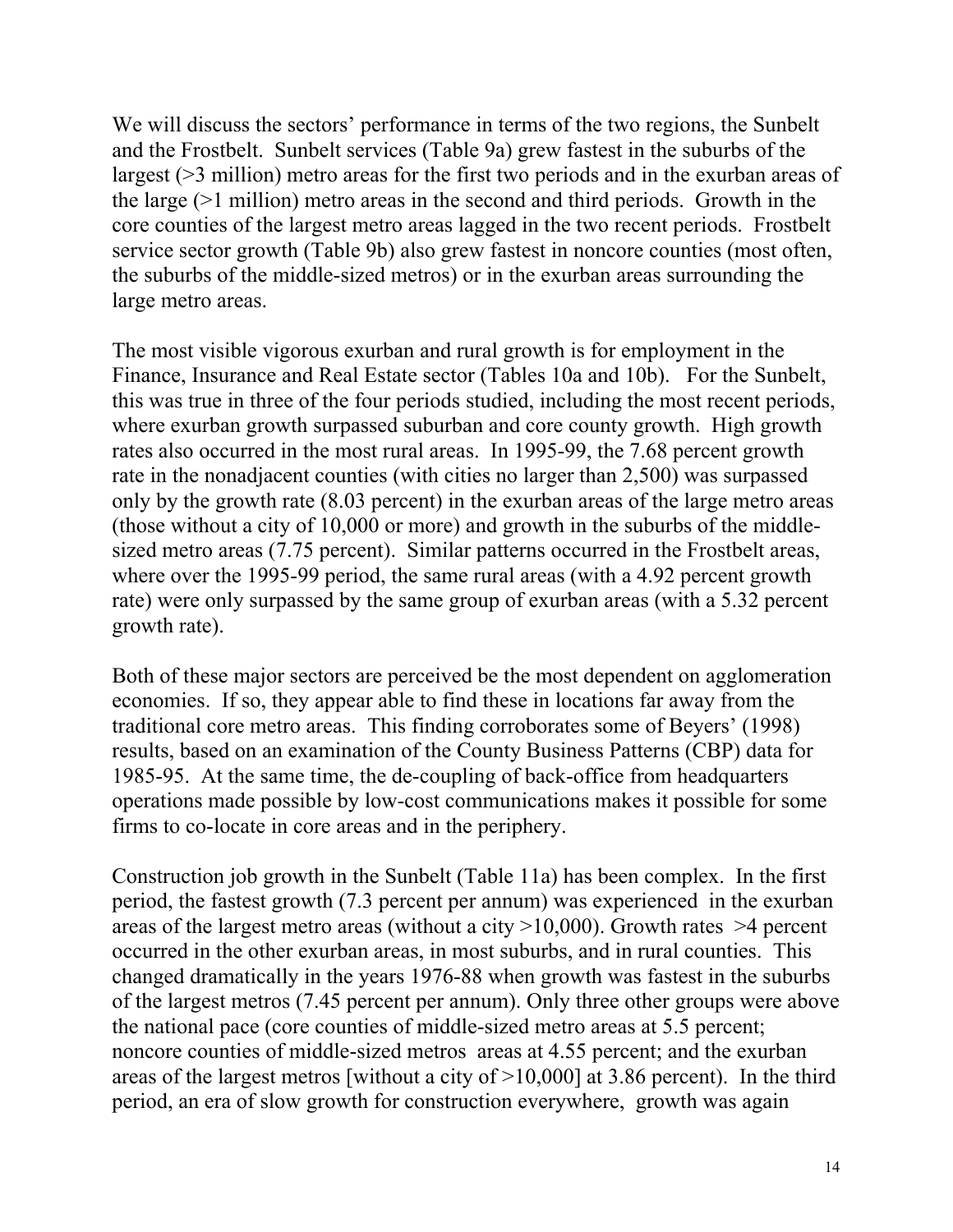fastest in the exurban areas and the rural areas. In the fourth period, when construction activity picked up rapidly, the experience of the second period was replicated. As for the Frostbelt (Table 11b), growth in the rural and exurban counties was also faster in the first and third periods. However, in the final period, only the suburbs of the middle-sized metro areas experienced faster construction sector growth than the U.S. as a whole.

Retail trade is the only other of the seven sectors analyzed where jobs grew faster than private jobs overall in the 31-year span (2.35 percent vs. 2.25 percent). The Frostbelt story (Table 12b) is a simple one; growth was fastest in the suburbs of the middle-sized metro areas in every period. Only in the years 1988-95 was there any retail job growth higher than the national growth rate (1.88 percent) in other areas, in six of the seven exurban and rural county groups. Performance in the Sunbelt (Table 12a) was more varied: growth was fastest during the first and last periods in the suburbs of the middle-sized metros (5.21 percent and 2.75 percent respectively); in the second period, the growth leader was the suburbs of the largest metros (5.13 percent); while in the third period, the fastest growth (3.67 percent) was experienced in the exurban areas of the large metro areas (without a city of  $>$ 10,000). Growth above the national average was observed in several exurban and rural groups in each of the four periods, most noticeably in the third period.

Wholesale activities increasingly serve large-scale regional or national markets. It is no surprise, therefore, that wholesale jobs occasionally grew fastest in the rural areas of both regions (Tables 13a and 13b). This was particularly true in the first period in rural areas (with no city >2,500): 11.07 percent in the Sunbelt and 14.75 percent in the Frostbelt. In the subsequent periods, most wholesale job growth in both regions occurred in the suburbs, especially in the noncore counties of the middle-sized metro areas. In the third period, characterized by very slow national wholesale job growth (0.98 percent per annum), there was growth in the exurban areas and rural counties faster than the national average in both regions, but not in the highly rural group that experienced the fastest growth in the first period.

Another slower growing sector with substantial exurban and rural growth is Transportation and Public Utilities (TPU; Tables 14a and 14b). Sunbelt growth in TPU in the first period was fastest in the noncore counties of the middle-sized urban areas (2.86 percent), but growth was almost as fast in the suburbs of the largest metros (2.58 percent) and also in many of the exurban and rural counties. The second and third periods exhibited a similar experience. In the fourth period, Sunbelt TPU jobs grew fastest (5.02 percent per annum) in the exurban areas of the largest metros (those without a city of >10,000). The Frostbelt TPU story is not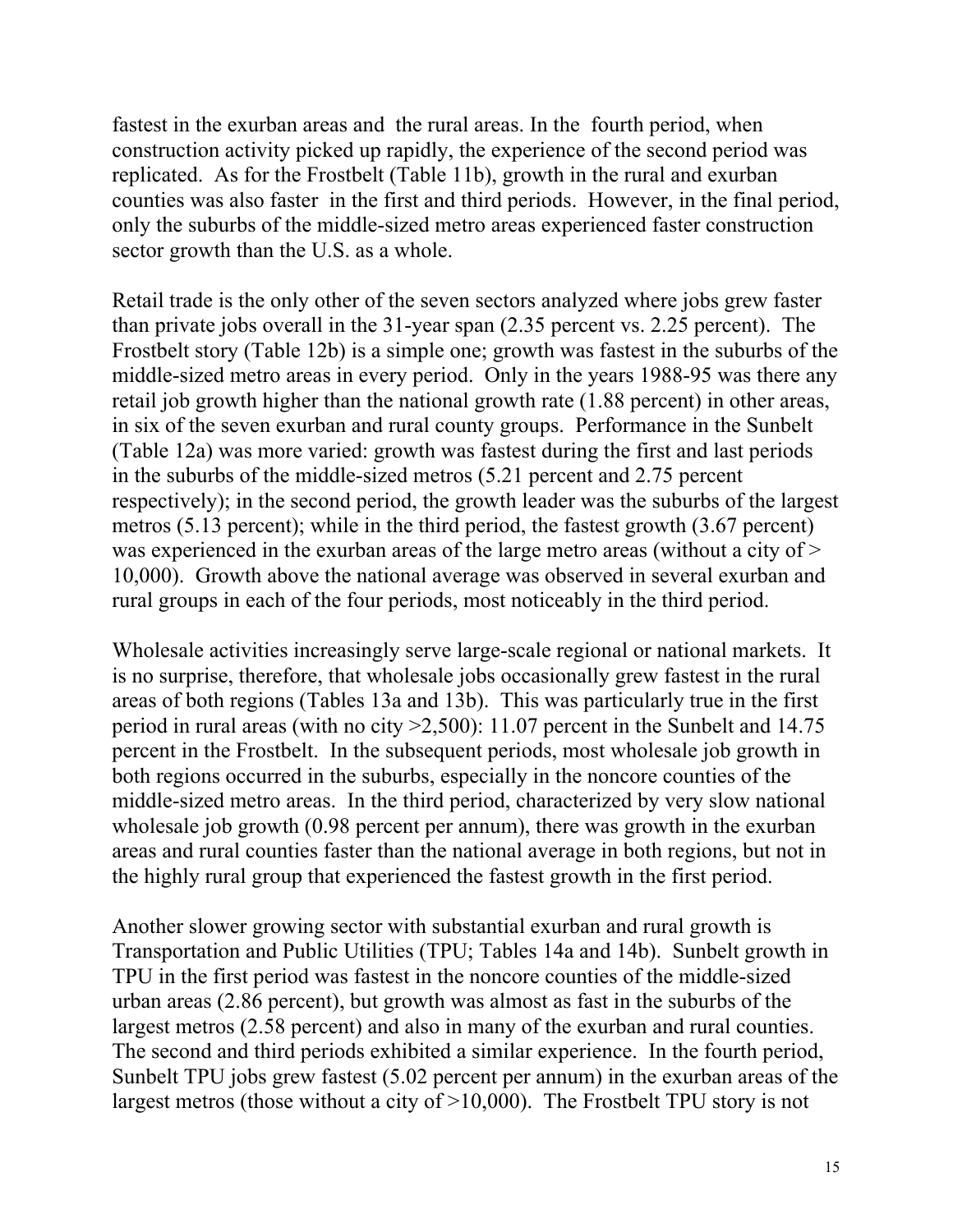very different: relatively fast exurban and rural growth in the first period; no county groups with above average national growth in the second period; third period performance showing the fastest growth in the rural areas (with no towns >2,500 population); while no county group outperformed national growth in the last period.

Changes in the status of the manufacturing sector during the 20th century are well known; manufacturing is highly decentralized compared with services and other sectors (Glaeser and Kahn, 2001). Carlino (1985) used the CBP data for the 1970s to illustrate the degree of nonmetropolitan manufacturing employment growth. He also demonstrated that this shift was explained by weakening agglomeration opportunities in cities. Furthermore, he referred to manufacturing as the "leading sector", responsible for substantial rural growth in other employment sectors. However, he notes that this is nothing new. Manufacturing has been leaving population centers ever since the rise of the auto-highway system elevated truck transport over rail or waterways (in dollar value of freight shipped) as the dominant freight mode. More recently, increasing air transport has also played a significant role. For decades, manufacturing has been overwhelmingly on assembly lines that are best suited to horizontal rather than to the vertical mills so common in the nineteenth century, occupying large parcels of cheap land much less likely to be tied to rail spurs or ports. Easterlin (1998) has commented that this increasing "footlooseness" means that businesses are much more likely to follow the locational preferences of their workers than to determine them. The strength of household preferences for suburban and exurban settings is well known, and is a governing determinant of industrial location (this theme is also echoed in Glaeser and Kahn, 2001).

In addition, manufacturing was the only one of the seven major economic sectors that *declined* absolutely through the 31-year span. But most of the decline was in the Frostbelt (Table 15b), occurring in each of the four periods. Elsewhere, there were signs of positive growth in the first three periods, in two cases at substantial rates (3.10 percent in 1969-76 and 3.21 percent in 1988-95, each in the most rural counties). This changed in the final period when these counties declined (-2.81 percent), although manufacturing jobs did expand in most of the other exurban and other rural counties.

Sunbelt manufacturing (Table 15a) employment growth was more likely to be positive than in the Frostbelt. In the first period, growth was fastest in rural counties with a city of 2,500-9,999 (2.27 percent); the exurban areas of the large metros (with no city above 10,000) ranked second (1.97 percent); and all other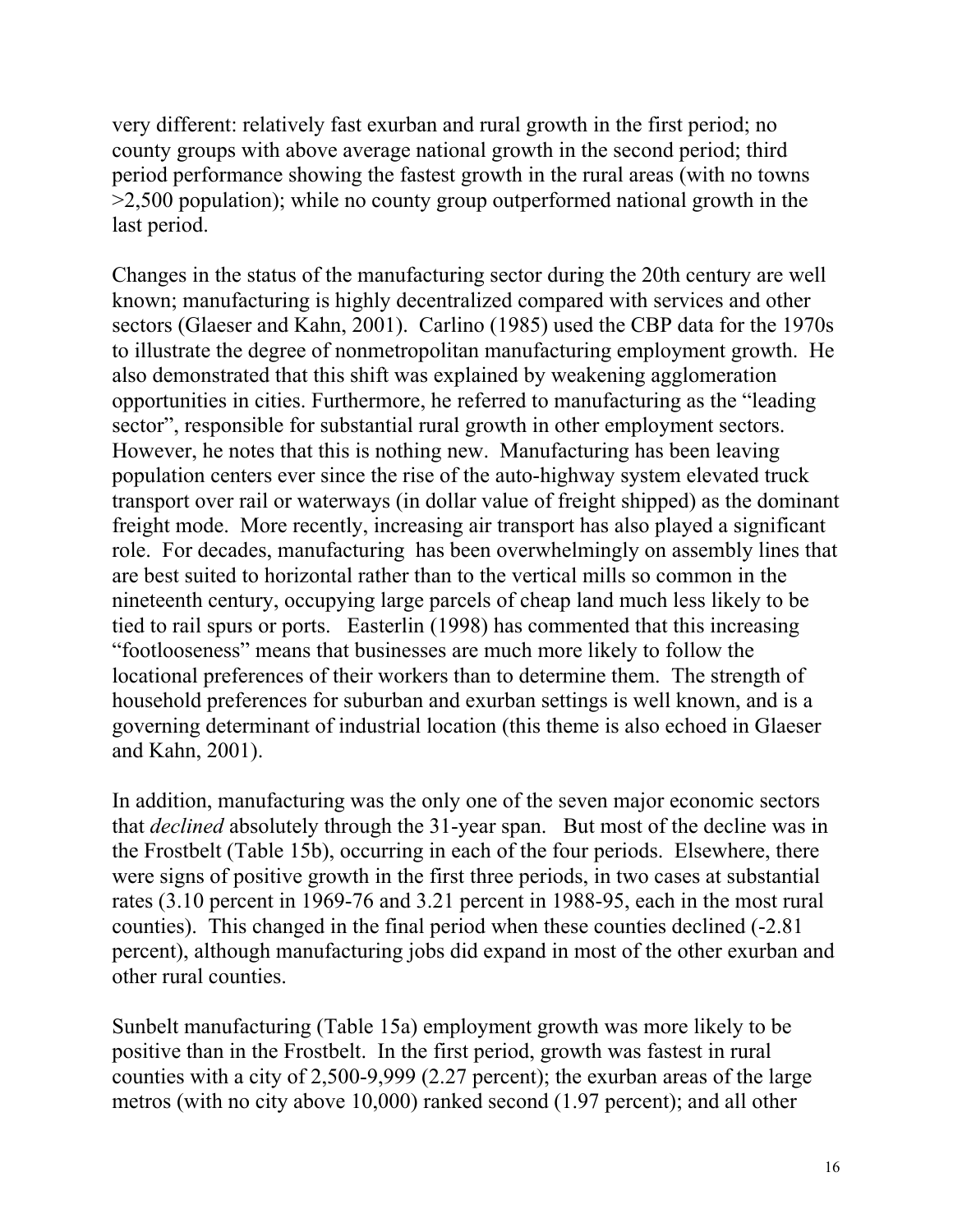rural, exurban and suburban counties grew faster than 1 percent. In the second period, while national growth turned barely positive (0.27 percent), rapid Sunbelt growth occurred mainly in the suburbs of the largest metros (3.51 percent). However, the core counties of the middle-sized metro areas surpassed the national rate (2.44 percent), as did the core counties of the largest metros (1.14 percent). The third period was another era of national manufacturing decline (-0.50 percent), with only three county groups growing faster than 1 percent (the rural counties with a city of 10,000 or more and two of the exurban county groups). In the final period, there was no national growth (the growth rate was -0.07 percent) but there was, once more, relatively strong positive job growth in the suburbs of the largest metros (2.17 percent).

In the Frostbelt (Table 15b), the very rural counties (i.e. with no city above 2,500) grew fastest in the first three periods but declined sharply in the last period (-2.81 percent). The only positive metropolitan county growth was found in the suburbs of the middle-sized metros, and only in the last two periods (0.90 percent and 0.60 percent). In both regions, manufacturing firms continued to retreat from traditional urban centers.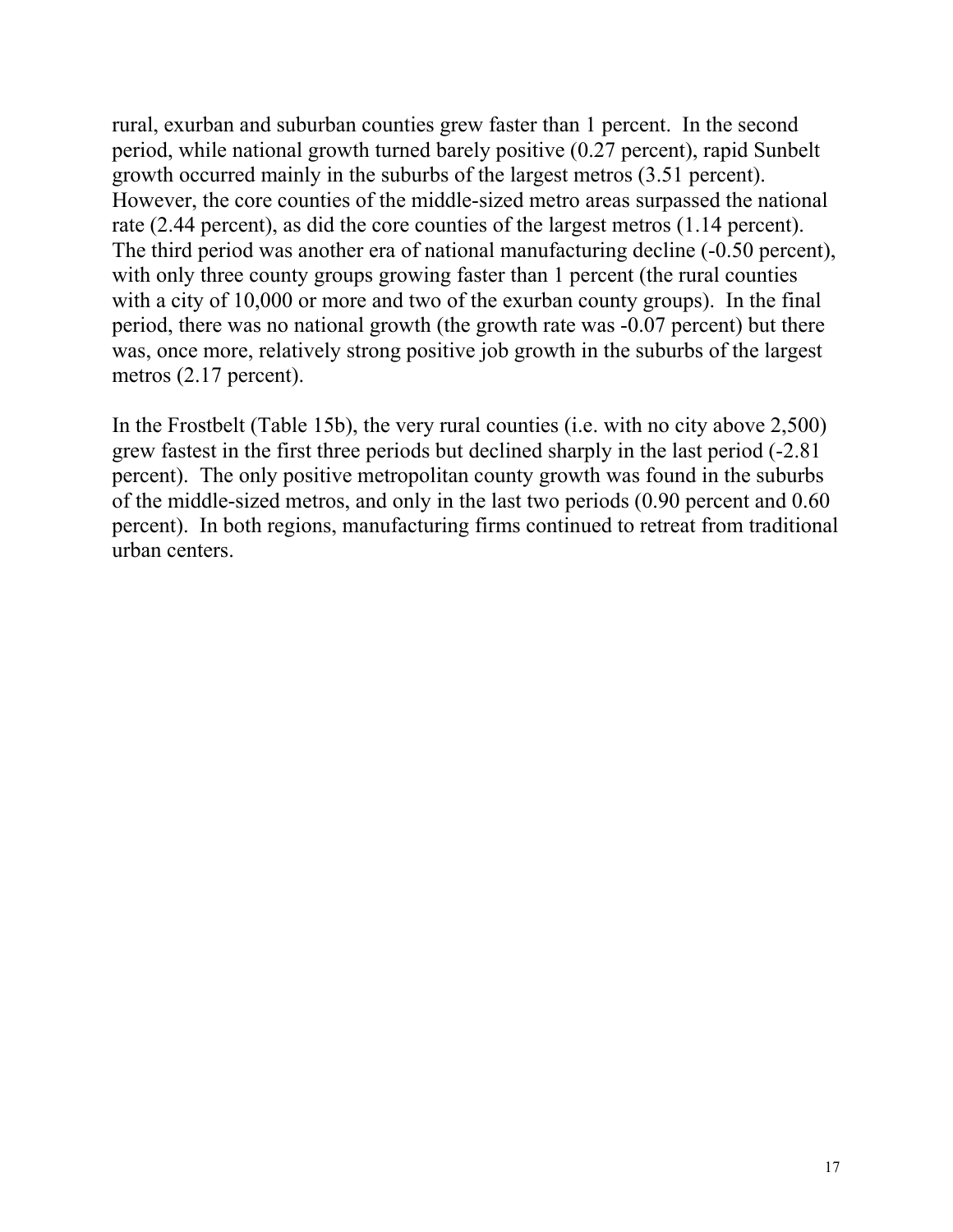## 7. CONCLUSIONS

What preliminary conclusions might be drawn? First, Frostbelt-Sunbelt migration remains a powerful trend. Climate counts. Greenwood and Hunt's demonstration that "incremental employment opportunities are differentially attractive to migrants if the opportunities occur in southern and western states" remains true (Greenwood and Hunt, 1984, p. 957; see also Carlino and Mills, 1987). Second, the facts do not support the idea of a "return to the cities", "regeneration", or any resurgence of compact development, so often mentioned in recent years in the media and by planners and politicians (the second and third quotations that begin this paper are representative). While there are pockets of spontaneous development activity in various core areas, these are still few and are overwhelmed by the widespread decentralization trends documented in this paper. Third, the dominant trends show an ebb and flow over time between growth in exurban and in suburban locations. Suburban growth tended to be concentrated in the middle-sized metro areas. Exurban areas and rural counties usually performed better than core counties. Consistently, the core counties of the largest metro areas have fared worst, even in the most recent period (1995-99) when they did a little better. Fourth, most firms no longer have to seek locations in traditional high-density centers to achieve agglomeration economies; they can either do without them or find them in lowdensity regions, Silicon Valley being perhaps the first and most famous example. Finally, most planners that seek the holy grail of "smart growth" are, somewhat desperately, attempting to counter potent market trends that favor of more dispersal. Given their extent, as monitored here, planned reversals would be very costly.

Looking at population growth in U.S. cities in the 1990s, Glaeser and Shapiro (2001) have concluded that the trend to sprawl persists. This is hardly surprising. People overwhelmingly choose personal mobility, and the restructuring of metropolitan areas continues to favor a reliance upon automobiles.

However, this paper does not address the policy vs. preferences question. We have argued elsewhere that decentralization and suburbanization are widespread phenomena, occurring in places (including Canada and Europe) with policies more pro-compact and more pro-transit than the urban policies that continue to prevail in the United States (Gordon and Richardson, 2000). Recent research that looks at the timing of decentralization and policy implementation reaches similar conclusions (Beauregard, 2001). Other researchers report similar trends, but see them as "(t)he problem of decentralization" (Brennan and Hill, 1999, p. 1).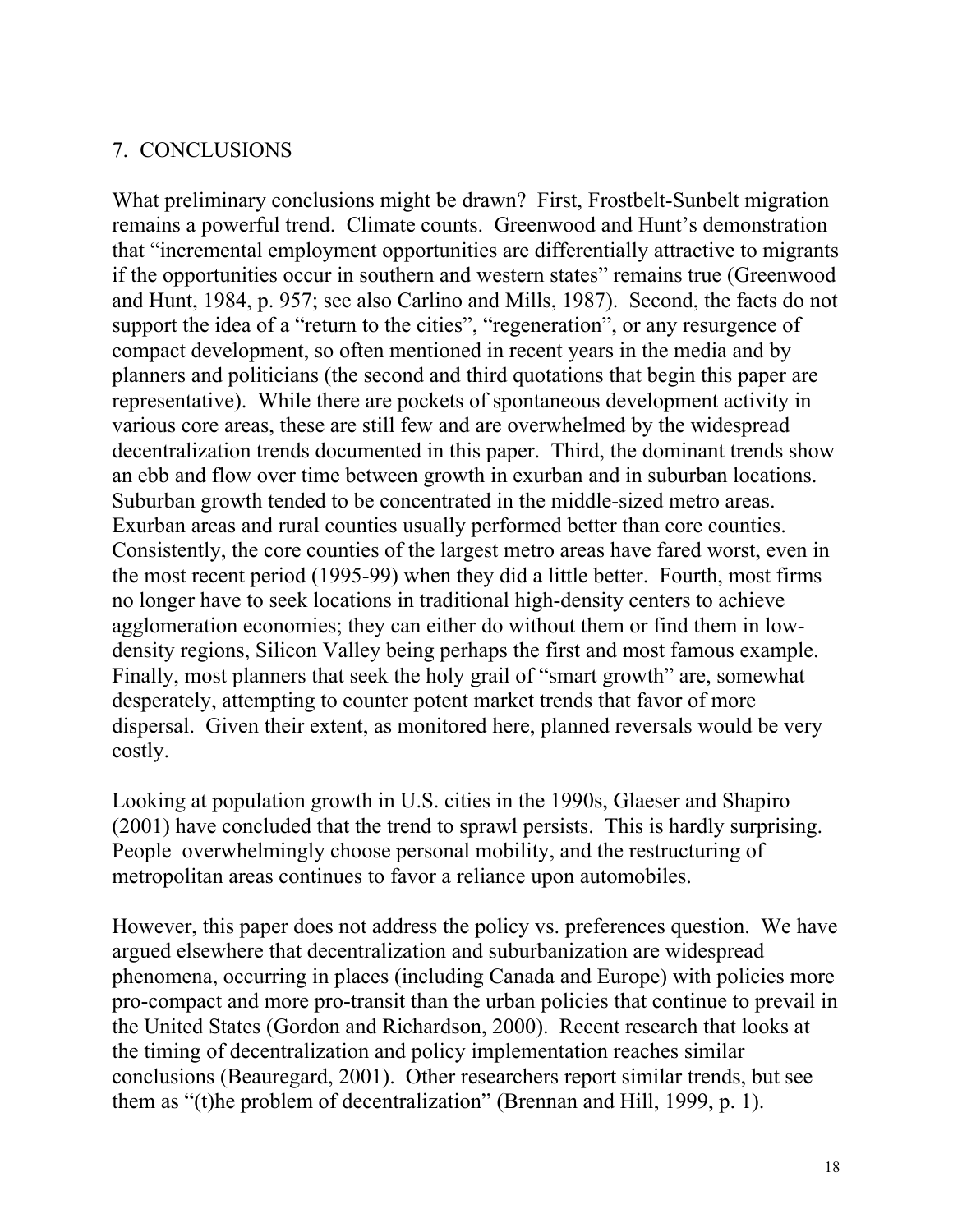However, the documentation of serious market failures associated with these development patterns remain elusive (Gordon and Richardson, 2000).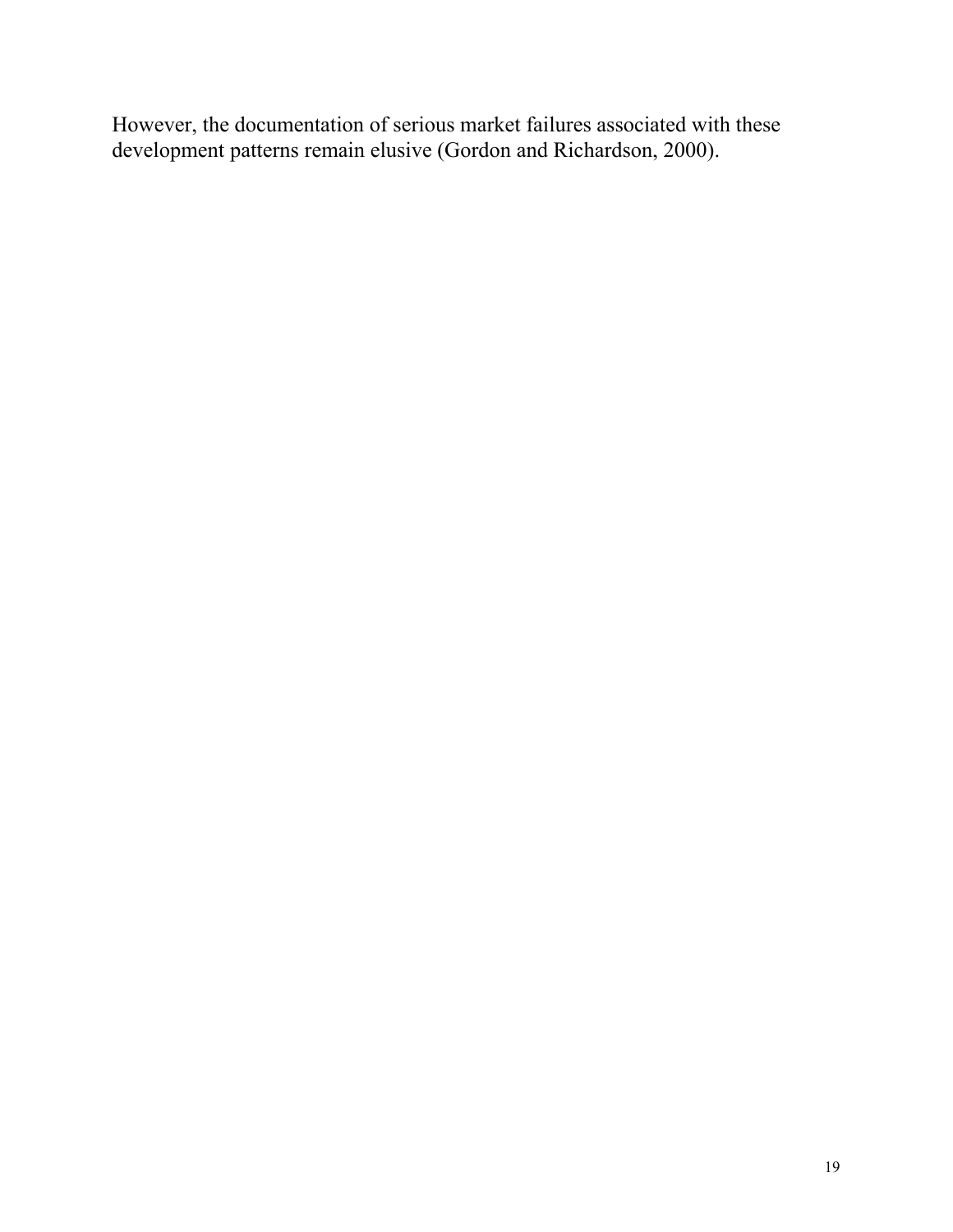### **REFERENCES**

Beauregard, Robert A. (2001) "Federal Policy and Postwar Urban Decline: A Case of Government Complicity?" *Housing Policy Debate* 12, 129-151.

Beyers, William B. (1998) "Trends in Producer Service Employment in the U.S.: The 1985-1995 Experience" presented at the 1998 North American Regional Science Association Meetings, Santa Fe, New Mexico.

Brennan, John and Edward W. Hill (1999) "Where Are The Jobs? Cities, Suburbs, and the Competition for Employment" Washington, DC: The Brookings Institution Survey Series.

Carlino, Gerald A. (1985) "Declining City Productivity and the Growth of Rural Regions: A Test of Alternative Explanations" *Journal of Urban Economics* 18, 11- 27.

Carlino, Gerald A. and Edwin S. Mills (1987) "The Determinants of County Growth" *Journal of Regional Science.* 27, 39-54.

Diamond, Jared (1999) *Guns, Germs and Steel*. New York: W.W. Norton and Co.

Easterlin, Richard A. (2000) "Twentieth Century American Population Growth" in S. Engerman and R.E. Gallman (eds.) *The Cambridge Economic History of the U.S., Vol III, The Twentieth Century*. Cambridge: Cambridge University Press.

Frey, William H. (1988) "Migration and Metropolitan Decline in Developed Countries: A Comparative Study" *Population and Development Review,* 14, 595- 628.

Glaeser, Edward L. and Matthew E. Kahn (2001), *Decentralized Employment and the Transformation of the American City.* Cambridge, MA: National Bureau of Economic Research, WP 8117.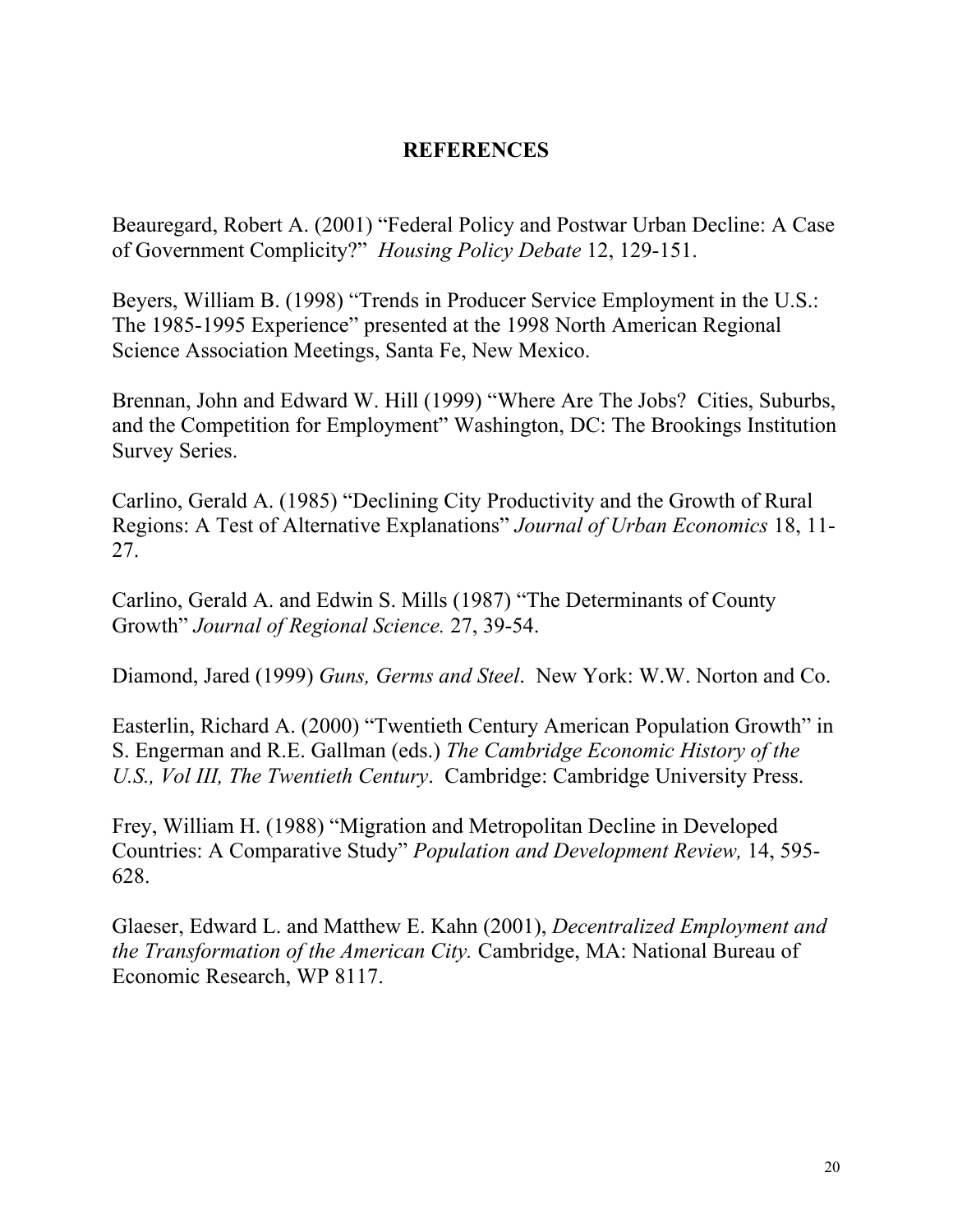Glaeser, Edward L. and Jesse Shapiro (2001) "Is There a New Urbanism? The Growth of U.S.. Cities in the 1990s" Cambridge: NBER Working Paper 8357.

Gordon, Peter and Harry W. Richardson (2000) *Critiquing Sprawl's Critics* Washington DC: Cato Policy Analysis No. 365

Gordon, Peter and Harry W. Richardson and Gang Yu (1998) "Metropolitan and Non-metropolitan Employment Trends in the U.S.: Recent Evidence and Implications" *Urban Studies* 35, 1037-1057.

Greenwood, Michael J. and Gary L. Hunt (1984) "Migration and Interregional Employment Distribution in the U.S." *American Economic Review* 75, 957-969.

Mieszkowski, Peter and Edwin S. Mills (1993) "The Causes of Metropolitan Suburbanization" *The Journal of Economic Perspectives* 7, 135-147.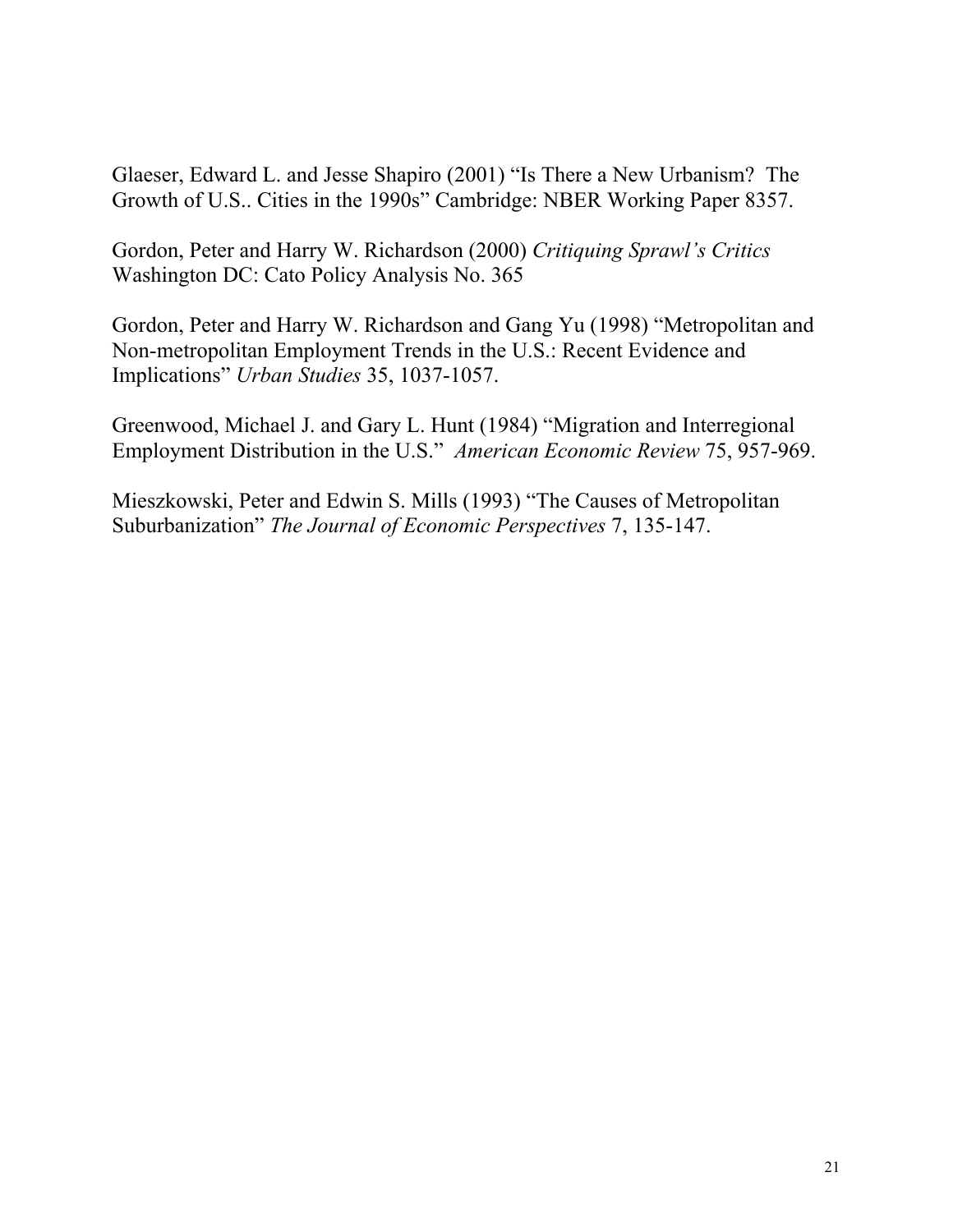



<sup>\*</sup> \* Source : Calculated from "Regional Economic Information System 1969-1999", Bureau of Economic Analysis, US Department of Commerce, May 2001. \* 1998 MSA definitions were used.<br>\*\* Source : Calculated from "Regional Economic Information System 1969-1999", Bureau of Economic Analysis, US Department of Commerce, May 2001. \* 1998 MSA definitions were used.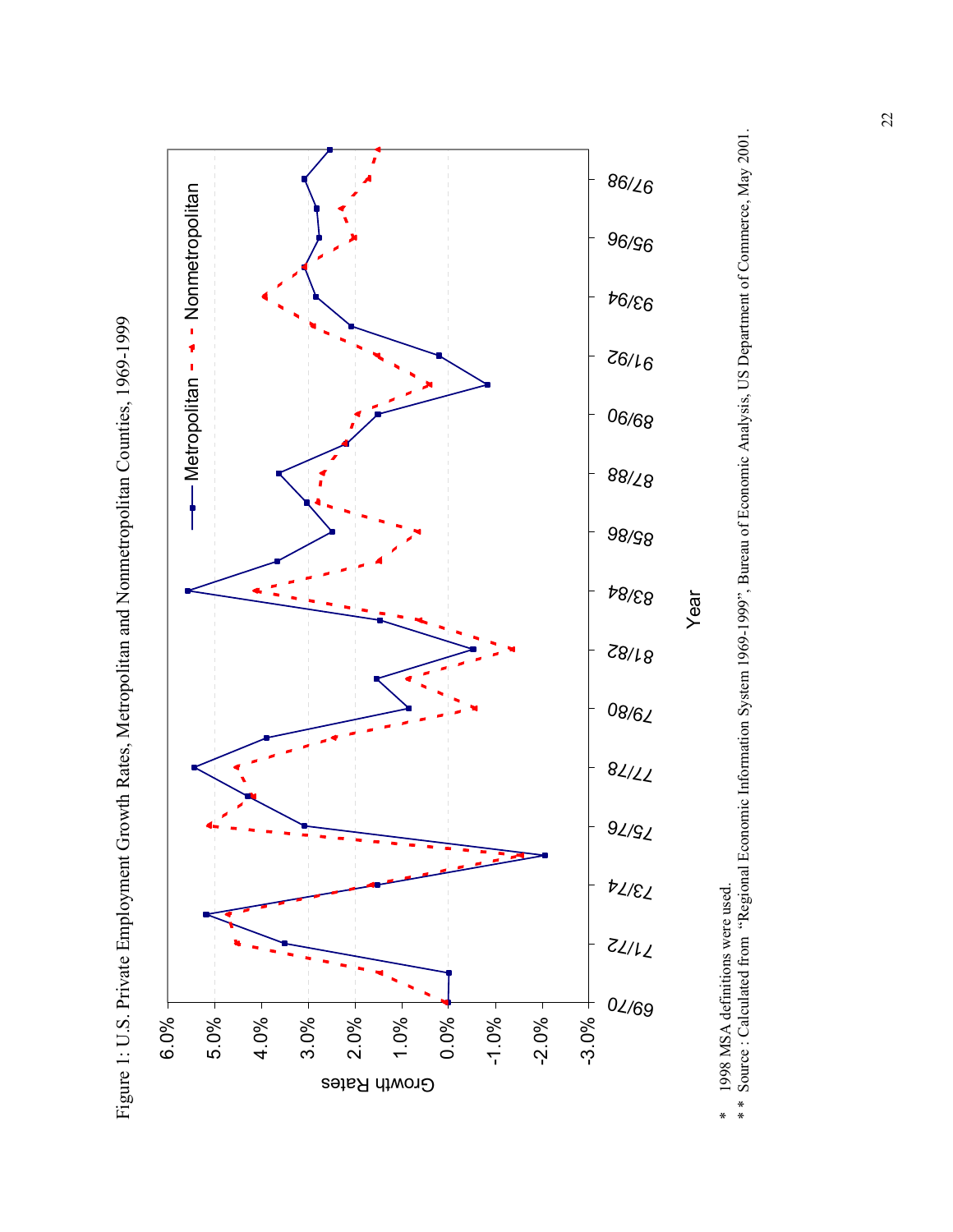| ^<br>^                      |
|-----------------------------|
| トトトート トート・リー<br>I<br>I<br>ı |
| i                           |
|                             |
|                             |
|                             |
| l                           |
| l                           |
|                             |
| こうしん しんしん こうしょう             |
|                             |
| l                           |
| ï                           |
| $\frac{1}{2}$<br>ı          |
| į                           |
| l<br>Ì<br>Ì                 |
|                             |
| l<br>I<br>ı                 |

|                                                                            |       |                      | 1990-2000 Pop Growth            |                  |              |                                 |                          | 1990-1999 Job Growth                | <b>Job Growth</b><br>1994-1997 |
|----------------------------------------------------------------------------|-------|----------------------|---------------------------------|------------------|--------------|---------------------------------|--------------------------|-------------------------------------|--------------------------------|
| METRO AREA(S)                                                              | Metro | Central City<br>Core | CC's > 100k<br>All Other<br>Pop | Rest of<br>Metro | Core CBD     | CBD Share<br>of Metro<br>Growth | Private<br>Metro<br>Jobs | Private Jobs<br>Noncore<br>Counties | $CBD***$<br>Core               |
| <b>L-CT--PA CMSA</b><br>New York--Northern New Jersey--Long Island, NY--NJ | 8.4%  | 9.4%                 | 0.8%                            | 7.2%             | 10.9%        | 1.02%                           | 8.0%                     | 9.1%                                | 7.4%                           |
| Los Angeles--Riverside--Orange County, CA CMSA                             | 12.7% | $6.0\%$              | 13.9%                           | 14.9%            | 5.7%         | $0.11\%$                        | 7.4%                     | 21.3%                               | $-0.8%$                        |
| Chicago--Gary--Kenosha, IL--IN--WI CMSA                                    | 11.1% | 4.0%                 | $20.0\%$                        | 14.4%            | $30.0\%$     | 1.83%                           | 15.1%                    | 32.7%                               | 2.2%                           |
| Washington--Baltimore, DC--MD--VA--WV CMSA                                 | 13.1% | $-5.7%$              | $-11.5%$                        | 18.6%            | $4.0\%$ *    | $0.12\%$                        | 15.7%                    | 18.0%                               | 6.0%                           |
| San Francisco--Oakland--San Jose, CA CMSA                                  | 12.6% | 7.3%                 | 12.1%                           | 13.8%            | 32.3%        | 1.35%                           | 18.8%                    | 21.1%                               | 13.8%                          |
| Philadelphia--Wilmington--Atlantic City, PA--NJ--DE--MD CMSA               | 5.0%  | $-4.3\%$             | na                              | 8.4%             | 4.9%         | 1.24%                           | $9.2\%$                  | 13.9%                               | $-6.2%$                        |
| S <sub>A</sub><br>Boston--Worcester--Lawrence, MA--NH--ME--CT CM           | 6.7%  | 2.6%                 | 3.8%                            | 7.5%             | 4.7%         | 1.00%                           | 13.3%                    | 14.1%                               | 10.1%                          |
| Detroit--Ann Arbor--Flint, MI CMSA                                         | 5.2%  | $-7.5%$              | $-4.5%$                         | 9.1%             | $2.1\%$      | $0.28\%$                        | 14.8%                    | 24.2%                               | $-9.7%$                        |
| Dallas--Fort Worth, TX CMSA                                                | 29.3% | 18.0%                | 22.5%                           | 37.3%            | 28.2%        | 0.28%                           | 33.6%                    | 40.9%                               | $-7.7%$                        |
| Houston--Galveston--Brazoria, TX CMSA                                      | 25.2% | 19.8%                | na                              | 29.3%            | 7.6%         | 0.06%                           | 27.4%                    | 43.3%                               | 1.6%                           |
| Atlanta, GA MSA                                                            | 38.9% | 5.7%                 | na                              | 44.0%            | 25.1%        | $0.37\%$                        | 42.3%                    | 51.0%                               | 37.6%                          |
| Miami--Fort Lauderdale, FL CMSA                                            | 21.4% | 1.1%                 | 2.0%                            | 25.2%            | 31.6%        | 0.70%                           | 21.5%                    | 30.6%                               | $-24.1\%$                      |
| Seattle--Tacoma--Bremerton, WA CMSA                                        | 19.7% | 9.1%                 | 15.0%                           | 22.7%            | 54.4%        | 1.14%                           | 23.7%                    | 27.8%                               | 3.6%                           |
| Phoenix-Mesa, AZ MSA                                                       | 45.3% | 34.3%                | 35.3%                           | 68.8%            | $-9.1\%$     | $-0.06%$                        | 52.2%                    | 28.8%                               | 12.2%                          |
| Minneapolis--St. Paul, MN--WI MSA                                          | 16.9% | 3.9%                 | $-12.2%$                        | 26.2%            | $-16.6%$     | $-1.40%$                        | 24.1%                    | 31.1%                               | 9.4%                           |
| Cleveland--Akron, OH CMSA                                                  | 3.0%  | $-5.4%$              | $-2.7%$                         | 5.6%             | 32.2%        | 2.71%                           | 13.9%                    | 22.4%                               | $9.2\%$                        |
| San Diego, CA MSA                                                          | 12.6% | 10.1%                | 22.9%                           | 13.9%            | 16.1%        | 0.78%                           | 22.4%                    | na                                  | 3.0%                           |
| St. Louis, MO--IL MSA                                                      | 4.5%  | $-12.2%$             | $n$ a                           | 7.6%             | $-17.5%$     | $-1.44%$                        | 12.5%                    | 11.3%                               | 2.9%                           |
| Denver--Boulder--Greeley, CO CMSA                                          | 30.4% | 18.6%                | na                              | 34.0%            | 51.4%        | $0.24\%$                        | 40.7%                    | 51.7%                               | 10.1%                          |
| Tampa--St. Petersburg--Clearwater, FL MSA                                  | 15.9% | 8.4%                 | 5.8%                            | 19.6%            | 11.6%        | na                              | 32.7%                    | 26.1%                               | na                             |
| TOP 10                                                                     | 11.5% | 6.7%                 | $9.0\%$                         | 13.7%            | 11.3%        | 0.65%                           | 13.5%                    | 17.8%                               | 5.6%                           |
| TOP 20                                                                     | 13.7% | 7.6%                 | 9.5%                            | 16.5%            | $11.6\%$ **  | 0.52%                           | 17.1%                    | 20.6%                               | 8.7%                           |
| TOP 50                                                                     | 14.7% | 9.0%                 | 9.9%                            | 17.5%            | $\mathbf{n}$ | na                              | 18.4%                    | 22.8%                               | na                             |
| SUNBELT (30)                                                               | 22.0% | 15.6%                | 15.8%                           | $25.6\%$         | na           | na                              | $22.0\%$                 | 31.7%                               | na                             |
| FROSTBELT (20)                                                             | 8.4%  | 3.4%                 | $-2.0%$                         | 11.0%            | na           | na                              | 8.3%                     | 17.3%                               | na                             |
| FROSTBELT less NY                                                          | 8.4%  | $-0.6%$              | $-3.1\%$                        | 11.8%            | na           | na                              | 14.7%                    | 21.3%                               | $\mathbf{n}$                   |
| ** no CBD data for Tampa-St. Petersburg<br>*Baltimore CBD growth = $5.1\%$ |       |                      | *** Defined by zip codes        |                  |              |                                 |                          |                                     |                                |

\*Baltimore CBD growth = 5.1% \*\* no CBD data for Tampa-St. Petersburg \*\*\* Defined by zip codes

Sources: 1) MSA and cities population data from www.census.gov; 2) CBD population data from E.L. Birch (forthcoming) "Having a Longer View of<br>Downtown" Journal of the American Planning Association; 3) REIS employment data Downtown" *Journal of the American Planning Association*; 3) REIS employment data from U.S. Department of Commerce, Bureau of Economic Sources: 1) MSA and cities population data from www.census.gov; 2) CBD population data from E.L. Birch (forthcoming) "Having a Longer View of Analysis; 4) CBD employment data from Zipcode County Business Patterns.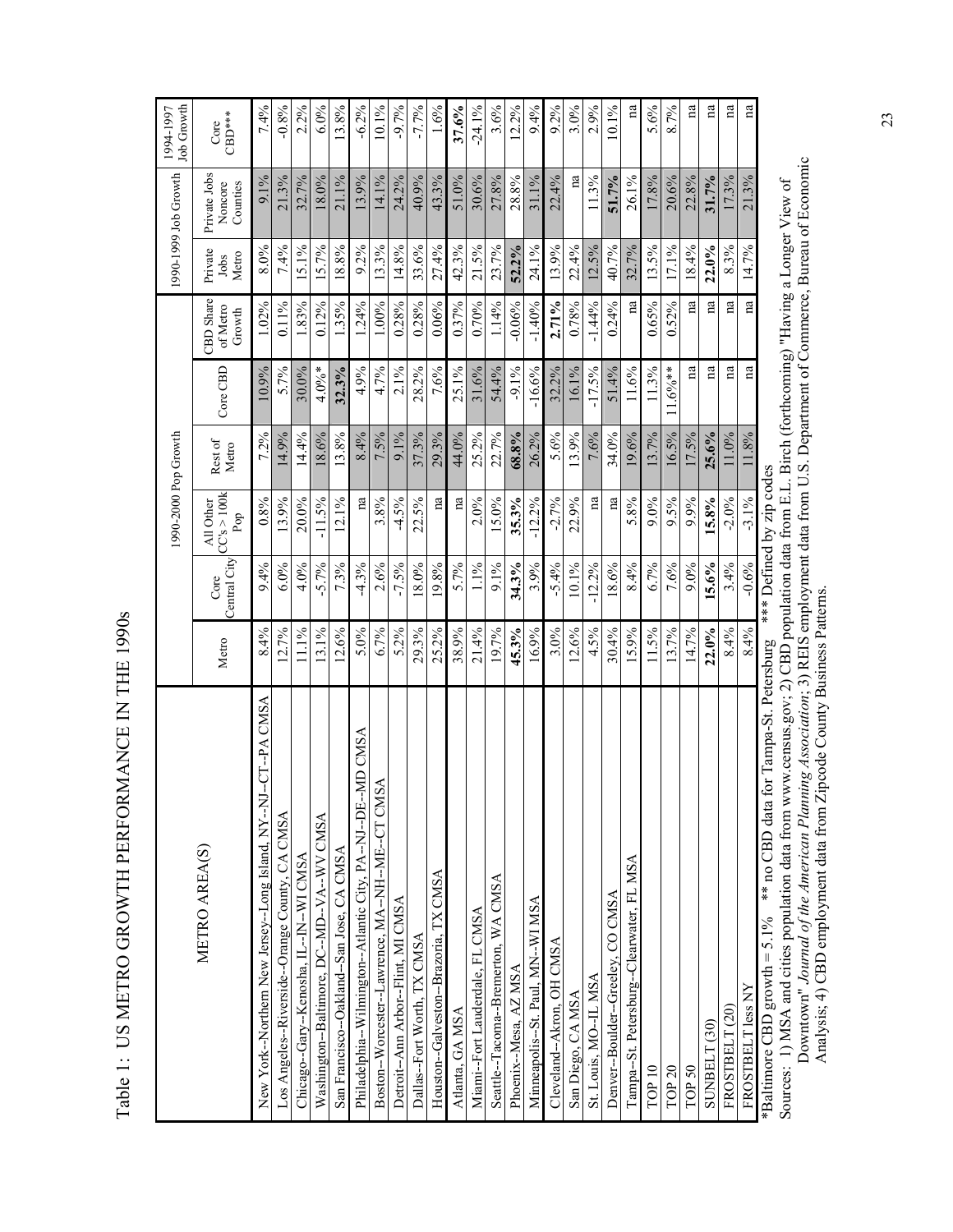| <b>Employment Types and Sectors</b>         | 1969      |        | 1999               |       | Change in<br>Proportion |
|---------------------------------------------|-----------|--------|--------------------|-------|-------------------------|
| Total full-time and part-time employment    | 91057,200 | 100.0% | 163,757,900 100.0% |       |                         |
| Wage and salary employment                  | 78726,000 | 86.5%  | 136,617,000        | 83.4% | $-3.5%$                 |
| Proprietors' employment                     | 12331,200 | 13.5%  | 27,140,900         | 16.6% | 22.4%                   |
| Farm proprietors' employment                | 2751,000  | 3.0%   | 2,249,000          | 1.4%  | $-54.5%$                |
| Nonfarm proprietors' employment             | 9580,200  | 10.5%  | 24,891,900         | 15.2% | 44.5%                   |
| Farm employment                             | 3978,000  | 4.4%   | 3,172,000          | 1.9%  | $-55.7%$                |
| Nonfarm employment                          | 87079,200 | 95.6%  | 160,585,900        | 98.1% | 2.5%                    |
| Private employment                          | 71238,200 | 78.2%  | 138,329,900        | 84.5% | 8.0%                    |
| Ag. services, forestry, fishing, $\&$ other | 506,200   | 0.6%   | 2,048,400          | 1.3%  | 125.0%                  |
| Mining                                      | 734,500   | 0.8%   | 782,100            | 0.5%  | $-40.8%$                |
| Construction                                | 4470,800  | 4.9%   | 9,254,000          | 5.7%  | 15.1%                   |
| Manufacturing                               | 20546,000 | 22.6%  | 19,252,700         | 11.8% | $-47.9%$                |
| Transportation and public utilities         | 4795,900  | 5.3%   | 7,970,300          | 4.9%  | $-7.6%$                 |
| Wholesale trade                             | 4097,900  | 4.5%   | 7,464,700          | 4.6%  | 1.3%                    |
| Retail trade                                | 13448,900 | 14.8%  | 26,910,000         | 16.4% | 11.3%                   |
| Finance, insurance, and real estate         | 5914,900  | 6.5%   | 12,978,700         | 7.9%  | 22.0%                   |
| Services                                    | 16723,100 | 18.4%  | 51,669,000         | 31.6% | 71.8%                   |
| Government and Government Enterprises       | 15841,000 | 17.4%  | 22,256,000         | 13.6% | $-21.9%$                |

Table 2: Employment Proportions, Total Full-time and Part-time Jobs by Employment Types and Major Industrial Sectors, 1969 and 1999

\* The proportion represents each category's employment share in U.S. total full-time and part-time employment.

\*\* Source : Calculated from "Regional Economic Information System 1969-1999", Bureau of Economic Analysis, US Department of Commerce, May 2001.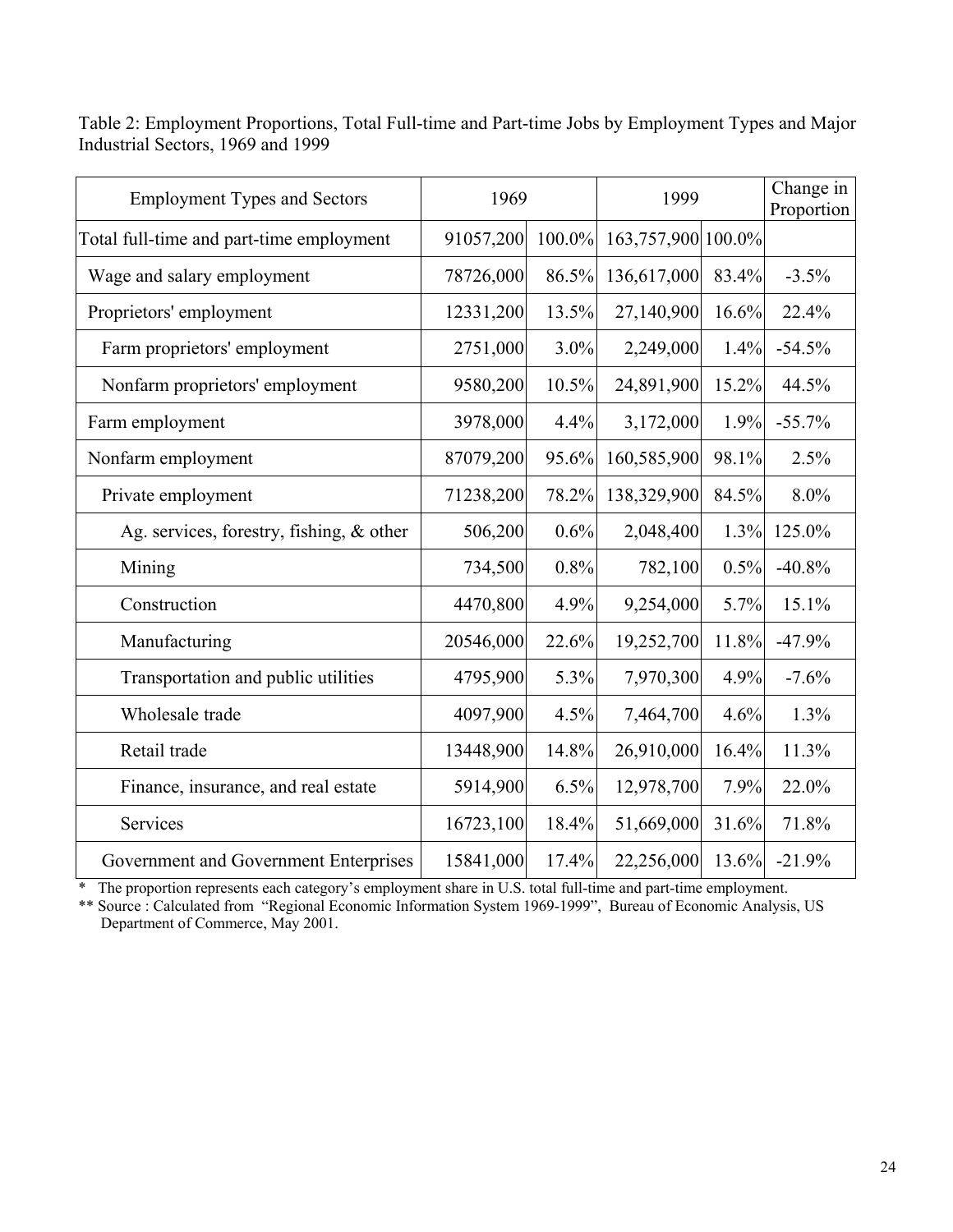Table 3: U.S. Population Growth Rates, 1969-1999 Table 3: U.S. Population Growth Rates, 1969-1999

| 88/95<br>76/88<br>69/76<br>69/99<br>$\mathsf{Z}$ | $0.52\%$<br>$0.70\%$<br>0.18%<br>$0.52\%$<br>13 | 1.19%<br>1.21%<br>1.07%<br>1.18%<br>154 | 1.19%<br>1.20%<br>0.89%<br>1.10%<br>34 | 1.67%<br>1.49%<br>1.84%<br>1.63%<br>175 | 1.10%<br>1.01%<br>1.47%<br>1.10%<br>455                | 1.18%<br>$0.92\%$<br>1.17%<br>1.04%<br>$\mathcal{O}$<br>of 10,000 or more | 1.26%<br>0.95%<br>1.47%<br>1.22%<br>122<br>without a City of at least 10,000 | 0.69%<br>0.58%<br>1.25%<br>$0.75\%$<br>182<br>of 10,000 or more | 0.89%<br>0.66%<br>1.27%<br>0.89%<br>621<br>without a City of at least 10,000 | 0.69%<br>0.56%<br>1.30%<br>0.73%<br>225<br>of $10,000$ or more | 0.54%<br>$0.30\%$<br>1.23%<br>$0.58\%$<br>560<br>of 2,500 to 9,999 | 0.29%<br>$-0.06%$<br>0.74%<br>0.27%<br>529<br>with no City or a City with a<br>less than $2,500$ | 1.04%<br>0.98%<br>1.12%<br>1.02%<br>3132 |
|--------------------------------------------------|-------------------------------------------------|-----------------------------------------|----------------------------------------|-----------------------------------------|--------------------------------------------------------|---------------------------------------------------------------------------|------------------------------------------------------------------------------|-----------------------------------------------------------------|------------------------------------------------------------------------------|----------------------------------------------------------------|--------------------------------------------------------------------|--------------------------------------------------------------------------------------------------|------------------------------------------|
| Area Group                                       | Core                                            | Non-Core                                | Core                                   | Non-Core                                |                                                        | with a City<br>Population                                                 | Population                                                                   | with a City<br>Population                                       | Population                                                                   | with a City<br>Population                                      | with a City<br>Population                                          | Population                                                                                       |                                          |
|                                                  | Metro Areas with more                           | 3 million Population<br>than            | Metro Areas with 1-3                   | million Population                      | Small Metro Areas with fewer than 1 million Population | Adjacent to                                                               | Large Metro<br>Areas                                                         | Adjacent to                                                     | Small Metro<br>Areas<br>Metro<br>Non-                                        | Areas                                                          | Not Adjacent<br>to a Metro                                         | Area                                                                                             | $U.S.$ $\rm Total$                       |

\* N : number of counties

\*\*\* Source : Calculated from "Regional Economic Information System 1969-1999", Bureau of Economic Analysis, US Department of Commerce, May 2001. 1998 MSA definitions were used to determine which counties are MSAs and which metro category each belongs to.<br>\*\*\* Source : Calculated from "Regional Economic Information System 1969-1999", Bureau of Economic Analysis, US D \* N: number or countes<br>\*\* 1993 USDA Urban Influence Codes were used to determine which non-MSA group the various non-metro counties belong to; 1998 population data and \*\* 1993 USDA Urban Influence Codes were used to determine which non-MSA group the various non-metro counties belong to; 1998 population data and 1998 MSA definitions were used to determine which counties are MSAs and which metro category each belongs to.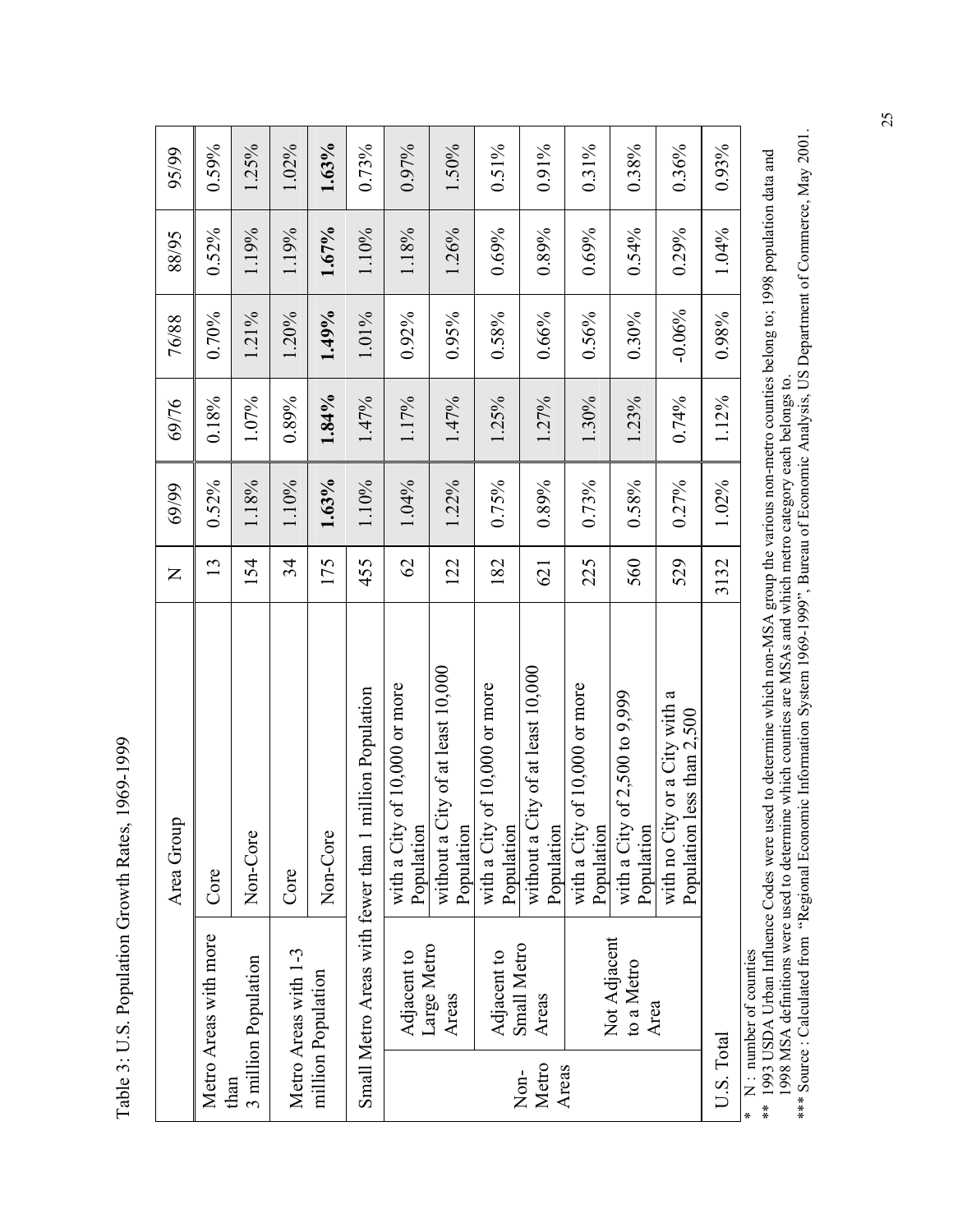Table 4: U.S. Private Employment Growth Rates, 1969-1999 Table 4: U.S. Private Employment Growth Rates, 1969-1999

|                        |                       | Area Group                                                       | $\mathsf{Z}$  | 69/99    | 69/76 | 76/88    | 88/95 | 95/99 |
|------------------------|-----------------------|------------------------------------------------------------------|---------------|----------|-------|----------|-------|-------|
| than                   | Metro Areas with more | Core                                                             | 13            | 1.25%    | 0.07% | 2.21%    | 0.13% | 2.41% |
|                        | 3 million Population  | Non-Core                                                         | 154           | 2.58%    | 1.75% | 3.66%    | 1.31% | 3.03% |
|                        | Metro Areas with 1-3  | Core                                                             | 34            | 2.57%    | 1.73% | 3.22%    | 1.93% | 3.25% |
|                        | million Population    | Non-Core                                                         | 175           | 3.09%    | 2.65% | 3.35%    | 2.91% | 3.41% |
|                        |                       | Small Metro Areas with fewer than 1 million Population           | 455           | 2.37%    | 2.34% | $2.52\%$ | 2.17% | 2.33% |
|                        | Adjacent to           | of 10,000 or more<br>with a City<br>Population                   | $\mathcal{O}$ | 2.16%    | 1.84% | 2.16%    | 2.48% | 2.14% |
|                        | Large Metro<br>Areas  | without a City of at least 10,000<br>Population                  | 122           | 2.43%    | 2.20% | 2.27%    | 2.75% | 2.75% |
|                        | Adjacent to           | of 10,000 or more<br>with a City<br>Population                   | 182           | 1.87%    | 1.81% | 1.90%    | 1.85% | 1.88% |
| Metro<br>Areas<br>Non- | Small Metro<br>Areas  | without a City of at least 10,000<br>Population                  | 621           | 2.08%    | 2.10% | 2.01%    | 2.31% | 1.88% |
|                        | Not Adjacent          | of 10,000 or more<br>with a City<br>Population                   | 225           | 2.21%    | 2.66% | 1.92%    | 2.47% | 1.86% |
|                        | to a Metro<br>Area    | of 2,500 to 9,999<br>with a City<br>Population                   | 560           | $2.03\%$ | 2.73% | 1.58%    | 2.31% | 1.70% |
|                        |                       | with no City or a City with a<br>less than $2,500$<br>Population | 529           | 1.92%    | 2.52% | $1.41\%$ | 2.39% | 1.59% |
| U.S. Total             |                       |                                                                  | 3132          | 2.25%    | 1.72% | 2.76%    | 1.69% | 2.65% |
|                        | modar of counting     |                                                                  |               |          |       |          |       |       |

\* N : number of counties

1998 MSA definitions were used to determine which counties are MSAs and which metro category each belongs to.<br>\*\*\* Source : Calculated from "Regional Economic Information System 1969-1999", Bureau of Economic Analysis, US D \* N : number of counties<br>\*\* 1993 USDA Urban Influence Codes were used to determine which non-MSA group the various non-metro counties belong to; 1998 population data and \*\* 1993 USDA Urban Influence Codes were used to determine which non-MSA group the various non-metro counties belong to; 1998 population data and 1998 MSA definitions were used to determine which counties are MSAs and which metro category each belongs to.

\*\*\* Source : Calculated from "Regional Economic Information System 1969-1999", Bureau of Economic Analysis, US Department of Commerce, May 2001.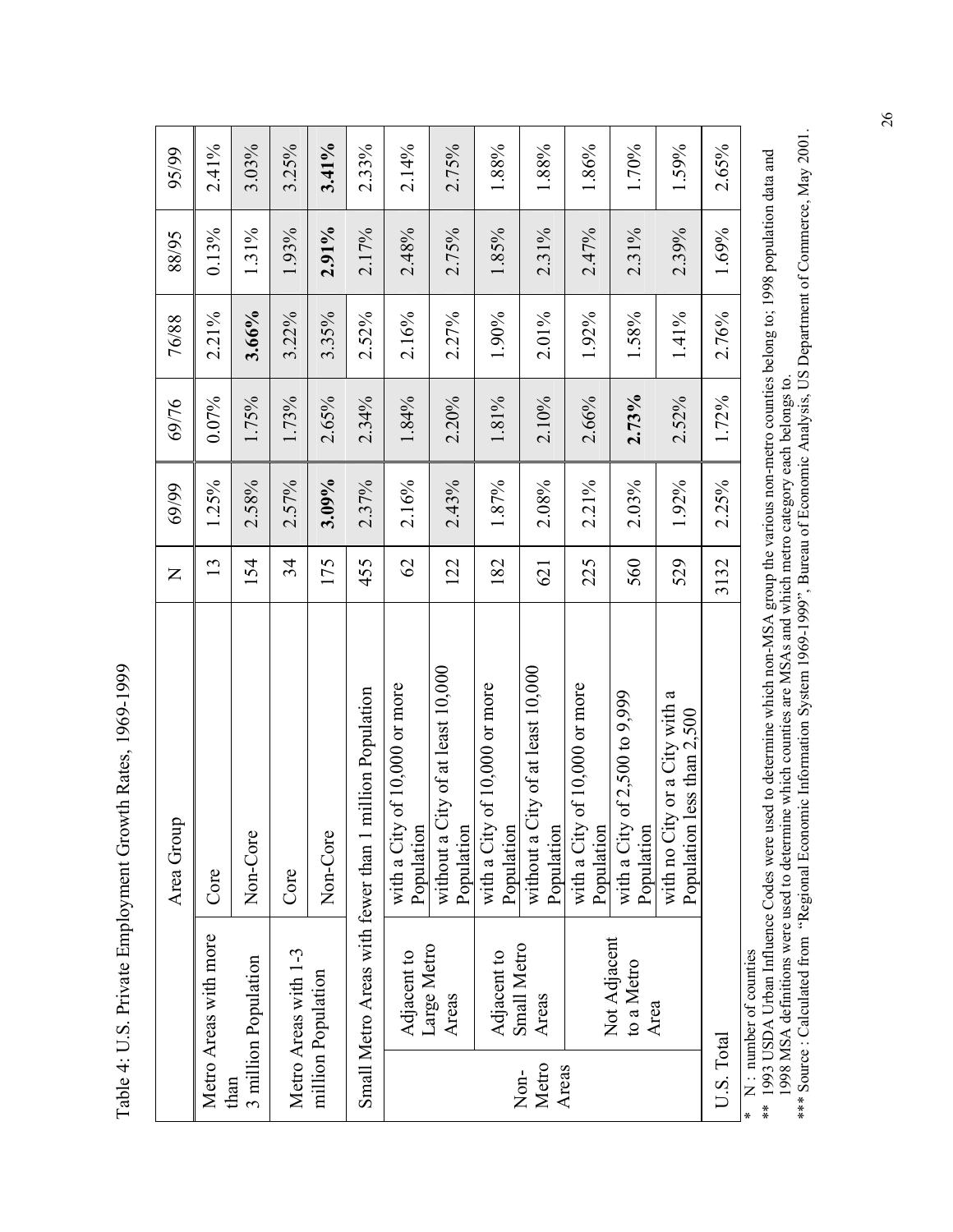Table 5: U.S. Proprietor Employment Growth Rates, 1969-1999 Table 5: U.S. Proprietor Employment Growth Rates, 1969-1999

|               |                                    | Area Group                                                       | $\mathsf{z}$  | 69/99 | 69/76    | 76/88    | 88/95    | 95/99 |
|---------------|------------------------------------|------------------------------------------------------------------|---------------|-------|----------|----------|----------|-------|
|               | Metro Areas with more              | Core                                                             | 13            | 3.07% | 2.34%    | 4.26%    | 2.01%    | 2.64% |
| than          | 3 million Population               | Non-Core                                                         | 154           | 3.44% | 3.37%    | 4.23%    | $2.52\%$ | 2.82% |
|               | Metro Areas with 1-3               | Core                                                             | 34            | 3.43% | 3.62%    | 4.15%    | 2.13%    | 3.21% |
|               | million Population                 | Non-Core                                                         | 175           | 3.60% | 4.16%    | 3.88%    | 2.73%    | 3.28% |
|               |                                    | Small Metro Areas with fewer than 1 million Population           | 455           | 2.79% | 3.20%    | $3.02\%$ | 2.22%    | 2.38% |
|               | Adjacent to                        | with a City of 10,000 or more<br>Population                      | $\mathcal{O}$ | 2.15% | 1.80%    | 2.21%    | 2.16%    | 2.60% |
|               | Large Metro<br>Areas               | without a City of at least 10,000<br>Population                  | 122           | 1.80% | 0.85%    | 1.58%    | 2.63%    | 2.67% |
|               | Adjacent to                        | with a City of 10,000 or more<br>Population                      | 182           | 1.70% | 1.39%    | 1.74%    | 1.70%    | 2.11% |
| Metro<br>Non- | Small Metro<br>Areas               | without a City of at least 10,000<br>Population                  | 621           | 1.28% | 0.43%    | 1.12%    | 1.95%    | 2.08% |
| Areas         |                                    | of $10,000$ or more<br>with a City<br>Population                 | 225           | 1.82% | 1.67%    | 1.95%    | 1.73%    | 1.88% |
|               | Not Adjacent<br>to a Metro<br>Area | of 2,500 to 9,999<br>with a City<br>Population                   | 560           | 1.24% | 0.80%    | 1.03%    | 1.64%    | 1.94% |
|               |                                    | with no City or a City with a<br>less than $2,500$<br>Population | 529           | 0.65% | $-0.23%$ | 0.40%    | 1.40%    | 1.67% |
| U.S. Total    |                                    |                                                                  | 3132          | 2.67% | 2.47%    | 3.10%    | 2.18%    | 2.59% |
|               | $* \mathbf{N}$ mumber of counties  |                                                                  |               |       |          |          |          |       |

\* N : number of counties

1998 MSA definitions were used to determine which counties are MSAs and which metro category each belongs to.<br>\*\*\* Source : Calculated from "Regional Economic Information System 1969-1999", Bureau of Economic Analysis, US D A section of the matter of counties<br>
1993 USDA Urban Influence Codes were used to determine which non-MSA group the various non-metro counties belong to; 1998 population data and \*\* 1993 USDA Urban Influence Codes were used to determine which non-MSA group the various non-metro counties belong to; 1998 population data and 1998 MSA definitions were used to determine which counties are MSAs and which metro category each belongs to.

\*\*\* Source : Calculated from "Regional Economic Information System 1969-1999", Bureau of Economic Analysis, US Department of Commerce, May 2001.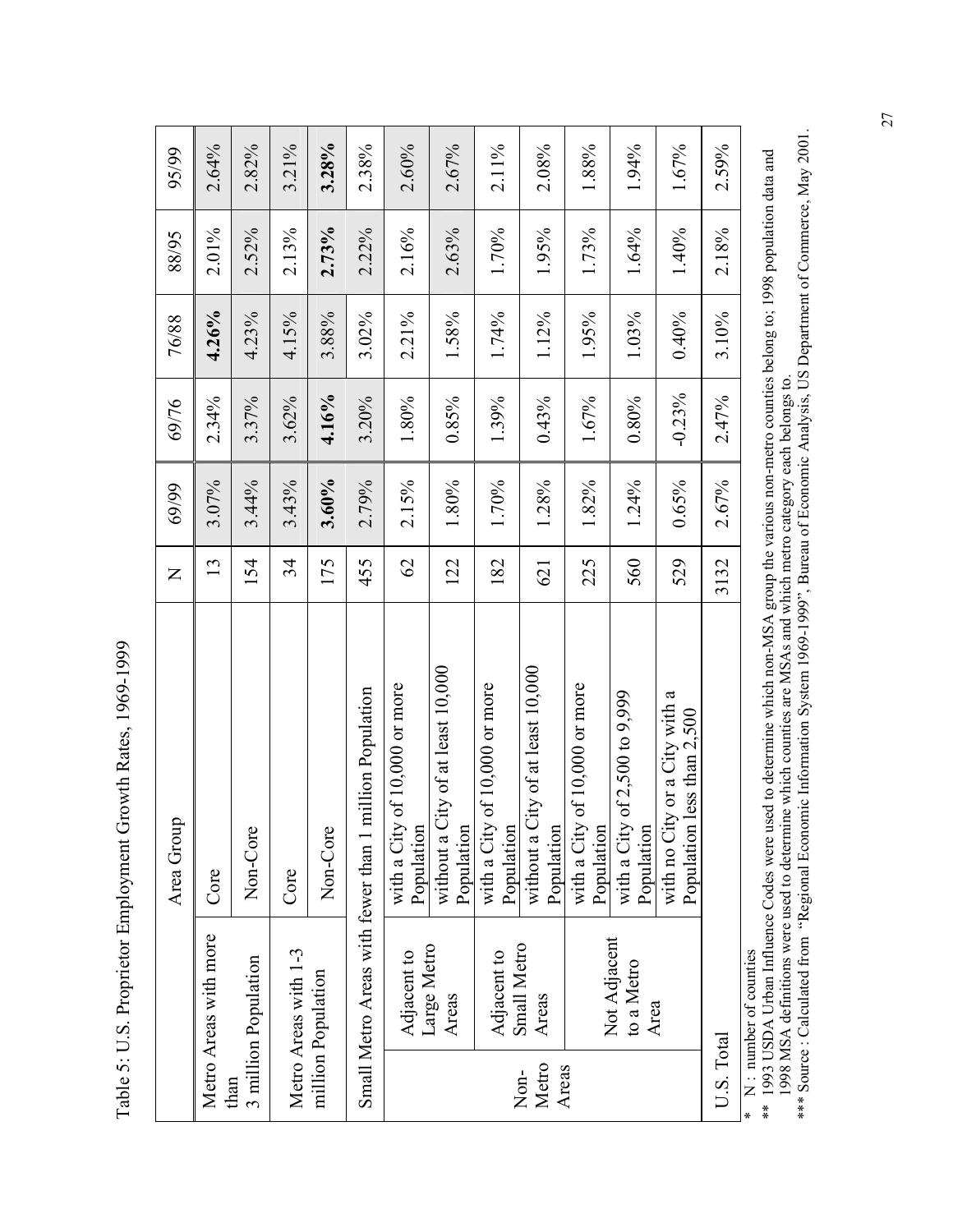Table 6a: Sunbelt Population Growth Rates, 1969-1999 Table 6a: Sunbelt Population Growth Rates, 1969-1999

| 95/99<br>88/95<br>76/88<br>69/76<br>69/99<br>$\overline{z}$ | 1.06%<br>0.97%<br>1.65%<br>1.02%<br>1.26%<br>$\overline{ }$ | 2.19%<br>2.23%<br>2.80%<br>2.64%<br>2.55%<br>$\sqrt{2}$ | 1.81%<br>1.93%<br>2.33%<br>2.16%<br>2.13%<br>$\overline{21}$ | $2.05\%$<br>2.07%<br>2.29%<br>$3.03\%$<br>2.38%<br>96 | 1.03%<br>1.46%<br>1.56%<br>2.12%<br>1.60%<br>276       | 1.36%<br>1.61%<br>1.62%<br>1.64%<br>1.59%<br>34<br>of 10,000 or more | $2.05\%$<br>1.61%<br>1.49%<br>1.84%<br>1.67%<br>$\overline{71}$ | $0.81\%$<br>1.02%<br>0.94%<br>1.69%<br>1.11%<br>104<br>of 10,000 or more | 1.13%<br>1.01%<br>$0.92\%$<br>1.45%<br>1.09%<br>398 | 0.56%<br>0.97%<br>0.89%<br>1.67%<br>1.05%<br>125 | $0.54\%$<br>0.70%<br>$0.55\%$<br>1.56%<br>0.82%<br>350<br>of 2,500 to 9,999 | $0.54\%$<br>$0.41\%$<br>0.19%<br>1.00%<br>$0.48\%$<br>279<br>less than $2,500$ | 1.39%<br>1.52%<br>1.74%<br>1.96%<br>1.69%<br>1831 | 0.93%<br>1.04%<br>0.98%<br>1.12%<br>1.02%<br>3132 |
|-------------------------------------------------------------|-------------------------------------------------------------|---------------------------------------------------------|--------------------------------------------------------------|-------------------------------------------------------|--------------------------------------------------------|----------------------------------------------------------------------|-----------------------------------------------------------------|--------------------------------------------------------------------------|-----------------------------------------------------|--------------------------------------------------|-----------------------------------------------------------------------------|--------------------------------------------------------------------------------|---------------------------------------------------|---------------------------------------------------|
| Area Group                                                  | Core                                                        | Non-Core                                                | Core                                                         | Non-Core                                              | Small Metro Areas with fewer than 1 million Population | with a City<br>Population                                            | without a City of at least 10,000<br>Population                 | with a City<br>Population                                                | without a City of at least 10,000<br>Population     | with a City of 10,000 or more<br>Population      | with a City<br>Population                                                   | with no City or a City with a<br>Population                                    |                                                   |                                                   |
|                                                             | Metro Areas with more<br>than                               | 3 million Population                                    | Metro Areas with 1-3                                         | million Population                                    |                                                        | Adjacent to                                                          | Large Metro<br>Areas                                            | Adjacent to                                                              | Small Metro<br>Areas<br>Metro<br>Non-               | Areas                                            | Not Adjacent<br>to a Metro<br>Area                                          |                                                                                | Region Total                                      | U.S. Total                                        |

\* N : number of counties

\* N : number of counties<br>\*\* 1993 USDA Urban Influence Codes were used to determine which non-MSA group the various non-metro counties belong to; 1998 population data and<br>1998 MSA definitions were used to determine which co \*\* 1993 USDA Urban Influence Codes were used to determine which non-MSA group the various non-metro counties belong to; 1998 population data and 1998 MSA definitions were used to determine which counties are MSAs and which metro category each belongs to.

\*\*\* Source : Calculated from "Regional Economic Information System 1969-1999", Bureau of Economic Analysis, US Department of Commerce, May 2001.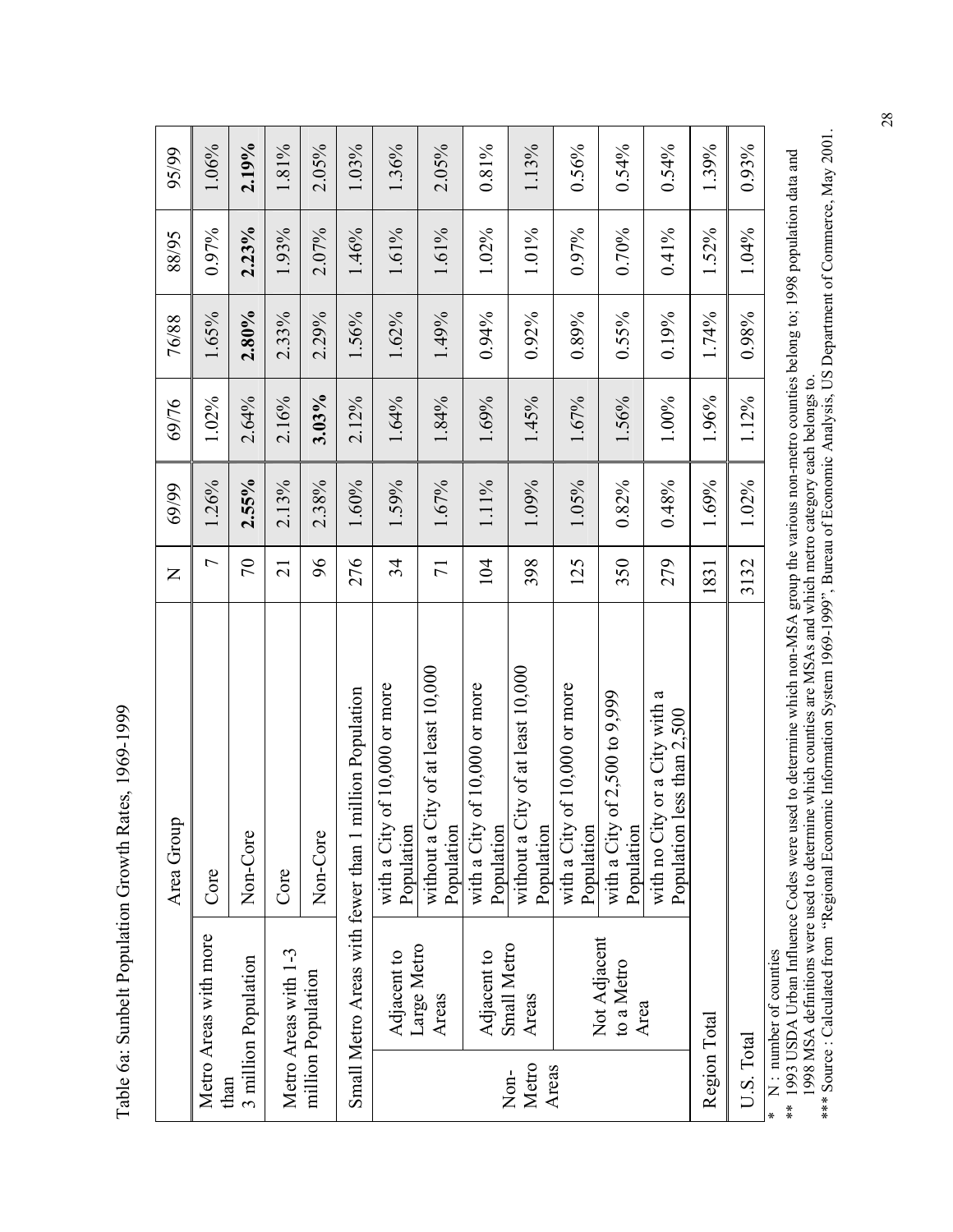Table 6b: Frostbelt Population Growth Rates, 1969-1999 Table 6b: Frostbelt Population Growth Rates, 1969-1999

|                        |                                    | Area Group                                                       | $\overline{z}$ | 69/99     | 69/76    | 76/88    | 88/95    | 95/99    |
|------------------------|------------------------------------|------------------------------------------------------------------|----------------|-----------|----------|----------|----------|----------|
| than                   | Metro Areas with more              | Core                                                             | $\bullet$      | $-0.41\%$ | $-0.68%$ | $-0.48%$ | $-0.14%$ | $-0.16%$ |
|                        | 3 million Population               | Non-Core                                                         | 84             | $0.52\%$  | 0.47%    | 0.46%    | $0.59\%$ | 0.66%    |
|                        | Metro Areas with 1-3               | Core                                                             | 13             | $-0.13%$  | $-0.30%$ | $-0.14%$ | $0.11\%$ | $-0.26%$ |
|                        | million Population                 | Non-Core                                                         | 56             | $0.91\%$  | 0.84%    | 0.69%    | $1.22\%$ | 1.13%    |
|                        |                                    | Small Metro Areas with fewer than 1 million Population           | 179            | $0.41\%$  | 0.67%    | 0.25%    | 0.54%    | 0.23%    |
|                        | Adjacent to                        | of 10,000 or more<br>with a City<br>Population                   | 28             | 0.47%     | 0.74%    | 0.19%    | 0.68%    | $0.48\%$ |
|                        | Large Metro<br>Areas               | without a City of at least 10,000<br>Population                  | 51             | 0.73%     | 1.11%    | 0.40%    | 0.85%    | 0.83%    |
|                        | Adjacent to                        | of $10,000$ or more<br>with a City<br>Population                 | 78             | 0.39%     | 0.85%    | 0.23%    | $0.34\%$ | 0.19%    |
| Metro<br>Areas<br>Non- | Small Metro<br>Areas               | without a City of at least 10,000<br>Population                  | 223            | $0.61\%$  | 1.03%    | $0.32\%$ | $0.71\%$ | $0.59\%$ |
|                        |                                    | of $10,000$ or more<br>with a City<br>Population                 | 100            | 0.33%     | 0.86%    | 0.15%    | $0.31\%$ | $-0.04%$ |
|                        | Not Adjacent<br>to a Metro<br>Area | of 2,500 to 9,999<br>with a City<br>Population                   | 210            | $0.21\%$  | 0.74%    | $-0.10%$ | 0.26%    | 0.10%    |
|                        |                                    | with no City or a City with a<br>less than $2,500$<br>Population | 250            | $0.01\%$  | 0.44%    | $-0.35%$ | $0.14\%$ | 0.13%    |
| Region Total           |                                    |                                                                  | 1301           | 0.33%     | 0.36%    | $0.21\%$ | $0.48\%$ | 0.37%    |
| U.S. Total             |                                    |                                                                  | 3132           | 1.02%     | 1.12%    | 0.98%    | 1.04%    | 0.93%    |
|                        | $* \mathbf{N}$ mumber of counties  |                                                                  |                |           |          |          |          |          |

\* N : number of counties

\* N : number of counties<br>\*\* 1993 USDA Urban Influence Codes were used to determine which non-MSA group the various non-metro counties belong to; 1998 population data and<br>1998 MSA definitions were used to determine which co \*\* 1993 USDA Urban Influence Codes were used to determine which non-MSA group the various non-metro counties belong to; 1998 population data and 1998 MSA definitions were used to determine which counties are MSAs and which metro category each belongs to.

\*\*\* Source : Calculated from "Regional Economic Information System 1969-1999", Bureau of Economic Analysis, US Department of Commerce, May 2001.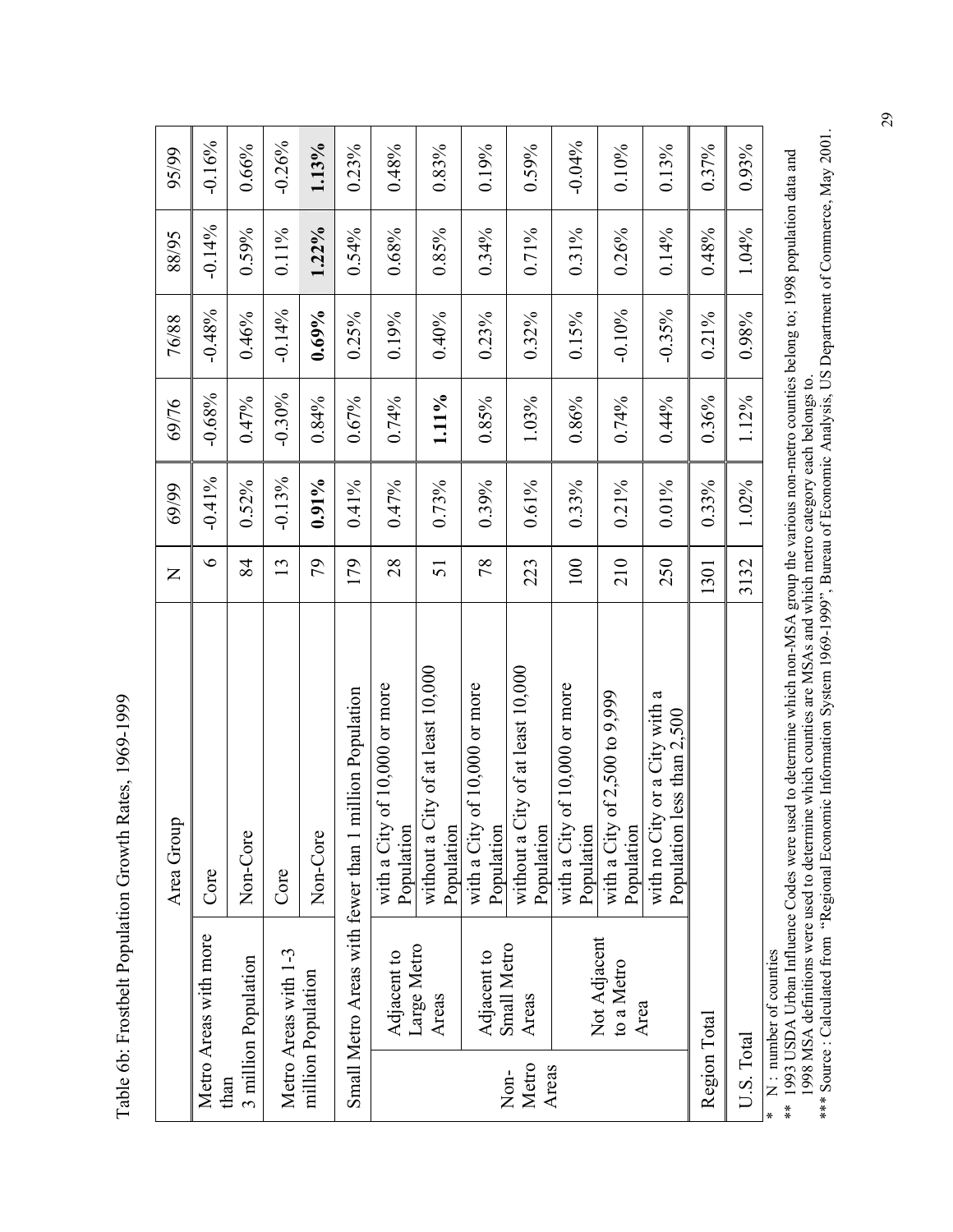Table 7a: Sunbelt Private Employment Growth Rates, 1969-1999 Table 7a: Sunbelt Private Employment Growth Rates, 1969-1999

|               |                            | Area Group                                                       | $\mathsf{Z}$    | 69/99 | 69/76 | 76/88 | 88/95    | 95/99 |
|---------------|----------------------------|------------------------------------------------------------------|-----------------|-------|-------|-------|----------|-------|
|               | Metro Areas with more      | Core                                                             | $\overline{ }$  | 2.26% | 1.88% | 3.23% | 0.62%    | 2.87% |
| than          | 3 million Population       | Non-Core                                                         | $\sqrt{2}$      | 4.22% | 4.13% | 5.44% | $2.41\%$ | 3.90% |
|               | Metro Areas with 1-3       | Core                                                             | $\overline{21}$ | 3.77% | 3.27% | 4.50% | 2.72%    | 4.29% |
|               | million Population         | Non-Core                                                         | 96              | 4.10% | 4.34% | 4.50% | 3.22%    | 4.04% |
|               |                            | Small Metro Areas with fewer than 1 million Population           | 276             | 2.93% | 3.32% | 3.02% | 2.55%    | 2.64% |
|               | Adjacent to                | of 10,000 or more<br>with a City<br>Population                   | 34              | 2.68% | 2.54% | 2.81% | 2.69%    | 2.50% |
|               | Large Metro<br>Areas       | without a City of at least 10,000<br>Population                  | $\overline{7}$  | 2.82% | 2.78% | 2.67% | 2.98%    | 3.05% |
|               | Adjacent to                | of $10,000$ or more<br>with a City<br>Population                 | 104             | 2.22% | 2.49% | 2.15% | 2.22%    | 1.99% |
| Metro<br>Non- | Small Metro<br>Areas       | without a City of at least 10,000<br>Population                  | 398             | 2.12% | 2.26% | 2.04% | 2.35%    | 1.75% |
| Areas         |                            | of 10,000 or more<br>with a City<br>Population                   | 125             | 2.44% | 3.11% | 2.06% | 2.71%    | 1.95% |
|               | Not Adjacent<br>to a Metro | with a City of $2,500$ to $9,999$<br>Population                  | 350             | 2.16% | 3.15% | 1.67% | 2.32%    | 1.64% |
|               | Area                       | with no City or a City with a<br>less than $2,500$<br>Population | 279             | 2.06% | 2.70% | 1.77% | 2.23%    | 1.51% |
| Region Total  |                            |                                                                  | 1831            | 3.07% | 3.07% | 3.54% | 2.24%    | 3.14% |
| U.S. Total    |                            |                                                                  | 3132            | 2.25% | 1.72% | 2.76% | 1.69%    | 2.65% |
|               | $N:$ number of counties    |                                                                  |                 |       |       |       |          |       |

\*\* 1993 USDA Urban Influence Codes were used to determine which non-MSA group the various non-metro counties belong to; 1998 population data and<br>1998 MSA definitions were used to determine which counties are MSAs and which \*\* 1993 USDA Urban Influence Codes were used to determine which non-MSA group the various non-metro counties belong to; 1998 population data and 1998 MSA definitions were used to determine which counties are MSAs and which metro category each belongs to.

\*\*\* Source : Calculated from "Regional Economic Information System 1969-1999", Bureau of Economic Analysis, US Department of Commerce, May 2001.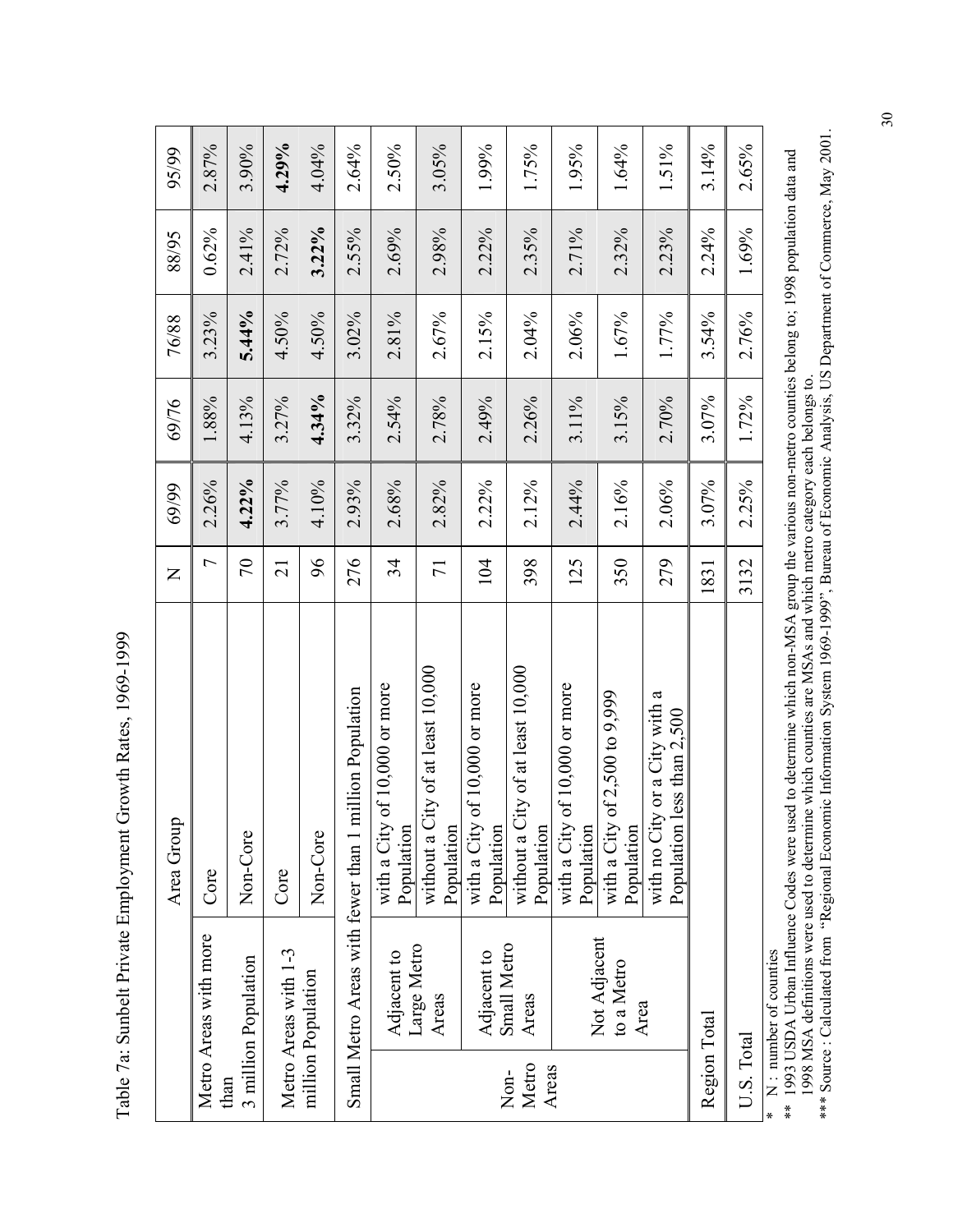Table 7b: Frostbelt Private Employment Growth Rates, 1969-1999 Table 7b: Frostbelt Private Employment Growth Rates, 1969-1999

|               |                            | Area Group                                                       | $\mathsf{Z}$ | 69/99 | 69/76    | 76/88    | 88/95    | 95/99    |
|---------------|----------------------------|------------------------------------------------------------------|--------------|-------|----------|----------|----------|----------|
|               | Metro Areas with more      | Core                                                             | $\circ$      | 0.16% | $-1.54%$ | 1.04%    | $-0.54%$ | 1.73%    |
| than          | 3 million Population       | Non-Core                                                         | 84           | 1.83% | $0.90\%$ | 2.83%    | 0.68%    | 2.48%    |
|               | Metro Areas with 1-3       | Core                                                             | 13           | 1.31% | 0.49%    | 1.89%    | $0.92\%$ | 1.74%    |
|               | million Population         | Non-Core                                                         | 79           | 2.18% | 1.39%    | 2.26%    | 2.56%    | $2.67\%$ |
|               |                            | Small Metro Areas with fewer than 1 million Population           | 179          | 1.69% | 1.27%    | 1.90%    | 1.64%    | 1.88%    |
|               | Adjacent to                | with a City of 10,000 or more<br>Population                      | 28           | 1.64% | 1.21%    | 1.51%    | 2.24%    | 1.74%    |
|               | Large Metro<br>Areas       | without a City of at least 10,000<br>Population                  | 51           | 2.01% | 1.62%    | 1.84%    | 2.49%    | 2.38%    |
|               | Adjacent to                | of $10,000$ or more<br>with a City<br>Population                 | 78           | 1.55% | 1.23%    | 1.68%    | 1.50%    | 1.77%    |
| Metro<br>Non- | Small Metro<br>Areas       | without a City of at least 10,000<br>Population                  | 223          | 2.04% | 1.91%    | 1.99%    | 2.26%    | $2.03\%$ |
| Areas         |                            | of 10,000 or more<br>with a City<br>Population                   | 100          | 1.94% | 2.14%    | 1.75%    | 2.17%    | 1.75%    |
|               | Not Adjacent<br>to a Metro | of 2,500 to 9,999<br>with a City<br>Population                   | 210          | 1.85% | 2.15%    | 1.44%    | 2.29%    | 1.79%    |
|               | Area                       | with no City or a City with a<br>less than $2,500$<br>Population | 250          | 1.76% | $2.32\%$ | $0.98\%$ | 2.58%    | 1.69%    |
| Region Total  |                            |                                                                  | 1301         | 1.59% | 1.07%    | $2.02\%$ | 1.09%    | 2.08%    |
| U.S. Total    |                            |                                                                  | 3132         | 2.25% | 1.72%    | 2.76%    | 1.69%    | 2.65%    |
|               | $*$ N : number of counties |                                                                  |              |       |          |          |          |          |

\*\* 1993 USDA Urban Influence Codes were used to determine which non-MSA group the various non-metro counties belong to; 1998 population data and<br>1998 MSA definitions were used to determine which counties are MSAs and which \*\* 1993 USDA Urban Influence Codes were used to determine which non-MSA group the various non-metro counties belong to; 1998 population data and 1998 MSA definitions were used to determine which counties are MSAs and which metro category each belongs to.

\*\*\* Source : Calculated from "Regional Economic Information System 1969-1999", Bureau of Economic Analysis, US Department of Commerce, May 2001.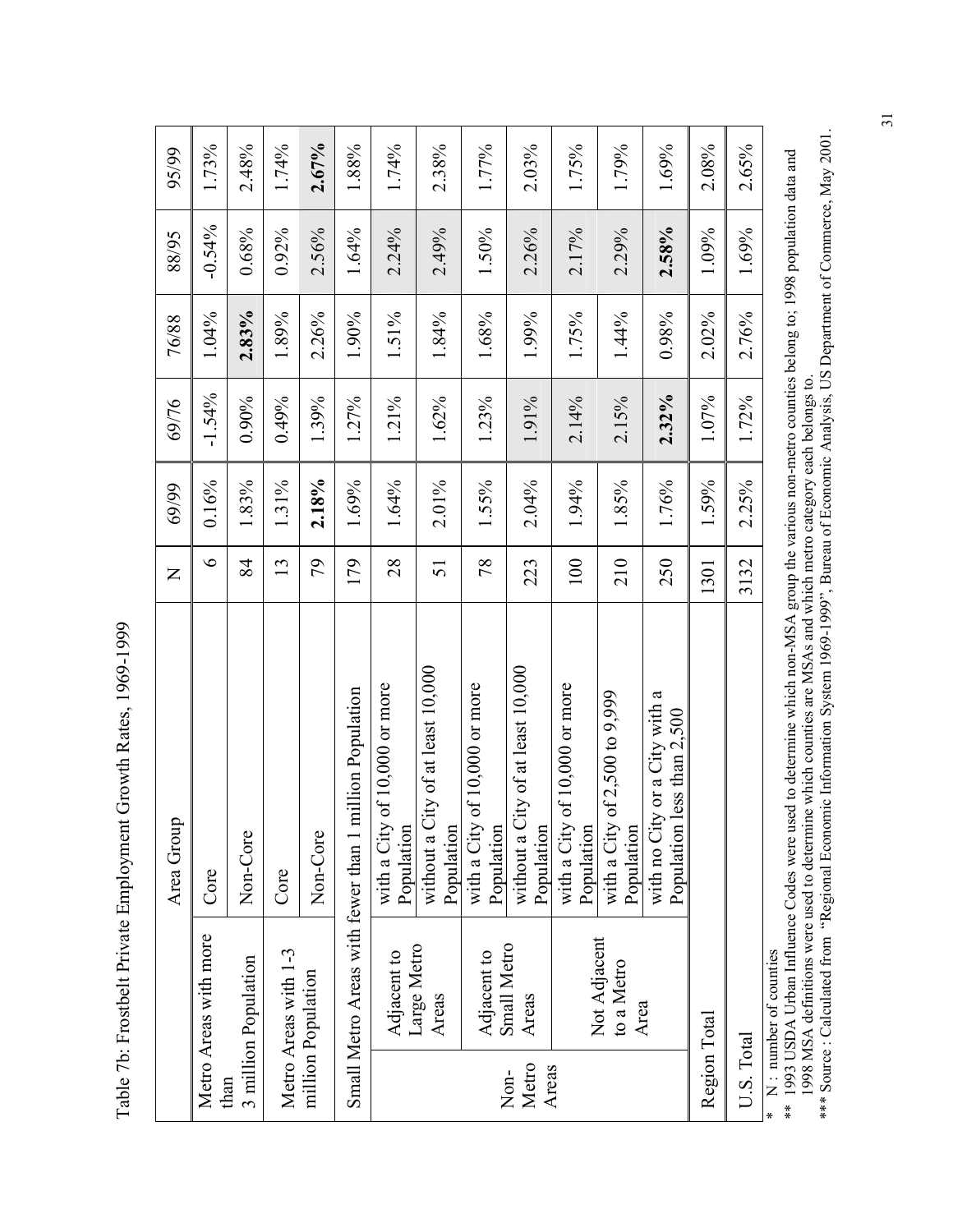Table 8a: Sunbelt Proprietor Employment Growth Rates, 1969-1999 Table 8a: Sunbelt Proprietor Employment Growth Rates, 1969-1999

|                        |                                    | Area Group                                                       | $\mathsf{Z}$    | 69/99 | 69/76    | 76/88 | 88/95 | 95/99 |
|------------------------|------------------------------------|------------------------------------------------------------------|-----------------|-------|----------|-------|-------|-------|
|                        | Metro Areas with more              | Core                                                             | $\overline{ }$  | 3.71% | 3.84%    | 4.83% | 2.35% | 2.46% |
| than                   | 3 million Population               | Non-Core                                                         | $\sqrt{2}$      | 4.75% | 6.15%    | 5.42% | 3.29% | 2.82% |
|                        | Metro Areas with 1-3               | Core                                                             | $\overline{21}$ | 4.36% | 4.85%    | 5.29% | 2.48% | 3.99% |
|                        | million Population                 | Non-Core                                                         | 96              | 4.18% | 4.99%    | 4.62% | 2.80% | 3.84% |
|                        |                                    | Small Metro Areas with fewer than 1 million Population           | 276             | 3.27% | 4.02%    | 3.47% | 2.45% | 2.77% |
|                        | Adjacent to                        | with a City of 10,000 or more<br>Population                      | 34              | 2.84% | 2.47%    | 3.23% | 2.46% | 2.94% |
|                        | Large Metro<br>Areas               | without a City of at least 10,000<br>Population                  | $\overline{7}$  | 2.59% | 1.31%    | 2.59% | 3.51% | 3.20% |
|                        | Adjacent to                        | of 10,000 or more<br>with a City<br>Population                   | 104             | 1.93% | 1.59%    | 2.00% | 1.90% | 2.36% |
| Metro<br>Areas<br>Non- | Small Metro<br>Areas               | without a City of at least 10,000<br>Population                  | 398             | 1.48% | $0.55\%$ | 1.38% | 2.09% | 2.39% |
|                        |                                    | of 10,000 or more<br>with a City<br>Population                   | 125             | 2.27% | 2.07%    | 2.48% | 2.11% | 2.26% |
|                        | Not Adjacent<br>to a Metro<br>Area | of 2,500 to 9,999<br>with a City<br>Population                   | 350             | 1.65% | 1.27%    | 1.49% | 1.94% | 2.31% |
|                        |                                    | with no City or a City with a<br>less than $2,500$<br>Population | 279             | 1.10% | 0.18%    | 0.87% | 1.79% | 2.20% |
| Region Total           |                                    |                                                                  | 1831            | 3.29% | 3.46%    | 3.77% | 2.52% | 2.89% |
| U.S. Total             |                                    |                                                                  | 3132            | 2.67% | 2.47%    | 3.10% | 2.18% | 2.59% |
|                        | $* N$ number of counties           |                                                                  |                 |       |          |       |       |       |

\* N : number of counties

\*\* 1993 USDA Urban Influence Codes were used to determine which non-MSA group the various non-metro counties belong to; 1998 population data and<br>1998 MSA definitions were used to determine which counties are MSAs and which \*\* 1993 USDA Urban Influence Codes were used to determine which non-MSA group the various non-metro counties belong to; 1998 population data and 1998 MSA definitions were used to determine which counties are MSAs and which metro category each belongs to.

\*\*\* Source : Calculated from "Regional Economic Information System 1969-1999", Bureau of Economic Analysis, US Department of Commerce, May 2001.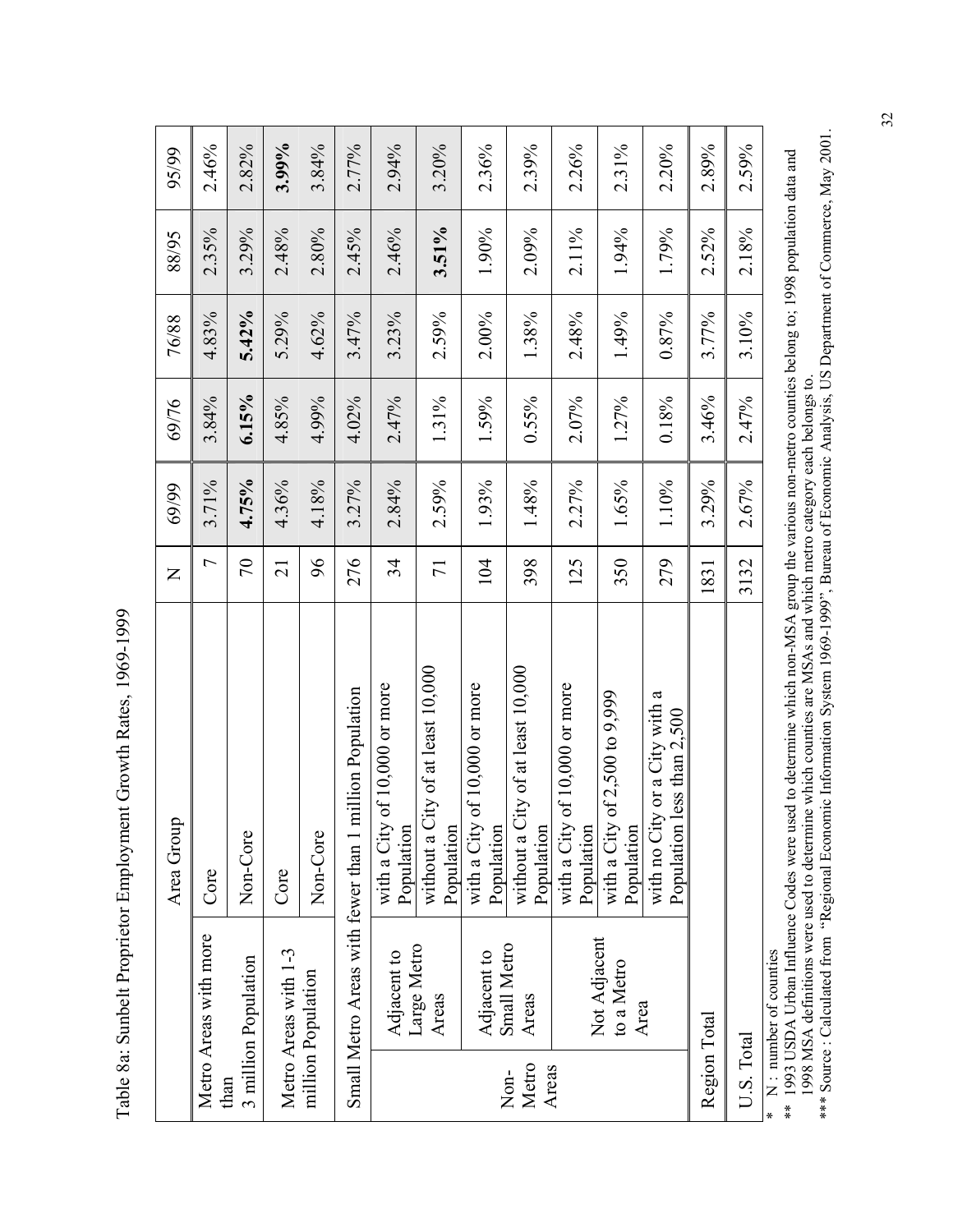Table 8b: Frostbelt Proprietor Employment Growth Rates, 1969-1999 Table 8b: Frostbelt Proprietor Employment Growth Rates, 1969-1999

|                        |                                    | Area Group                                                       | $\mathsf{Z}$ | 69/99    | 69/76    | 76/88    | 88/95    | 95/99    |
|------------------------|------------------------------------|------------------------------------------------------------------|--------------|----------|----------|----------|----------|----------|
| than                   | Metro Areas with more              | Core                                                             | $\circ$      | $2.02\%$ | 0.09%    | 3.22%    | 1.31%    | 3.05%    |
|                        | 3 million Population               | Non-Core                                                         | 84           | 2.69%    | 1.99%    | 3.46%    | 1.98%    | 2.82%    |
|                        | Metro Areas with 1-3               | Core                                                             | 13           | 2.11%    | 2.23%    | 2.49%    | 1.53%    | 1.73%    |
|                        | million Population                 | Non-Core                                                         | 79           | 2.96%    | 3.34%    | 3.04%    | 2.66%    | 2.57%    |
|                        |                                    | Small Metro Areas with fewer than 1 million Population           | 179          | $2.12\%$ | 2.16%    | 2.37%    | 1.86%    | 1.75%    |
|                        | Adjacent to                        | of $10,000$ or more<br>with a City<br>Population                 | 28           | 1.41%    | 1.18%    | 1.09%    | 1.78%    | 2.15%    |
|                        | Large Metro<br>Areas               | without a City of at least 10,000<br>Population                  | 51           | 1.04%    | 0.49%    | 0.66%    | 1.68%    | $2.05\%$ |
|                        | Adjacent to                        | of $10,000$ or more<br>with a City<br>Population                 | 78           | 1.48%    | 1.20%    | 1.50%    | 1.52%    | 1.85%    |
| Metro<br>Areas<br>Non- | Small Metro<br>Areas               | without a City of at least 10,000<br>Population                  | 223          | 1.04%    | $0.30\%$ | 0.83%    | 1.78%    | 1.70%    |
|                        |                                    | of 10,000 or more<br>with a City<br>Population                   | 100          | 1.30%    | 1.25%    | 1.34%    | 1.24%    | 1.36%    |
|                        | Not Adjacent<br>to a Metro<br>Area | of 2,500 to 9,999<br>with a City<br>Population                   | 210          | 0.72%    | 0.26%    | 0.46%    | 1.23%    | 1.42%    |
|                        |                                    | with no City or a City with a<br>less than $2,500$<br>Population | 250          | 0.28%    | $-0.54%$ | $0.01\%$ | $1.05\%$ | 1.17%    |
| Region Total           |                                    |                                                                  | 1301         | 1.96%    | 1.38%    | 2.33%    | 1.77%    | 2.19%    |
| U.S. Total             |                                    |                                                                  | 3132         | 2.67%    | 2.47%    | 3.10%    | 2.18%    | 2.59%    |
|                        | $* \mathbf{N}$ mumber of counties  |                                                                  |              |          |          |          |          |          |

\* N : number of counties

\* N : number of counties<br>\*\* 1993 USDA Urban Influence Codes were used to determine which non-MSA group the various non-metro counties belong to; 1998 population data and<br>1998 MSA definitions were used to determine which co \*\* 1993 USDA Urban Influence Codes were used to determine which non-MSA group the various non-metro counties belong to; 1998 population data and 1998 MSA definitions were used to determine which counties are MSAs and which metro category each belongs to.

\*\*\* Source : Calculated from "Regional Economic Information System 1969-1999", Bureau of Economic Analysis, US Department of Commerce, May 2001.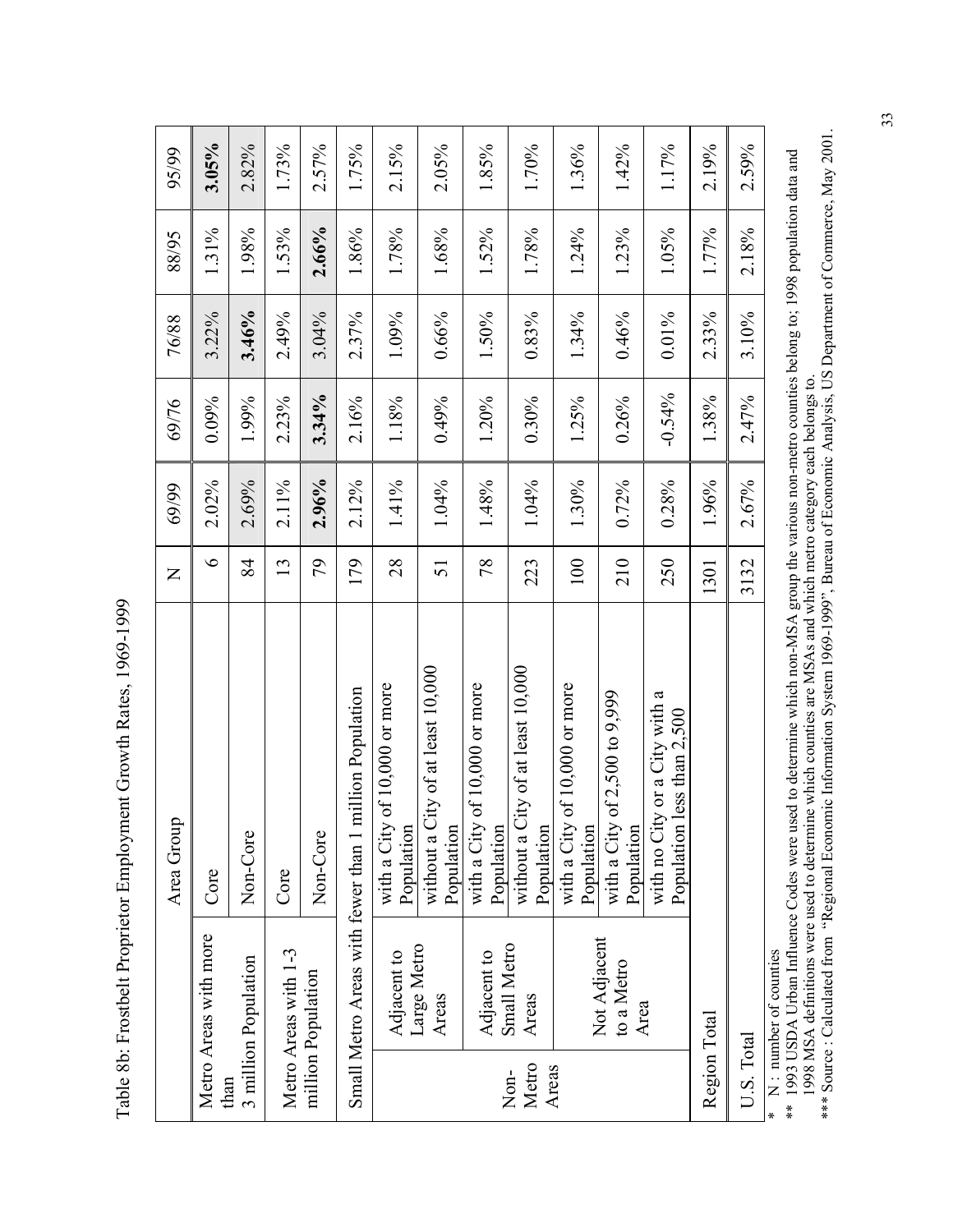Table 9a: Sunbelt Services Employment Growth Rates, 1969-1999 Table 9a: Sunbelt Services Employment Growth Rates, 1969-1999

|               |                            | Area Group                                                       | $\mathsf{Z}$    | 69/99 | 69/76 | 76/88    | 88/95    | 95/99 |
|---------------|----------------------------|------------------------------------------------------------------|-----------------|-------|-------|----------|----------|-------|
|               | Metro Areas with more      | Core                                                             | 7               | 3.88% | 3.56% | 5.03%    | 2.36%    | 3.64% |
| than          | 3 million Population       | Non-Core                                                         | $\sqrt{2}$      | 5.69% | 5.80% | $6.99\%$ | 4.07%    | 4.44% |
|               | Metro Areas with 1-3       | Core                                                             | $\overline{c}$  | 5.23% | 4.62% | 6.07%    | 4.49%    | 5.09% |
|               | million Population         | Non-Core                                                         | 96              | 5.59% | 5.59% | $6.36\%$ | 4.64%    | 4.98% |
|               |                            | Small Metro Areas with fewer than 1 million Population           | 276             | 4.13% | 3.57% | 4.66%    | 4.05%    | 3.64% |
|               | Adjacent to                | of 10,000 or more<br>with a City<br>Population                   | 34              | 3.86% | 2.25% | 4.47%    | 4.10%    | 4.42% |
|               | Large Metro<br>Areas       | without a City of at least 10,000<br>Population                  | $\overline{71}$ | 4.12% | 2.16% | 3.59%    | $6.21\%$ | 5.48% |
|               | Adjacent to                | of $10,000$ or more<br>with a City<br>Population                 | 104             | 3.13% | 2.18% | 3.21%    | 3.34%    | 4.21% |
| Metro<br>Non- | Small Metro<br>Areas       | without a City of at least 10,000<br>Population                  | 398             | 2.93% | 1.20% | 3.04%    | 3.38%    | 4.84% |
| Areas         |                            | of 10,000 or more<br>with a City<br>Population                   | 125             | 3.48% | 3.22% | 3.58%    | 3.73%    | 3.18% |
|               | Not Adjacent<br>to a Metro | of 2,500 to 9,999<br>with a City<br>Population                   | 350             | 3.13% | 2.77% | 3.05%    | 3.24%    | 3.79% |
|               | Area                       | with no City or a City with a<br>less than $2,500$<br>Population | 279             | 3.03% | 1.80% | 3.40%    | 3.53%    | 3.21% |
| Region Total  |                            |                                                                  | 1831            | 4.44% | 3.90% | 5.22%    | 3.78%    | 4.19% |
| U.S. Total    |                            |                                                                  | 3132            | 3.85% | 3.29% | 4.58%    | 3.18%    | 3.77% |
|               | $*$ N : number of counties |                                                                  |                 |       |       |          |          |       |

\*\* 1993 USDA Urban Influence Codes were used to determine which non-MSA group the various non-metro counties belong to; 1998 population data and<br>1998 MSA definitions were used to determine which counties are MSAs and which \*\* 1993 USDA Urban Influence Codes were used to determine which non-MSA group the various non-metro counties belong to; 1998 population data and 1998 MSA definitions were used to determine which counties are MSAs and which metro category each belongs to.

\*\*\* Source : Calculated from "Regional Economic Information System 1969-1999", Bureau of Economic Analysis, US Department of Commerce, May 2001.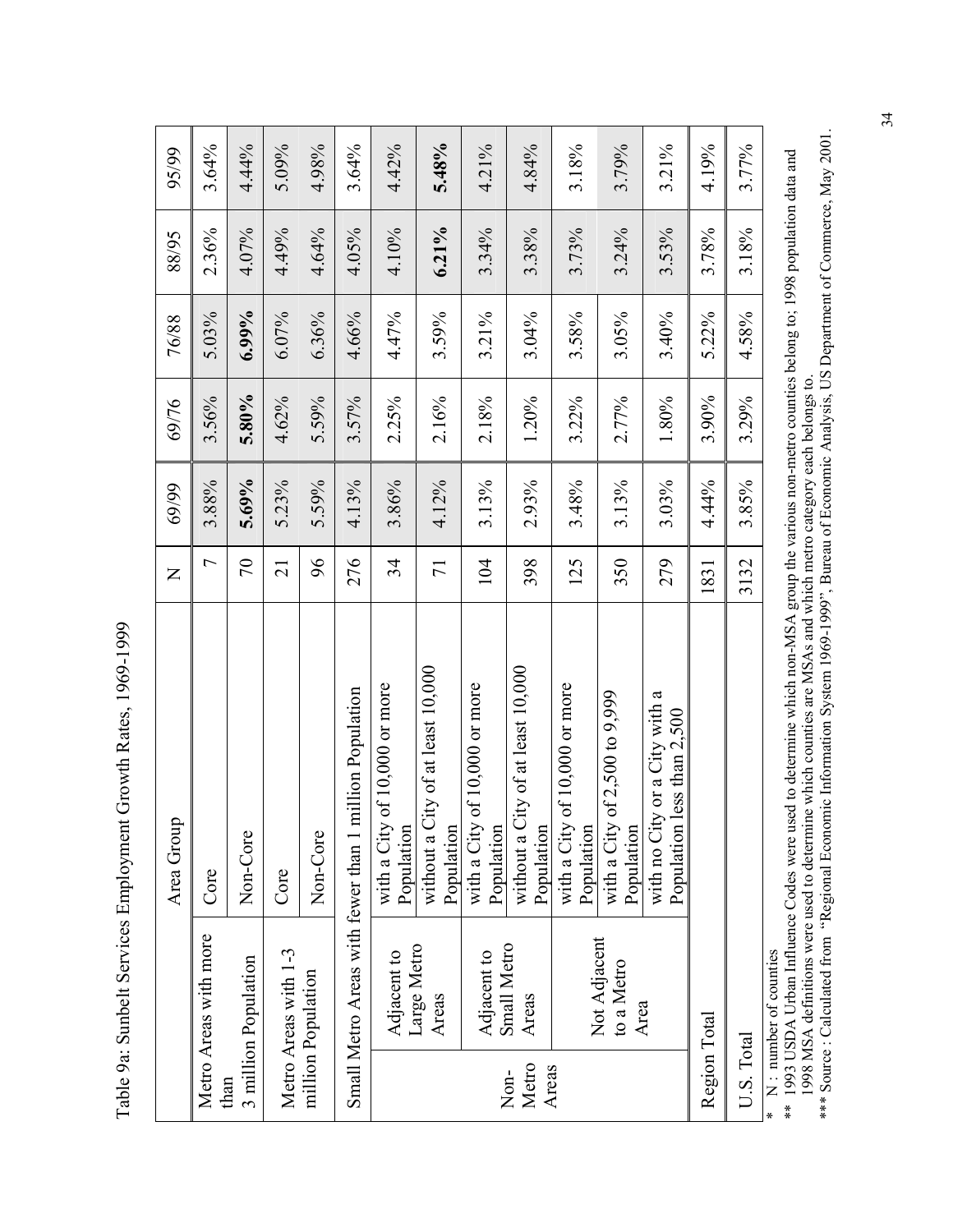Table 9b: Frostbelt Services Employment Growth Rates, 1969-1999 Table 9b: Frostbelt Services Employment Growth Rates, 1969-1999

| 95/99<br>88/95 | 3.11%<br>1.42%        | 3.69%<br>2.52%               | 2.95%<br>2.47%       | 3.39%<br>3.78%     | 3.24%<br>2.95%                                         | 2.39%<br>2.88%                                   | 4.04%<br>3.24%                                  | 3.00%<br>2.80%                                   | 3.28%<br>2.99%                                  | 2.82%<br>2.88%                                 | 3.04%<br>2.55%                                 | $1.80\%$<br>3.32%                                                | 3.29%<br>2.54% | 3.77%<br>3.18% |
|----------------|-----------------------|------------------------------|----------------------|--------------------|--------------------------------------------------------|--------------------------------------------------|-------------------------------------------------|--------------------------------------------------|-------------------------------------------------|------------------------------------------------|------------------------------------------------|------------------------------------------------------------------|----------------|----------------|
| 76/88          | $3.02\%$              | 4.78%                        | 4.10%                | 4.27%              | 3.96%                                                  | 3.35%                                            | 4.22%                                           | 3.41%                                            | 3.30%                                           | 3.44%                                          | 2.97%                                          | 2.41%                                                            | 3.98%          | 4.58%          |
| 69/76          | 0.38%                 | 3.44%                        | 3.14%                | 3.81%              | 3.66%                                                  | 2.83%                                            | 2.93%                                           | 3.05%                                            | 3.12%                                           | 3.23%                                          | 3.03%                                          | 2.92%                                                            | 2.44%          | 3.29%          |
| 69/99          | 2.04%                 | 3.79%                        | 3.34%                | 3.93%              | 3.56%                                                  | 2.99%                                            | 3.67%                                           | 3.13%                                            | 3.18%                                           | 3.18%                                          | 2.89%                                          | 2.66%                                                            | 3.19%          | 3.85%          |
| $\mathsf{Z}$   | $\bullet$             | 84                           | 13                   | 56                 | 179                                                    | 28                                               | 51                                              | 78                                               | 223                                             | 100                                            | 210                                            | 250                                                              | 1301           | 3132           |
| Area Group     | Core                  | Non-Core                     | Core                 | Non-Core           | Small Metro Areas with fewer than 1 million Population | of $10,000$ or more<br>with a City<br>Population | without a City of at least 10,000<br>Population | of $10,000$ or more<br>with a City<br>Population | without a City of at least 10,000<br>Population | of 10,000 or more<br>with a City<br>Population | of 2,500 to 9,999<br>with a City<br>Population | with no City or a City with a<br>less than $2,500$<br>Population |                |                |
|                | Metro Areas with more | 3 million Population<br>than | Metro Areas with 1-3 | million Population |                                                        | Adjacent to                                      | Large Metro<br>Areas                            | Adjacent to                                      | Small Metro<br>Areas<br>Metro<br>Non-           | Areas                                          | Not Adjacent<br>to a Metro                     | Area                                                             | Region Total   | U.S. Total     |

\*\* 1993 USDA Urban Influence Codes were used to determine which non-MSA group the various non-metro counties belong to; 1998 population data and<br>1998 MSA definitions were used to determine which counties are MSAs and which \*\* 1993 USDA Urban Influence Codes were used to determine which non-MSA group the various non-metro counties belong to; 1998 population data and 1998 MSA definitions were used to determine which counties are MSAs and which metro category each belongs to.

\*\*\* Source : Calculated from "Regional Economic Information System 1969-1999", Bureau of Economic Analysis, US Department of Commerce, May 2001.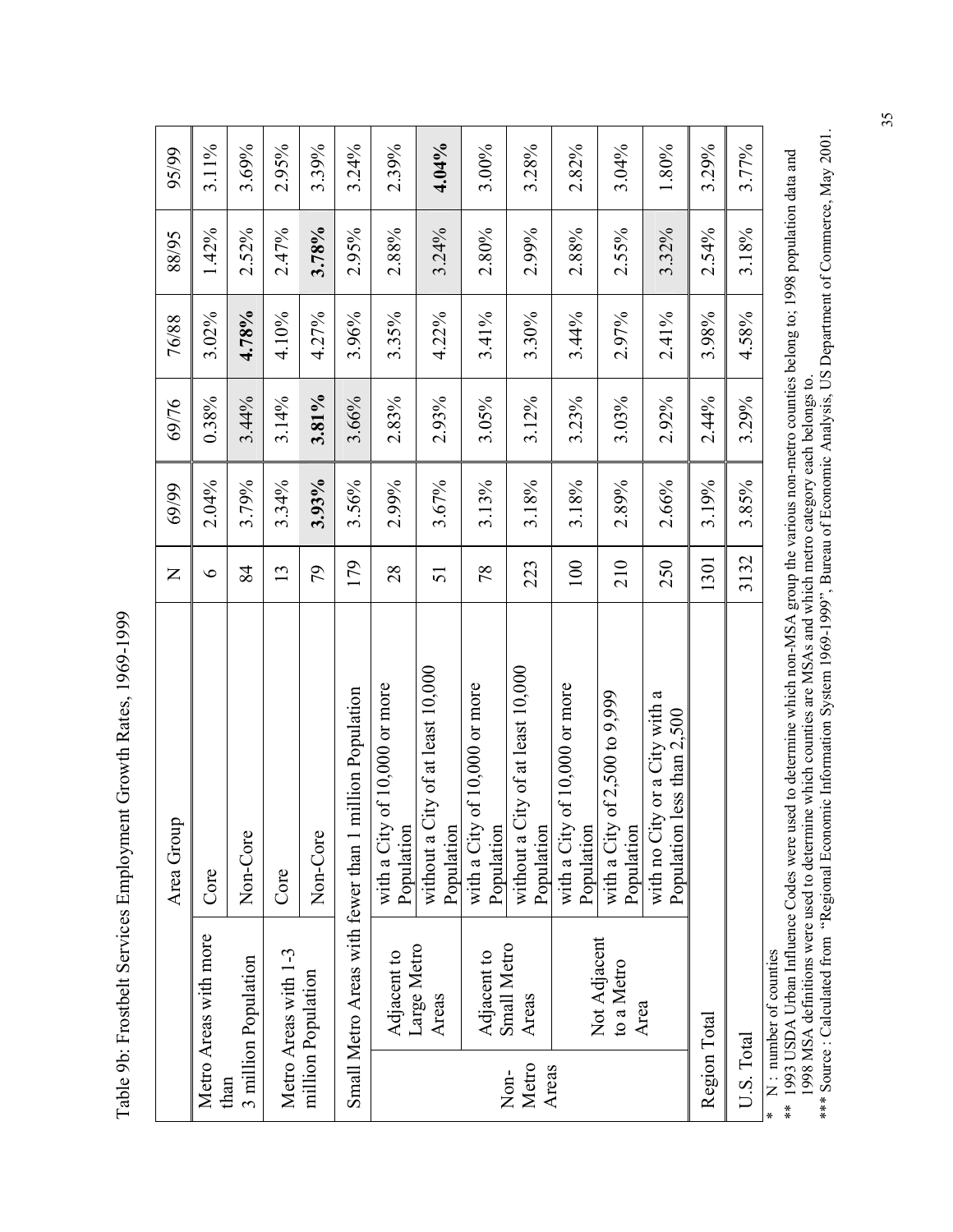Table 10a: Sunbelt Finance, Insurance, and Real Estate Employment Growth Rates, 1969-1999 Table 10a: Sunbelt Finance, Insurance, and Real Estate Employment Growth Rates, 1969-1999

|               |                                    | Area Group                                                       | $\mathsf{Z}% _{0}\!\left( \mathcal{M}_{0}\right) ^{T\!\left( 1\right) }=\mathsf{Z}_{0}\!\left( \mathcal{M}_{0}\right) ^{T\!\left( 1\right) }$ | 69/99 | 69/76    | 76/88 | 88/95    | 95/99 |
|---------------|------------------------------------|------------------------------------------------------------------|-----------------------------------------------------------------------------------------------------------------------------------------------|-------|----------|-------|----------|-------|
|               | Metro Areas with more              | Core                                                             | 7                                                                                                                                             | 2.31% | 3.26%    | 3.43% | $-1.24%$ | 3.54% |
| than          | 3 million Population               | Non-Core                                                         | $\sqrt{2}$                                                                                                                                    | 4.16% | $6.92\%$ | 3.94% | 0.79%    | 5.92% |
|               | Metro Areas with 1-3               | Core                                                             | $\overline{21}$                                                                                                                               | 4.02% | 5.39%    | 4.12% | 1.02%    | 6.57% |
|               | million Population                 | Non-Core                                                         | $\delta$                                                                                                                                      | 4.73% | 7.56%    | 3.60% | 2.12%    | 7.75% |
|               |                                    | Small Metro Areas with fewer than 1 million Population           | 276                                                                                                                                           | 3.11% | 5.50%    | 2.49% | 0.99%    | 4.48% |
|               | Adjacent to                        | of 10,000 or more<br>with a City<br>Population                   | 34                                                                                                                                            | 2.90% | 4.77%    | 2.39% | 1.13%    | 4.26% |
|               | Large Metro<br>Areas               | without a City of at least 10,000<br>Population                  | $\overline{71}$                                                                                                                               | 3.95% | 5.23%    | 2.01% | 3.68%    | 8.03% |
|               | Adjacent to                        | of 10,000 or more<br>with a City<br>Population                   | 104                                                                                                                                           | 2.78% | 4.96%    | 1.84% | 1.33%    | 4.29% |
| Metro<br>Non- | Small Metro<br>Areas               | without a City of at least 10,000<br>Population                  | 398                                                                                                                                           | 2.79% | 4.12%    | 1.84% | 1.45%    | 5.65% |
| Areas         |                                    | of 10,000 or more<br>with a City<br>Population                   | 125                                                                                                                                           | 2.63% | 4.50%    | 1.92% | 1.61%    | 3.24% |
|               | Not Adjacent<br>to a Metro<br>Area | of 2,500 to 9,999<br>with a City<br>Population                   | 350                                                                                                                                           | 2.86% | 4.49%    | 1.94% | 1.92%    | 4.41% |
|               |                                    | with no City or a City with a<br>less than $2,500$<br>Population | 279                                                                                                                                           | 2.92% | 3.80%    | 1.44% | 1.85%    | 7.68% |
| Region Total  |                                    |                                                                  | 1831                                                                                                                                          | 3.33% | 5.14%    | 3.22% | 0.63%    | 5.23% |
| U.S. Total    |                                    |                                                                  | 3132                                                                                                                                          | 2.65% | 3.63%    | 2.90% | 0.49%    | 3.99% |
|               | * N : number of counties           |                                                                  |                                                                                                                                               |       |          |       |          |       |

\*\* 1993 USDA Urban Influence Codes were used to determine which non-MSA group the various non-metro counties belong to; 1998 population data and<br>1998 MSA definitions were used to determine which counties are MSAs and which \*\* 1993 USDA Urban Influence Codes were used to determine which non-MSA group the various non-metro counties belong to; 1998 population data and 1998 MSA definitions were used to determine which counties are MSAs and which metro category each belongs to.

\*\*\* Source : Calculated from "Regional Economic Information System 1969-1999", Bureau of Economic Analysis, US Department of Commerce, May 2001.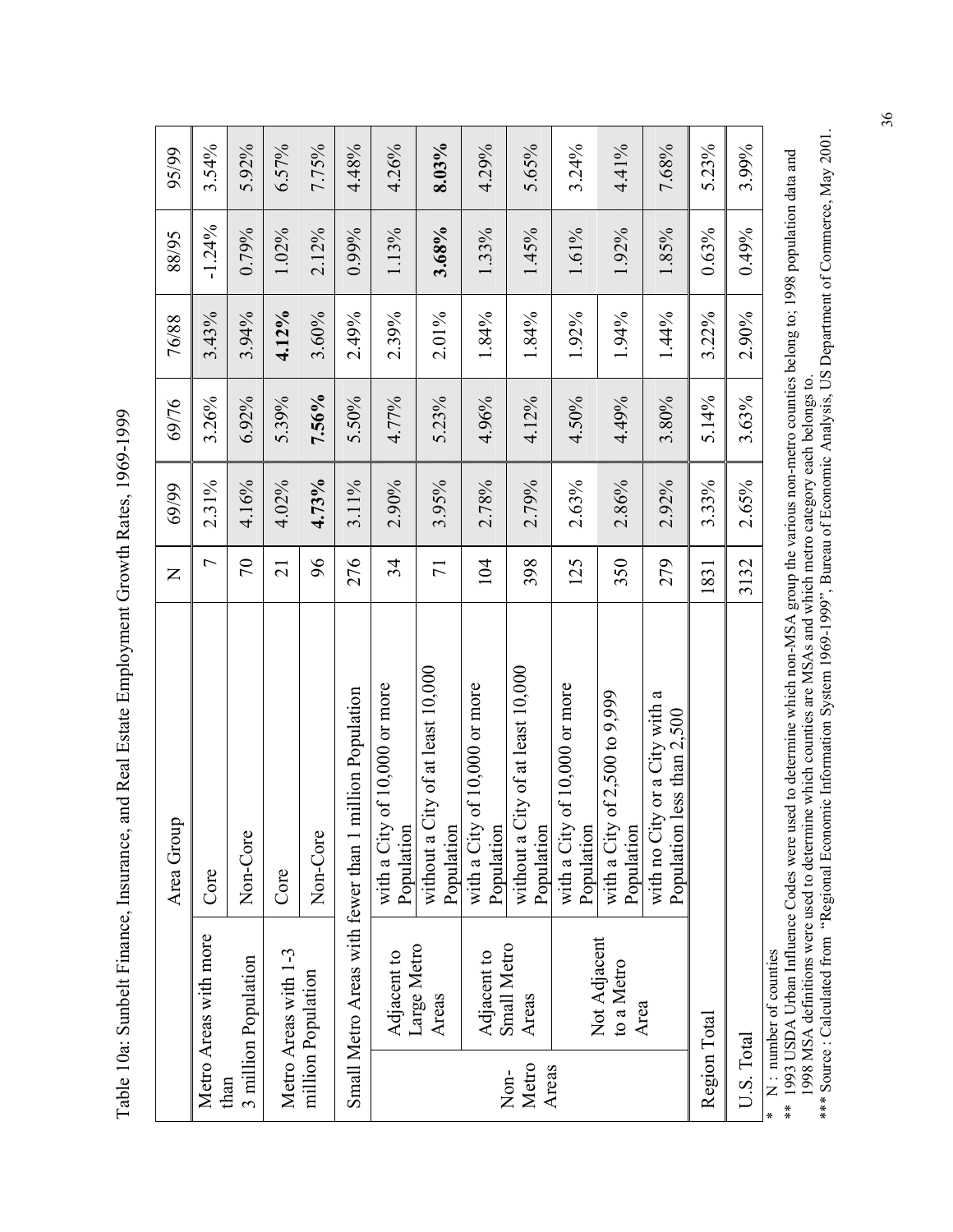Table 10b: Frostbelt Finance, Insurance, and Real Estate Employment Growth Rates, 1969-1999 Table 10b: Frostbelt Finance, Insurance, and Real Estate Employment Growth Rates, 1969-1999

| Small Metro Areas with fewer than 1 million Population<br>Core<br>Not Adjacent<br>Large Metro<br>Small Metro<br>Metro Areas with 1-3<br>Adjacent to<br>Adjacent to<br>to a Metro<br>million Population<br>Areas<br>Areas<br>Area<br>Metro<br>Areas<br>Non- | without a City of at least 10,000<br>without a City of at least 10,000<br>of 10,000 or more<br>of 10,000 or more<br>of 10,000 or more<br>of 2,500 to 9,999<br>with no City or a City with a<br>Area Group<br>with a City<br>Population<br>Population<br>with a City<br>Population<br>with a City<br>Population<br>with a City<br>Population<br>Population<br>Non-Core<br>Non-Core<br>Core | $\circ$<br>28<br>78<br>100<br>210<br>84<br>64<br>179<br>250<br>13<br>223<br>51<br>$\overline{Z}$ | 2.95%<br>0.68%<br>2.06%<br>2.94%<br>2.23%<br>1.73%<br>2.06%<br>1.72%<br>1.83%<br>1.69%<br>1.58%<br>1.23%<br>69/99 | $-0.25%$<br>4.23%<br>3.50%<br>2.53%<br>3.58%<br>2.63%<br>3.30%<br>2.29%<br>1.67%<br>3.27%<br>$2.52\%$<br>2.87%<br>69/76 | $-0.62%$<br>2.47%<br>4.01%<br>2.54%<br>1.89%<br>0.70%<br>$0.11\%$<br>0.26%<br>1.05%<br>0.86%<br>2.08%<br>$0.90\%$<br>76/88 | $-1.73%$<br>2.69%<br>$0.54\%$<br>$0.58\%$<br>2.06%<br>1.28%<br>1.82%<br>$1.02\%$<br>$0.36\%$<br>1.59%<br>1.05%<br>1.87%<br>88/95 | $5.32\%$<br>1.17%<br>3.03%<br>2.37%<br>4.79%<br>2.60%<br>3.76%<br>3.97%<br>4.92%<br>3.34%<br>3.88%<br>3.25%<br>95/99 |  |
|------------------------------------------------------------------------------------------------------------------------------------------------------------------------------------------------------------------------------------------------------------|-------------------------------------------------------------------------------------------------------------------------------------------------------------------------------------------------------------------------------------------------------------------------------------------------------------------------------------------------------------------------------------------|--------------------------------------------------------------------------------------------------|-------------------------------------------------------------------------------------------------------------------|-------------------------------------------------------------------------------------------------------------------------|----------------------------------------------------------------------------------------------------------------------------|----------------------------------------------------------------------------------------------------------------------------------|----------------------------------------------------------------------------------------------------------------------|--|
| Region Total                                                                                                                                                                                                                                               | less than $2,500$<br>Population                                                                                                                                                                                                                                                                                                                                                           | 1301                                                                                             | 2.06%                                                                                                             | 2.47%                                                                                                                   | 2.60%                                                                                                                      | 0.35%                                                                                                                            | 2.70%                                                                                                                |  |
| U.S. Total                                                                                                                                                                                                                                                 |                                                                                                                                                                                                                                                                                                                                                                                           | 3132                                                                                             | 2.65%                                                                                                             | 3.63%                                                                                                                   | 2.90%                                                                                                                      | 0.49%                                                                                                                            | 3.99%                                                                                                                |  |
| N : number of counties                                                                                                                                                                                                                                     |                                                                                                                                                                                                                                                                                                                                                                                           |                                                                                                  |                                                                                                                   |                                                                                                                         |                                                                                                                            |                                                                                                                                  |                                                                                                                      |  |

\*\* 1993 USDA Urban Influence Codes were used to determine which non-MSA group the various non-metro counties belong to; 1998 population data and<br>1998 MSA definitions were used to determine which counties are MSAs and which \*\* 1993 USDA Urban Influence Codes were used to determine which non-MSA group the various non-metro counties belong to; 1998 population data and 1998 MSA definitions were used to determine which counties are MSAs and which metro category each belongs to.

\*\*\* Source : Calculated from "Regional Economic Information System 1969-1999", Bureau of Economic Analysis, US Department of Commerce, May 2001.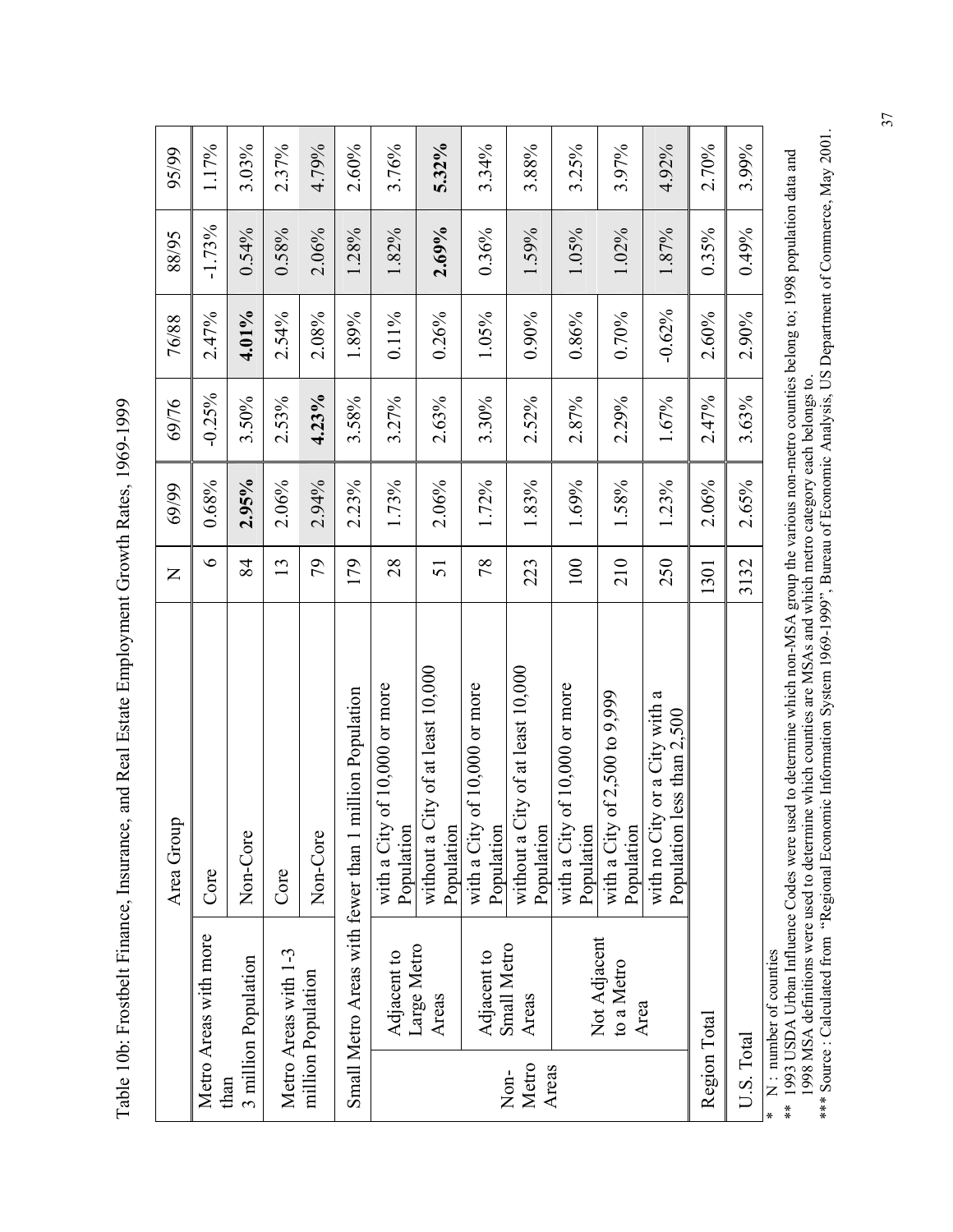Table 11a: Sunbelt Construction Employment Growth Rates, 1969-1999 Table 11a: Sunbelt Construction Employment Growth Rates, 1969-1999

|               |                             | Area Group                                                       | $\mathsf{Z}% _{0}\!\left( \mathcal{M}_{0}\right) ^{T\!\left( 1\right) }=\mathsf{Z}_{0}\!\left( \mathcal{M}_{0}\right) ^{T\!\left( 1\right) }$ | 69/99    | 69/76 | 76/88    | 88/95    | 95/99    |
|---------------|-----------------------------|------------------------------------------------------------------|-----------------------------------------------------------------------------------------------------------------------------------------------|----------|-------|----------|----------|----------|
|               | Metro Areas with more       | Core                                                             | $\overline{ }$                                                                                                                                | $2.11\%$ | 0.85% | 2.96%    | 0.65%    | 4.34%    |
| than          | 3 million Population        | Non-Core                                                         | $\sqrt{2}$                                                                                                                                    | 4.44%    | 2.23% | 7.45%    | 0.23%    | 6.63%    |
|               | Metro Areas with 1-3        | Core                                                             | $\overline{c}$                                                                                                                                | 3.86%    | 1.93% | 5.50%    | 1.52%    | 6.39%    |
|               | million Population          | Non-Core                                                         | 96                                                                                                                                            | 4.47%    | 4.63% | 4.55%    | 3.19%    | $6.24\%$ |
|               |                             | Small Metro Areas with fewer than 1 million Population           | 276                                                                                                                                           | $3.02\%$ | 3.49% | 2.68%    | $2.52\%$ | 4.08%    |
|               | Adjacent to                 | of 10,000 or more<br>with a City<br>Population                   | 34                                                                                                                                            | 3.50%    | 4.60% | 3.51%    | 1.94%    | 4.28%    |
|               | Large Metro<br>Areas        | without a City of at least 10,000<br>Population                  | $\overline{71}$                                                                                                                               | 4.15%    | 7.03% | 3.86%    | 1.07%    | 5.39%    |
|               | Adjacent to                 | of 10,000 or more<br>with a City<br>Population                   | 104                                                                                                                                           | 2.78%    | 3.78% | 1.85%    | 2.91%    | 3.64%    |
| Metro<br>Non- | <b>Small Metro</b><br>Areas | without a City of at least 10,000<br>Population                  | 398                                                                                                                                           | 3.03%    | 4.69% | $2.12\%$ | 2.77%    | 3.33%    |
| Areas         |                             | of 10,000 or more<br>with a City<br>Population                   | 125                                                                                                                                           | 2.74%    | 4.80% | 0.85%    | 3.82%    | 2.89%    |
|               | Not Adjacent<br>to a Metro  | of 2,500 to 9,999<br>with a City<br>Population                   | 350                                                                                                                                           | 2.46%    | 4.94% | 0.10%    | 4.31%    | 1.98%    |
|               | Area                        | with no City or a City with a<br>less than $2,500$<br>Population | 279                                                                                                                                           | 3.00%    | 4.83% | 1.07%    | 4.06%    | 3.76%    |
| Region Total  |                             |                                                                  | 1831                                                                                                                                          | 3.28%    | 2.99% | 3.70%    | 1.89%    | 4.93%    |
| U.S. Total    |                             |                                                                  | 3132                                                                                                                                          | 2.49%    | 1.03% | 3.53%    | 1.13%    | 4.35%    |
|               | N : number of counties      |                                                                  |                                                                                                                                               |          |       |          |          |          |

\*\* 1993 USDA Urban Influence Codes were used to determine which non-MSA group the various non-metro counties belong to; 1998 population data and<br>1998 MSA definitions were used to determine which counties are MSAs and which \*\* 1993 USDA Urban Influence Codes were used to determine which non-MSA group the various non-metro counties belong to; 1998 population data and 1998 MSA definitions were used to determine which counties are MSAs and which metro category each belongs to.

\*\*\* Source : Calculated from "Regional Economic Information System 1969-1999", Bureau of Economic Analysis, US Department of Commerce, May 2001.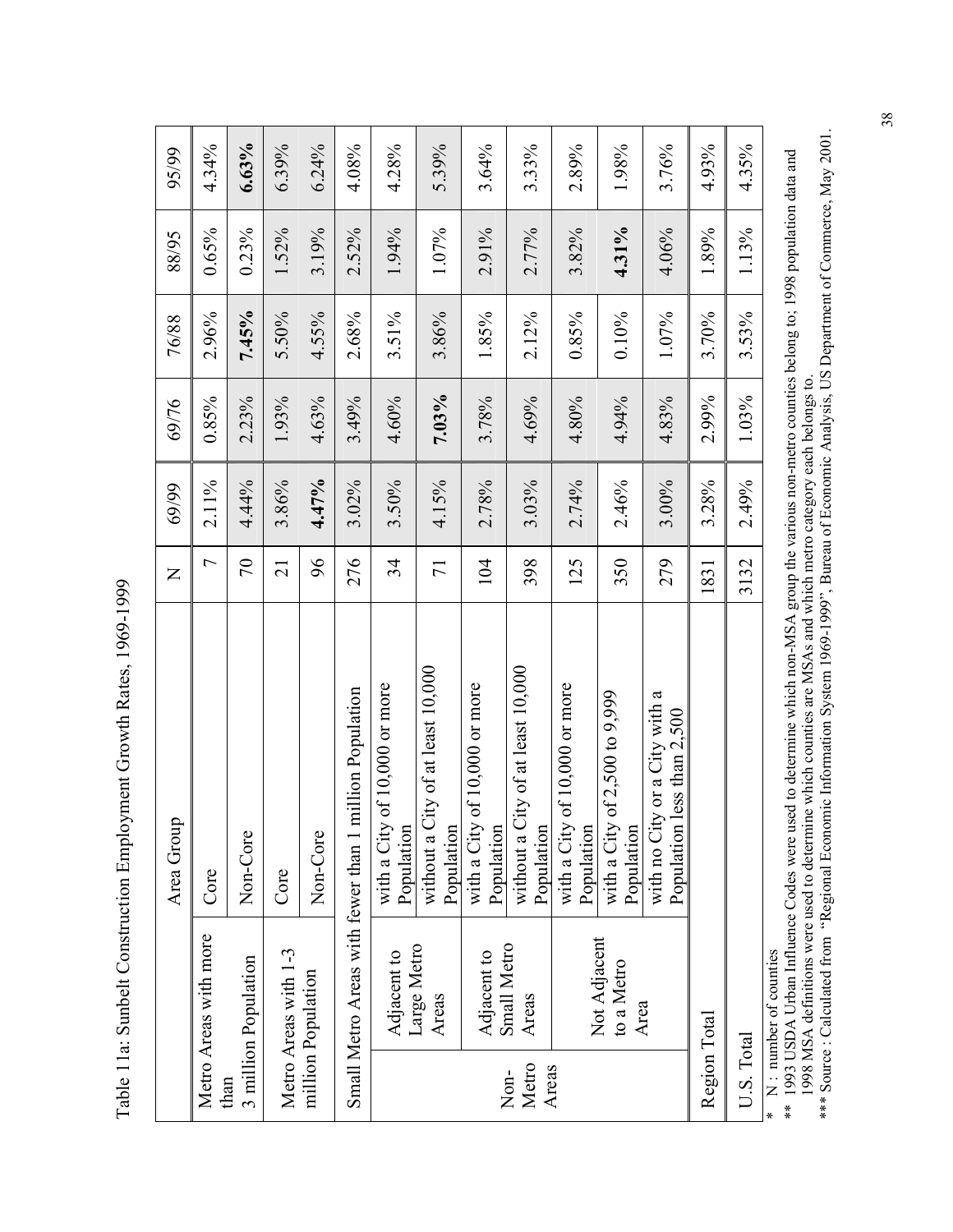Table 11b: Frostbelt Construction Employment Growth Rates, 1969-1999 Table 11b: Frostbelt Construction Employment Growth Rates, 1969-1999

|                        |                                    | Area Group                                                  | $\overline{z}$ | 69/99    | 69/76    | 76/88    | 88/95    | 95/99 |
|------------------------|------------------------------------|-------------------------------------------------------------|----------------|----------|----------|----------|----------|-------|
|                        | Metro Areas with more              | Core                                                        | $\circ$        | $-0.20%$ | $-4.76%$ | 2.31%    | $-2.40%$ | 4.13% |
| than                   | 3 million Population               | Non-Core                                                    | 84             | 1.90%    | $-1.52%$ | 5.28%    | $-1.64%$ | 3.96% |
|                        | Metro Areas with 1-3               | Core                                                        | 13             | 0.82%    | $-2.73%$ | 2.99%    | 0.16%    | 1.70% |
|                        | million Population                 | Non-Core                                                    | 79             | $3.01\%$ | 0.43%    | 4.04%    | 2.70%    | 4.96% |
|                        |                                    | Small Metro Areas with fewer than 1 million Population      | 179            | 1.87%    | $0.11\%$ | 2.67%    | 1.24%    | 3.61% |
|                        | Adjacent to                        | with a City of 10,000 or more<br>Population                 | 28             | 2.13%    | $0.95\%$ | 1.91%    | 3.64%    | 2.23% |
|                        | Large Metro<br>Areas               | City of at least 10,000<br>Population<br>without a          | 51             | 1.85%    | $-0.19%$ | 2.35%    | 1.73%    | 4.13% |
|                        | Adjacent to                        | with a City of 10,000 or more<br>Population                 | 78             | 1.84%    | $0.35\%$ | 2.96%    | $0.34\%$ | 3.70% |
| Metro<br>Areas<br>Non- | Small Metro<br>Areas               | City of at least $10,000$<br>Population<br>without a        | 223            | 2.55%    | 3.75%    | 1.91%    | 2.20%    | 2.96% |
|                        |                                    | with a City of 10,000 or more<br>Population                 | 100            | 1.69%    | 2.45%    | 0.70%    | 2.07%    | 2.66% |
|                        | Not Adjacent<br>to a Metro<br>Area | with a City of $2,500$ to $9,999$<br>Population             | 210            | 1.88%    | 2.50%    | 0.39%    | 3.40%    | 2.59% |
|                        |                                    | with no City or a City with a<br>Population less than 2,500 | 250            | 1.42%    | 3.27%    | $-0.19%$ | 3.08%    | 0.08% |
| Region Total           |                                    |                                                             | 1301           | 1.88%    | 0.17%    | 3.35%    | 0.13%    | 3.52% |
| U.S. Total             |                                    |                                                             | 3132           | 2.49%    | 1.03%    | 3.53%    | 1.13%    | 4.35% |
|                        | $* \mathbb{N}$ mumber of counties  |                                                             |                |          |          |          |          |       |

\* N : number of counties

\*\* 1993 USDA Urban Influence Codes were used to determine which non-MSA group the various non-metro counties belong to; 1998 population data and<br>1998 MSA definitions were used to determine which counties are MSAs and which \*\* 1993 USDA Urban Influence Codes were used to determine which non-MSA group the various non-metro counties belong to; 1998 population data and 1998 MSA definitions were used to determine which counties are MSAs and which metro category each belongs to.

\*\*\* Source : Calculated from "Regional Economic Information System 1969-1999", Bureau of Economic Analysis, US Department of Commerce, May 2001.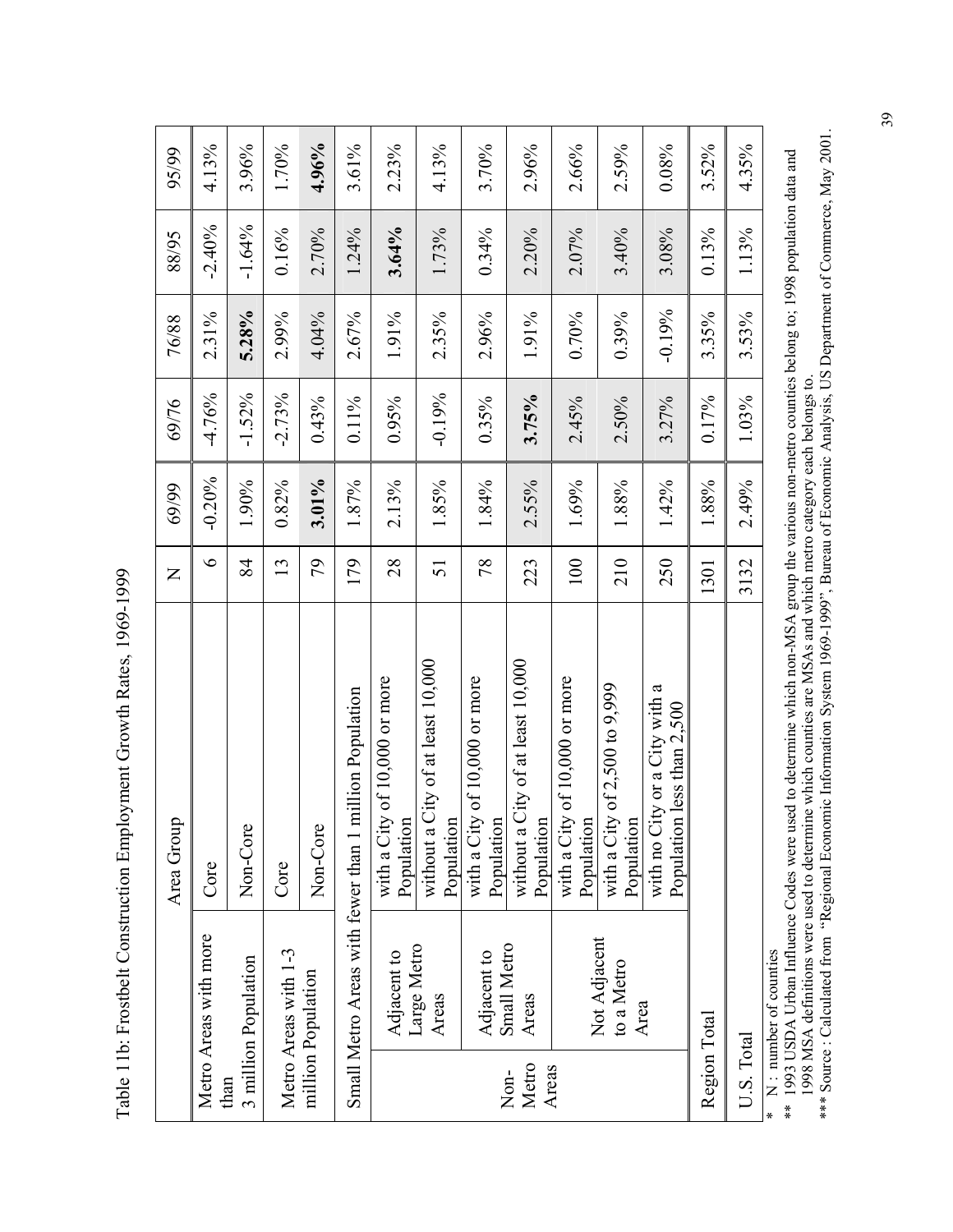Table 12a: Sunbelt Retail Employment Growth Rates, 1969-1999 Table 12a: Sunbelt Retail Employment Growth Rates, 1969-1999

|                        |                                    | Area Group                                                  | $\mathsf{Z}$   | 69/99 | 69/76 | 76/88 | 88/95 | 95/99 |
|------------------------|------------------------------------|-------------------------------------------------------------|----------------|-------|-------|-------|-------|-------|
| than                   | Metro Areas with more              | Core                                                        | $\overline{ }$ | 2.08% | 2.23% | 2.80% | 0.79% | 1.89% |
|                        | 3 million Population               | Non-Core                                                    | $\sqrt{2}$     | 3.98% | 4.53% | 5.13% | 2.46% | 2.23% |
|                        | Metro Areas with 1-3               | Core                                                        | $\overline{c}$ | 3.55% | 4.10% | 4.11% | 2.55% | 2.66% |
|                        | million Population                 | Non-Core                                                    | 96             | 4.26% | 5.21% | 4.80% | 3.24% | 2.75% |
|                        |                                    | Small Metro Areas with fewer than 1 million Population      | 276            | 3.25% | 4.08% | 3.53% | 2.78% | 1.78% |
|                        | Adjacent to                        | with a City of 10,000 or more<br>Population                 | 34             | 2.98% | 2.58% | 3.46% | 3.21% | 1.87% |
|                        | Large Metro<br>Areas               | without a City of at least 10,000<br>Population             | $\overline{7}$ | 2.92% | 2.07% | 3.20% | 3.67% | 2.28% |
|                        | Adjacent to                        | of 10,000 or more<br>with a City<br>Population              | 104            | 2.70% | 2.81% | 2.82% | 2.79% | 2.02% |
| Metro<br>Areas<br>Non- | Small Metro<br>Areas               | without a City of at least 10,000<br>Population             | 398            | 2.30% | 1.89% | 2.46% | 2.75% | 1.75% |
|                        |                                    | of $10,000$ or more<br>with a City<br>Population            | 125            | 2.89% | 3.50% | 2.85% | 3.14% | 1.47% |
|                        | Not Adjacent<br>to a Metro<br>Area | of 2,500 to 9,999<br>with a City<br>Population              | 350            | 2.35% | 2.65% | 2.06% | 3.11% | 1.38% |
|                        |                                    | with no City or a City with a<br>Population less than 2,500 | 279            | 1.86% | 1.41% | 1.62% | 3.01% | 1.36% |
| Region Total           |                                    |                                                             | 1831           | 3.15% | 3.58% | 3.65% | 2.48% | 2.06% |
| U.S. Total             |                                    |                                                             | 3132           | 2.35% | 2.33% | 2.86% | 1.88% | 1.67% |
|                        | $* \mathbf{N}$ munder of counties  |                                                             |                |       |       |       |       |       |

\* N : number of counties

\* N : number of counties<br>\*\* 1993 USDA Urban Influence Codes were used to determine which non-MSA group the various non-metro counties belong to; 1998 population data and<br>1998 MSA definitions were used to determine which co \*\* 1993 USDA Urban Influence Codes were used to determine which non-MSA group the various non-metro counties belong to; 1998 population data and 1998 MSA definitions were used to determine which counties are MSAs and which metro category each belongs to.

\*\*\* Source : Calculated from "Regional Economic Information System 1969-1999", Bureau of Economic Analysis, US Department of Commerce, May 2001.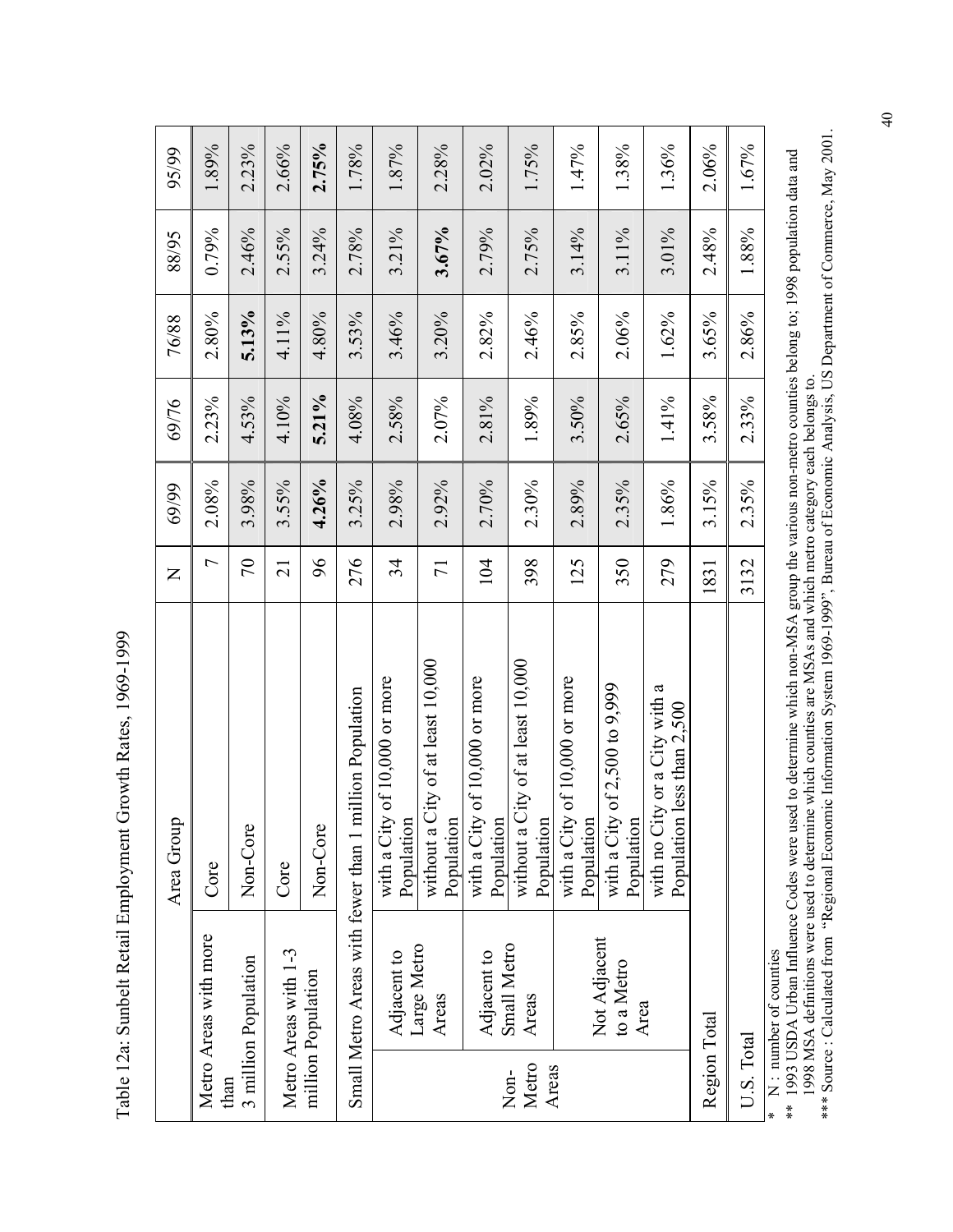Table 12b: Frostbelt Retail Employment Growth Rates, 1969-1999 Table 12b: Frostbelt Retail Employment Growth Rates, 1969-1999

| 95/99        | 1.08%                 | 1.34%                | 0.47%                | 1.98%              | 1.02%                                                  | 1.64%                                       | 1.51%                                              | 1.41%                                         | 1.58%                                                | 1.19%                                       | 1.35%                                           | 0.56%                                                            | 1.19%        | 1.67%                    |
|--------------|-----------------------|----------------------|----------------------|--------------------|--------------------------------------------------------|---------------------------------------------|----------------------------------------------------|-----------------------------------------------|------------------------------------------------------|---------------------------------------------|-------------------------------------------------|------------------------------------------------------------------|--------------|--------------------------|
| 88/95        | $-0.74\%$             | $0.41\%$             | 0.89%                | 2.72%              | 1.91%                                                  | 2.59%                                       | 2.70%                                              | 1.79%                                         | 2.52%                                                | 2.39%                                       | 2.31%                                           | 2.31%                                                            | 1.20%        | 1.88%                    |
| 76/88        | 0.71%                 | 2.53%                | 1.92%                | 2.88%              | 2.33%                                                  | 2.04%                                       | 1.88%                                              | 2.22%                                         | 1.79%                                                | 1.86%                                       | 1.31%                                           | $-0.18%$                                                         | 2.07%        | 2.86%                    |
| 69/76        | $-1.24%$              | 1.57%                | 1.46%                | 2.31%              | $2.12\%$                                               | 1.36%                                       | 1.06%                                              | 1.68%                                         | 1.16%                                                | 2.29%                                       | 1.20%                                           | 0.44%                                                            | 1.56%        | 2.33%                    |
| 69/99        | $-0.03%$              | 1.65%                | 1.38%                | $2.59\%$           | 2.01%                                                  | 1.96%                                       | 1.83%                                              | 1.89%                                         | 1.79%                                                | 2.00%                                       | 1.52%                                           | 0.65%                                                            | 1.63%        | 2.35%                    |
| $\mathsf{Z}$ | $\circ$               | 84                   | 13                   | 56                 | 179                                                    | 28                                          | 51                                                 | 78                                            | 223                                                  | 100                                         | 210                                             | 250                                                              | 1301         | 3132                     |
| Area Group   | Core                  | Non-Core             | Core                 | Non-Core           | Small Metro Areas with fewer than 1 million Population | with a City of 10,000 or more<br>Population | City of at least 10,000<br>Population<br>without a | with a City of $10,000$ or more<br>Population | City of at least $10,000$<br>Population<br>without a | with a City of 10,000 or more<br>Population | with a City of $2,500$ to $9,999$<br>Population | with no City or a City with a<br>less than $2,500$<br>Population |              |                          |
|              | Metro Areas with more | 3 million Population | Metro Areas with 1-3 | million Population |                                                        | Adjacent to                                 | Large Metro<br>Areas                               | Adjacent to                                   | Small Metro<br>Areas                                 |                                             | Not Adjacent<br>to a Metro                      | Area                                                             | Region Total | $* N$ number of counties |
|              |                       | than                 |                      |                    |                                                        |                                             |                                                    |                                               | Metro<br>Non-                                        | Areas                                       |                                                 |                                                                  |              | U.S. Total               |

\* N : number of counties

\*\* 1993 USDA Urban Influence Codes were used to determine which non-MSA group the various non-metro counties belong to; 1998 population data and<br>1998 MSA definitions were used to determine which counties are MSAs and which \*\* 1993 USDA Urban Influence Codes were used to determine which non-MSA group the various non-metro counties belong to; 1998 population data and 1998 MSA definitions were used to determine which counties are MSAs and which metro category each belongs to.

\*\*\* Source : Calculated from "Regional Economic Information System 1969-1999", Bureau of Economic Analysis, US Department of Commerce, May 2001.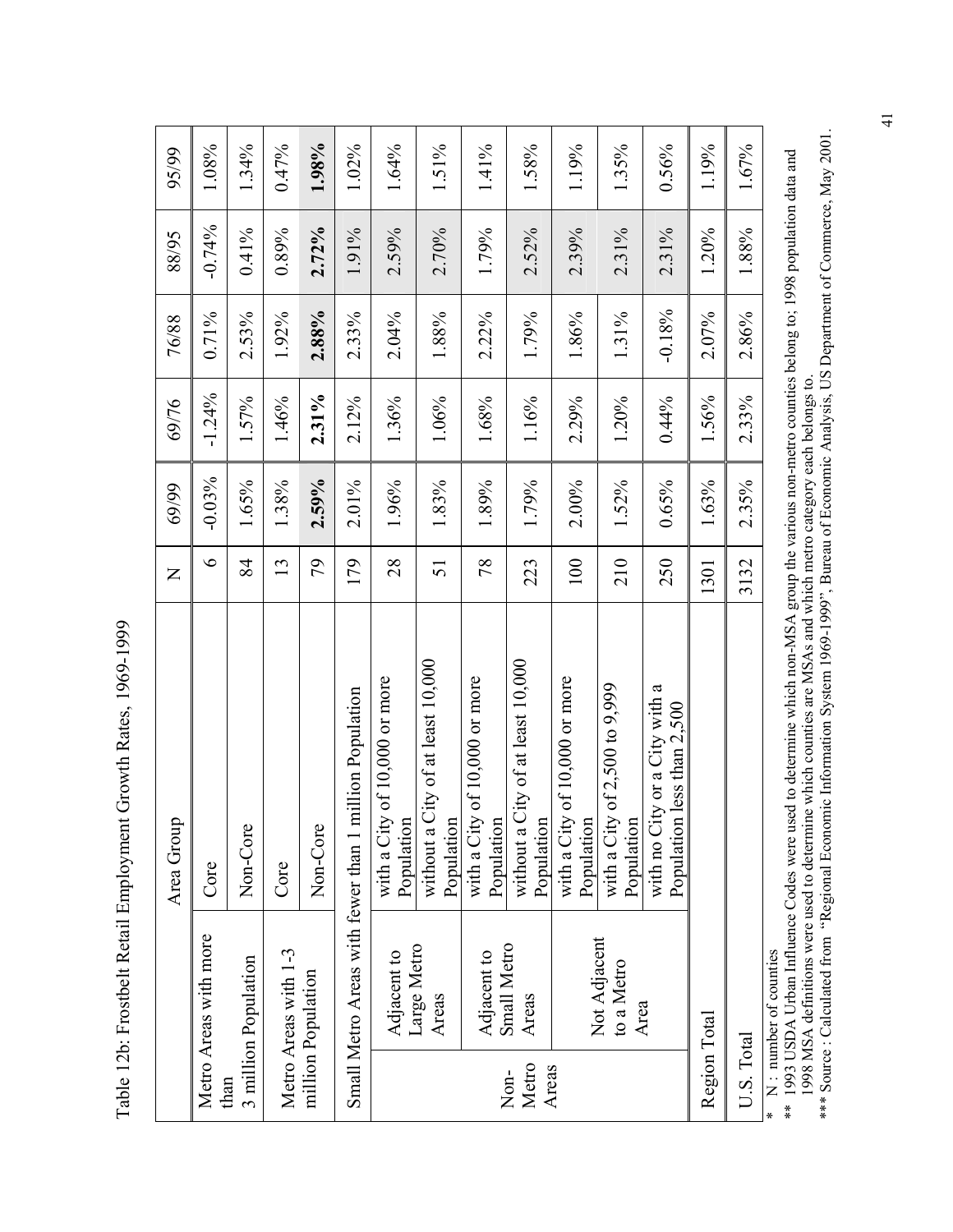Table 13a: Sunbelt Wholesale Employment Growth Rates, 1969-1999 Table 13a: Sunbelt Wholesale Employment Growth Rates, 1969-1999

|                        |                                    | Area Group                                                  | Z               | 69/99    | 69/76  | 76/88    | 88/95    | 95/99    |
|------------------------|------------------------------------|-------------------------------------------------------------|-----------------|----------|--------|----------|----------|----------|
| than                   | Metro Areas with more              | Core                                                        | $\overline{ }$  | 1.76%    | 2.84%  | 2.23%    | $-0.23%$ | 1.91%    |
|                        | 3 million Population               | Non-Core                                                    | $\sqrt{2}$      | 4.97%    | 6.23%  | $6.04\%$ | 2.77%    | 3.38%    |
|                        | Metro Areas with 1-3               | Core                                                        | $\overline{21}$ | 2.58%    | 2.60%  | 3.08%    | 1.61%    | 2.73%    |
|                        | million Population                 | Non-Core                                                    | 96              | 4.91%    | 5.83%  | 5.10%    | 4.11%    | 4.13%    |
|                        |                                    | Small Metro Areas with fewer than 1 million Population      | 276             | 2.42%    | 4.24%  | 1.85%    | 1.98%    | 1.73%    |
|                        | Adjacent to                        | with a City of 10,000 or more<br>Population                 | 34              | 3.10%    | 4.28%  | 3.61%    | 2.17%    | 1.11%    |
|                        | Large Metro<br>Areas               | without a City of at least 10,000<br>Population             | $\overline{7}$  | 3.78%    | 8.95%  | 1.58%    | 3.69%    | 1.52%    |
|                        | Adjacent to                        | of 10,000 or more<br>with a City<br>Population              | 104             | 2.54%    | 5.61%  | 1.19%    | 2.66%    | 0.99%    |
| Metro<br>Areas<br>Non- | Small Metro<br>Areas               | without a City of at least 10,000<br>Population             | 398             | 2.70%    | 7.41%  | 1.17%    | 1.77%    | 0.72%    |
|                        |                                    | with a City of 10,000 or more<br>Population                 | 125             | 2.50%    | 6.07%  | 0.94%    | 2.41%    | 1.08%    |
|                        | Not Adjacent<br>to a Metro<br>Area | of $2,500$ to $9,999$<br>with a City<br>Population          | 350             | 2.63%    | 7.77%  | 0.60%    | 2.19%    | 0.47%    |
|                        |                                    | with no City or a City with a<br>Population less than 2,500 | 279             | 2.64%    | 11.07% | 0.40%    | $0.71\%$ | $-2.06%$ |
| Region Total           |                                    |                                                             | 1831            | 2.78%    | 4.09%  | 2.80%    | 1.70%    | 2.31%    |
| U.S. Total             |                                    |                                                             | 3132            | $2.03\%$ | 2.91%  | 2.19%    | 0.98%    | 1.83%    |
|                        | $* \mathbf{N}$ mumber of counties  |                                                             |                 |          |        |          |          |          |

\* N : number of counties

\* N : number of counties<br>\*\* 1993 USDA Urban Influence Codes were used to determine which non-MSA group the various non-metro counties belong to; 1998 population data and<br>1998 MSA definitions were used to determine which co \*\* 1993 USDA Urban Influence Codes were used to determine which non-MSA group the various non-metro counties belong to; 1998 population data and 1998 MSA definitions were used to determine which counties are MSAs and which metro category each belongs to.

\*\*\* Source : Calculated from "Regional Economic Information System 1969-1999", Bureau of Economic Analysis, US Department of Commerce, May 2001.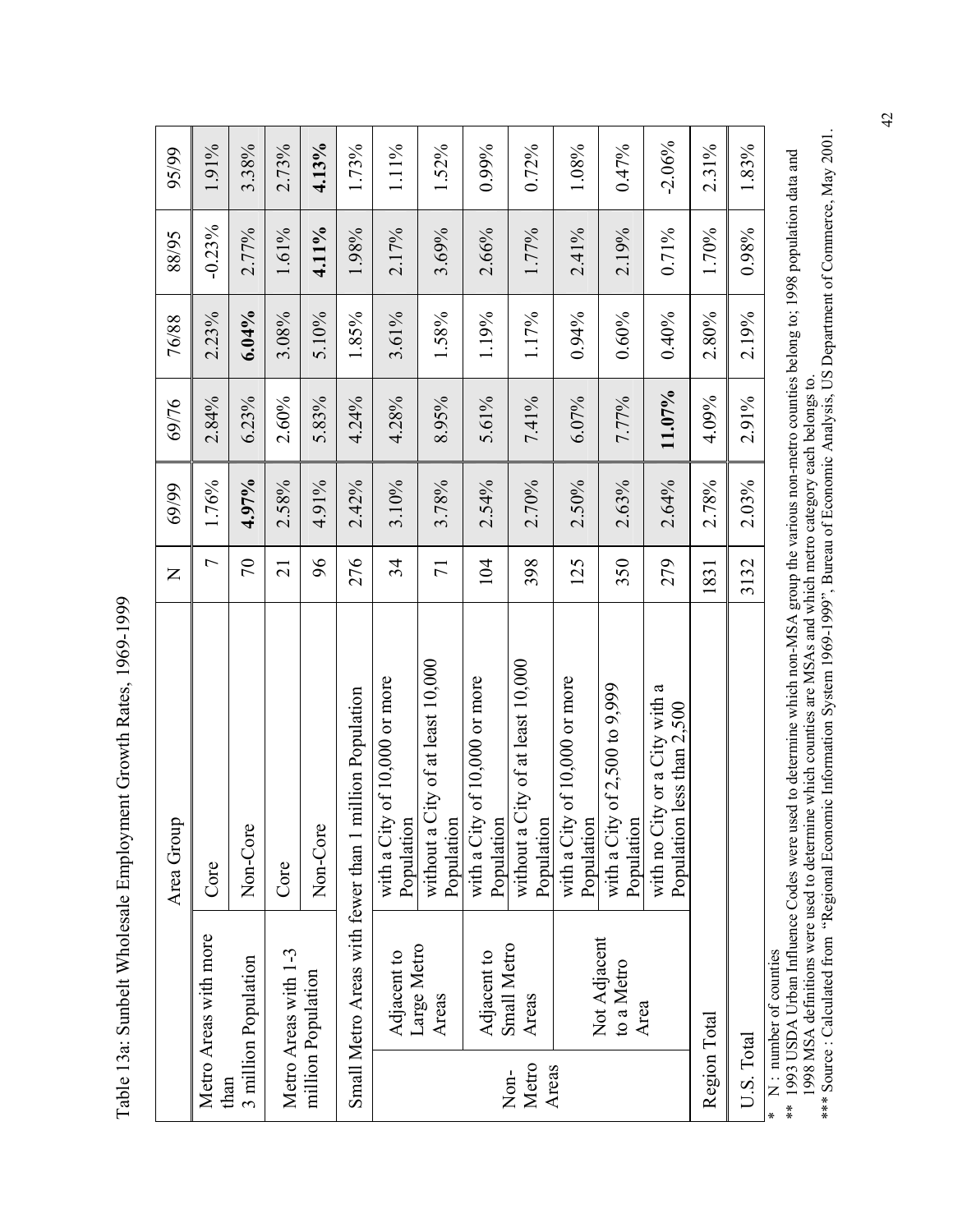Table 13b: Frostbelt Wholesale Employment Growth Rates, 1969-1999 Table 13b: Frostbelt Wholesale Employment Growth Rates, 1969-1999

|               |                                    | Area Group                                                  | $\mathsf{\Sigma}$ | 69/99    | 69/76    | 76/88    | 88/95    | 95/99    |
|---------------|------------------------------------|-------------------------------------------------------------|-------------------|----------|----------|----------|----------|----------|
|               | Metro Areas with more              | Core                                                        | $\circ$           | $-1.25%$ | $-2.18%$ | $0.02\%$ | $-3.13%$ | $-0.15%$ |
| than          | 3 million Population               | Non-Core                                                    | 84                | 2.29%    | 3.28%    | 2.92%    | 0.39%    | 1.97%    |
|               | Metro Areas with 1-3               | Core                                                        | 13                | 1.10%    | 1.03%    | 1.55%    | 0.33%    | 1.23%    |
|               | million Population                 | Non-Core                                                    | 79                | 2.88%    | 3.79%    | 2.50%    | 2.81%    | $2.54\%$ |
|               |                                    | Small Metro Areas with fewer than 1 million Population      | 179               | 1.78%    | 2.98%    | 1.67%    | 1.08%    | 1.24%    |
|               | Adjacent to                        | with a City of 10,000 or more<br>Population                 | 28                | 2.72%    | 6.26%    | 1.45%    | 2.36%    | 0.97%    |
|               | Large Metro<br>Areas               | City of at least $10,000$<br>Population<br>without a        | 51                | 2.95%    | 10.36%   | 0.83%    | 0.16%    | 1.20%    |
|               | Adjacent to                        | with a City of 10,000 or more<br>Population                 | 78                | 2.35%    | 5.44%    | 1.22%    | 1.72%    | 1.42%    |
| Metro<br>Non- | <b>Small Metro</b><br>Areas        | City of at least 10,000<br>Population<br>without a          | 223               | 2.57%    | 9.05%    | 0.43%    | 1.29%    | $-0.13%$ |
| Areas         |                                    | of 10,000 or more<br>with a City<br>Population              | 100               | 2.21%    | 7.07%    | 0.67%    | 1.07%    | $0.30\%$ |
|               | Not Adjacent<br>to a Metro<br>Area | of 2,500 to 9,999<br>with a City<br>Population              | 210               | 2.73%    | 9.34%    | 0.37%    | 1.56%    | 0.26%    |
|               |                                    | with no City or a City with a<br>Population less than 2,500 | 250               | $3.53\%$ | 14.75%   | 0.36%    | 0.17%    | $-0.73%$ |
| Region Total  |                                    |                                                             | 1301              | 1.20%    | 1.39%    | 1.63%    | 0.23%    | 1.30%    |
| U.S. Total    |                                    |                                                             | 3132              | $2.03\%$ | 2.91%    | 2.19%    | 0.98%    | 1.83%    |
|               | N : number of counties             |                                                             |                   |          |          |          |          |          |

\*\* 1993 USDA Urban Influence Codes were used to determine which non-MSA group the various non-metro counties belong to; 1998 population data and<br>1998 MSA definitions were used to determine which counties are MSAs and which \*\* 1993 USDA Urban Influence Codes were used to determine which non-MSA group the various non-metro counties belong to; 1998 population data and 1998 MSA definitions were used to determine which counties are MSAs and which metro category each belongs to.

\*\*\* Source : Calculated from "Regional Economic Information System 1969-1999", Bureau of Economic Analysis, US Department of Commerce, May 2001.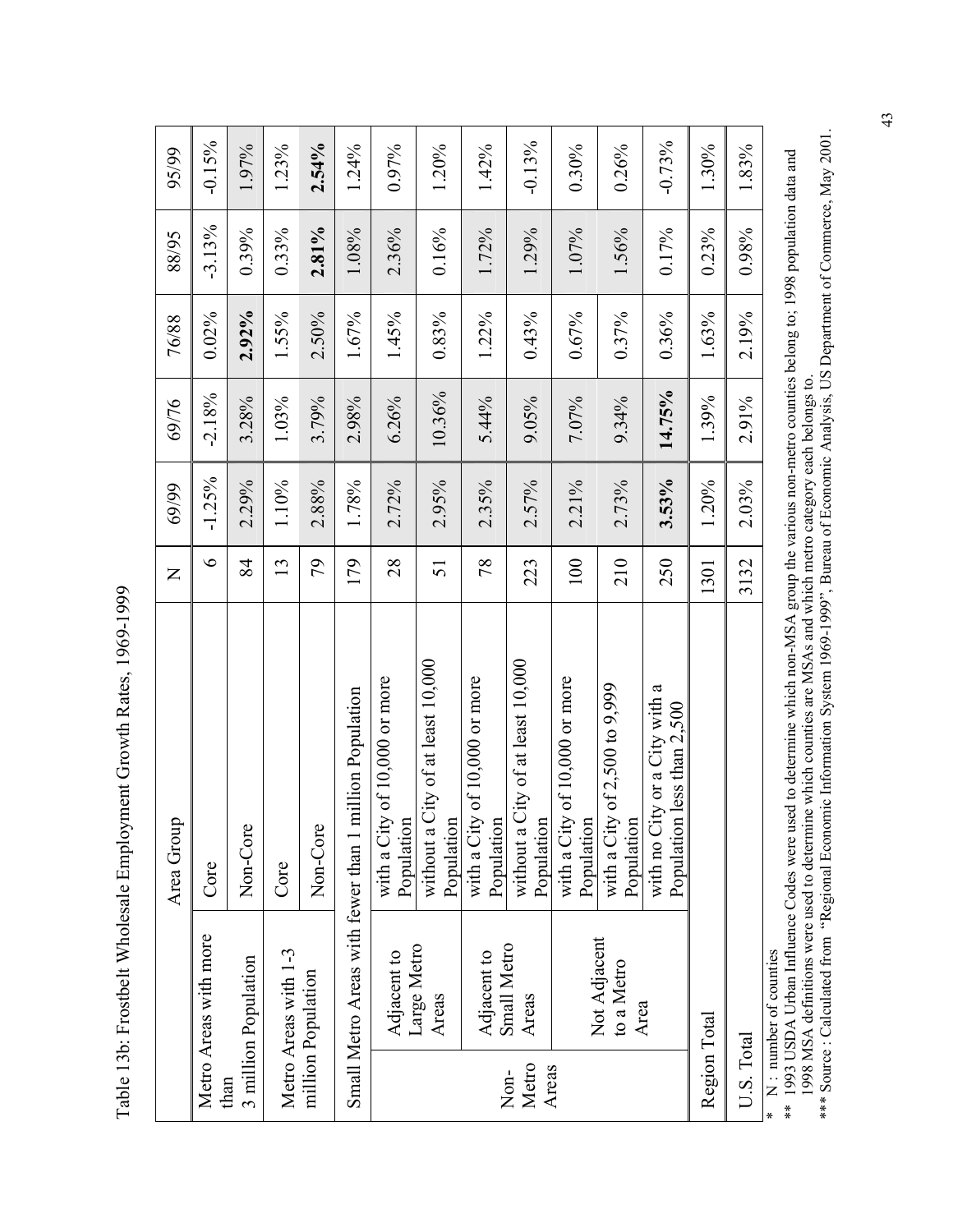Table 14a: Sunbelt Transportation and Public Utilities Employment Growth Rates, 1969-1999 Table 14a: Sunbelt Transportation and Public Utilities Employment Growth Rates, 1969-1999

|                        |                                    | Area Group                                                  | $\overline{z}$  | 69/99 | 69/76    | 76/88 | 88/95 | 95/99    |
|------------------------|------------------------------------|-------------------------------------------------------------|-----------------|-------|----------|-------|-------|----------|
| than                   | Metro Areas with more              | Core                                                        | Γ               | 1.97% | $0.45\%$ | 2.35% | 1.61% | 4.12%    |
|                        | 3 million Population               | Non-Core                                                    | $\sqrt{2}$      | 3.65% | 2.58%    | 4.26% | 3.63% | 3.76%    |
|                        | Metro Areas with 1-3               | Core                                                        | $\overline{21}$ | 3.06% | 1.88%    | 3.45% | 2.91% | 4.21%    |
|                        | million Population                 | Non-Core                                                    | 96              | 3.65% | 2.86%    | 3.99% | 3.61% | 4.04%    |
|                        |                                    | Small Metro Areas with fewer than 1 million Population      | 276             | 2.26% | $2.00\%$ | 2.09% | 2.20% | 3.34%    |
|                        | Adjacent to                        | with a City of 10,000 or more<br>Population                 | 34              | 2.26% | 1.77%    | 1.43% | 3.00% | 4.31%    |
|                        | Large Metro<br>Areas               | City of at least 10,000<br>Population<br>without a          | $\overline{71}$ | 2.69% | 2.38%    | 2.85% | 1.42% | $5.02\%$ |
|                        | Adjacent to                        | with a City of 10,000 or more<br>Population                 | 104             | 1.93% | $2.05\%$ | 1.76% | 1.60% | 2.79%    |
| Metro<br>Areas<br>Non- | Small Metro<br>Areas               | City of at least 10,000<br>Population<br>without a          | 398             | 2.25% | 1.63%    | 2.64% | 1.89% | 2.80%    |
|                        |                                    | with a City of 10,000 or more<br>Population                 | 125             | 1.55% | 2.43%    | 0.76% | 2.09% | 1.38%    |
|                        | Not Adjacent<br>to a Metro<br>Area | with a City of $2,500$ to $9,999$<br>Population             | 350             | 1.90% | 1.99%    | 2.08% | 1.16% | 2.53%    |
|                        |                                    | with no City or a City with a<br>Population less than 2,500 | 279             | 2.50% | 2.47%    | 2.22% | 2.94% | 2.65%    |
| Region Total           |                                    |                                                             | 1831            | 2.55% | 1.74%    | 2.71% | 2.44% | 3.65%    |
| U.S. Total             |                                    |                                                             | 3132            | 1.70% | 0.58%    | 1.84% | 1.84% | 3.01%    |
| ×                      | $N:$ number of counties            |                                                             |                 |       |          |       |       |          |

\*\* 1993 USDA Urban Influence Codes were used to determine which non-MSA group the various non-metro counties belong to; 1998 population data and<br>1998 MSA definitions were used to determine which counties are MSAs and which \*\* 1993 USDA Urban Influence Codes were used to determine which non-MSA group the various non-metro counties belong to; 1998 population data and 1998 MSA definitions were used to determine which counties are MSAs and which metro category each belongs to.

\*\*\* Source : Calculated from "Regional Economic Information System 1969-1999", Bureau of Economic Analysis, US Department of Commerce, May 2001.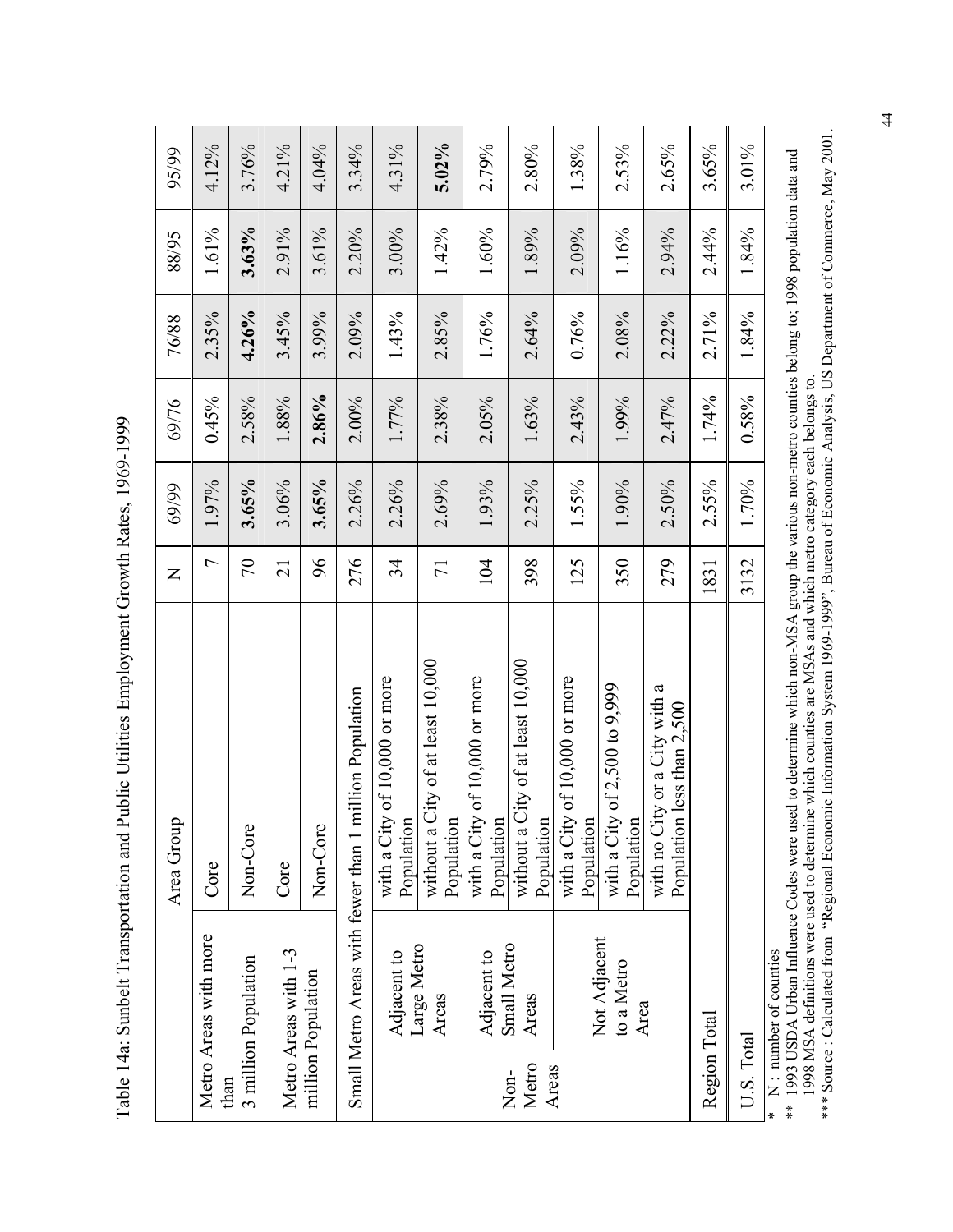Table 14b: Frostbelt Transportation and Public Utilities Employment Growth Rates, 1969-1999 Table 14b: Frostbelt Transportation and Public Utilities Employment Growth Rates, 1969-1999

|               |                            | Area Group                                                  | $\mathsf{Z}% _{0}\!\left( \mathcal{M}_{0}\right) ^{T\!\left( 1\right) }=\mathsf{Z}_{0}\!\left( \mathcal{M}_{0}\right) ^{T\!\left( 1\right) }$ | 69/99    | 69/76     | 76/88    | 88/95    | 95/99    |
|---------------|----------------------------|-------------------------------------------------------------|-----------------------------------------------------------------------------------------------------------------------------------------------|----------|-----------|----------|----------|----------|
|               | Metro Areas with more      | Core                                                        | $\circ$                                                                                                                                       | $-0.68%$ | $-2.33%$  | $-0.52%$ | $-0.46%$ | 1.33%    |
| than          | 3 million Population       | Non-Core                                                    | 84                                                                                                                                            | 1.38%    | $-0.02%$  | 1.72%    | 1.43%    | 2.74%    |
|               | Metro Areas with 1-3       | Core                                                        | 13                                                                                                                                            | 0.99%    | $-0.91\%$ | 1.13%    | 1.58%    | 2.89%    |
|               | million Population         | Non-Core                                                    | 56                                                                                                                                            | 1.32%    | $0.11\%$  | 1.29%    | 1.86%    | 2.58%    |
|               |                            | Small Metro Areas with fewer than 1 million Population      | 179                                                                                                                                           | 1.25%    | 0.68%     | 1.11%    | 1.39%    | 2.40%    |
|               | Adjacent to                | with a City of 10,000 or more<br>Population                 | 28                                                                                                                                            | 1.03%    | $-0.07%$  | 1.30%    | 1.05%    | 2.10%    |
|               | Large Metro<br>Areas       | City of at least $10,000$<br>Population<br>without a        | 51                                                                                                                                            | $1.57\%$ | 1.47%     | 1.62%    | 1.82%    | 1.11%    |
|               | Adjacent to                | with a City of 10,000 or more<br>Population                 | 78                                                                                                                                            | 0.55%    | $0.00\%$  | 0.37%    | 0.73%    | 1.70%    |
| Metro<br>Non- | Small Metro<br>Areas       | City of at least 10,000<br>Population<br>without a          | 223                                                                                                                                           | 1.36%    | 1.18%     | 1.28%    | 1.93%    | $0.95\%$ |
| Areas         |                            | with a City of 10,000 or more<br>Population                 | 100                                                                                                                                           | 1.01%    | 1.31%     | $0.75\%$ | 0.85%    | 1.55%    |
|               | Not Adjacent<br>to a Metro | with a City of $2,500$ to $9,999$<br>Population             | 210                                                                                                                                           | 0.86%    | 0.74%     | 1.05%    | 1.14%    | $-0.02%$ |
|               | Area                       | with no City or a City with a<br>Population less than 2,500 | 250                                                                                                                                           | 1.30%    | 1.02%     | 1.52%    | 2.27%    | $-0.58%$ |
| Region Total  |                            |                                                             | 1301                                                                                                                                          | 1.02%    | 0.22%     | 0.99%    | 1.16%    | 2.24%    |
| U.S. Total    |                            |                                                             | 3132                                                                                                                                          | 1.70%    | 0.58%     | 1.84%    | 1.84%    | 3.01%    |
| ∗             | N : number of counties     |                                                             |                                                                                                                                               |          |           |          |          |          |

\*\* 1993 USDA Urban Influence Codes were used to determine which non-MSA group the various non-metro counties belong to; 1998 population data and<br>1998 MSA definitions were used to determine which counties are MSAs and which \*\* 1993 USDA Urban Influence Codes were used to determine which non-MSA group the various non-metro counties belong to; 1998 population data and 1998 MSA definitions were used to determine which counties are MSAs and which metro category each belongs to.

\*\*\* Source : Calculated from "Regional Economic Information System 1969-1999", Bureau of Economic Analysis, US Department of Commerce, May 2001.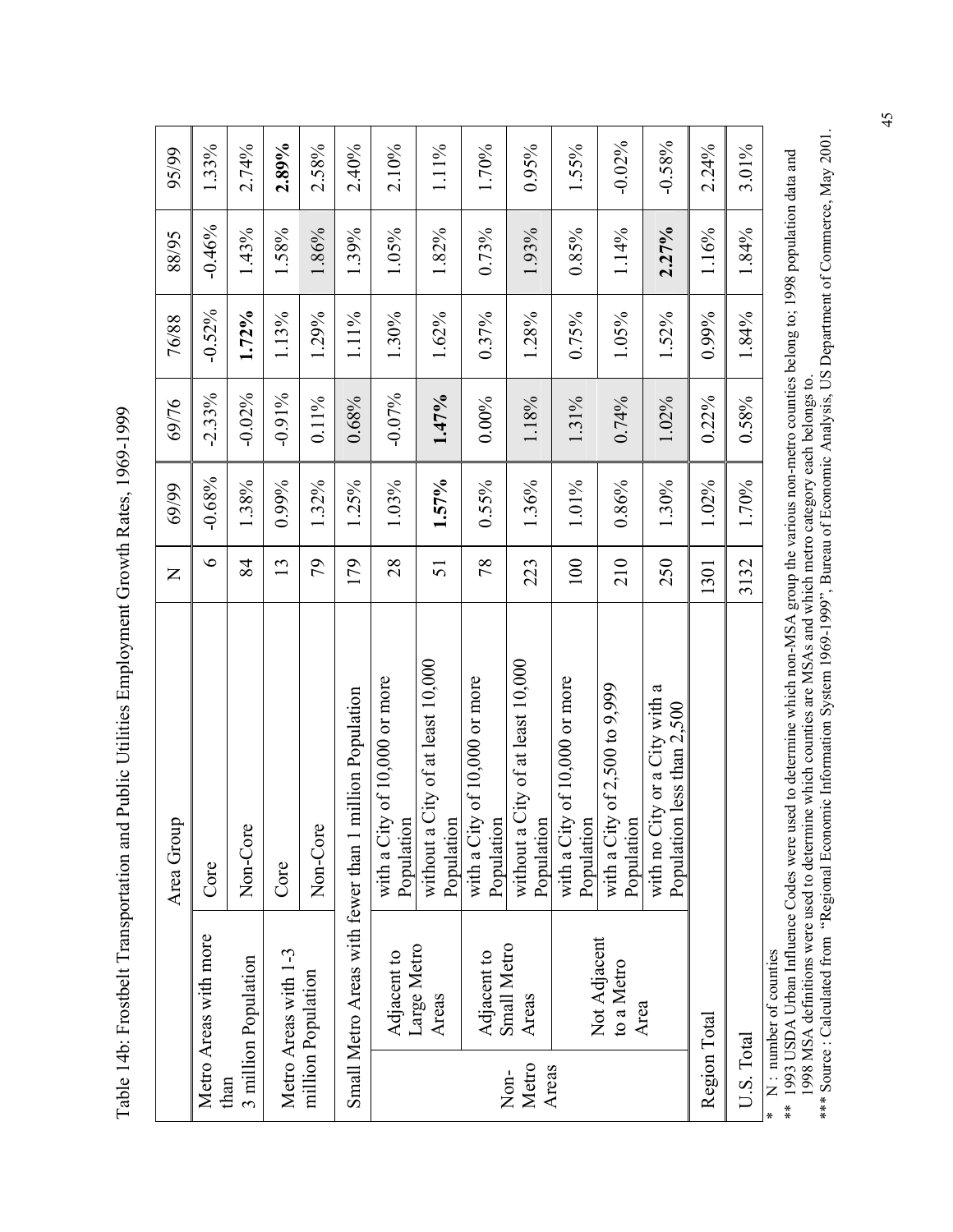Table 15a: Sunbelt Manufacturing Employment Growth Rates, 1969-1999 Table 15a: Sunbelt Manufacturing Employment Growth Rates, 1969-1999

|                        |                                    | Area Group                                                  | $\mathsf{Z}$    | 69/99    | 69/76    | 76/88    | 88/95     | 95/99     |
|------------------------|------------------------------------|-------------------------------------------------------------|-----------------|----------|----------|----------|-----------|-----------|
| than                   | Metro Areas with more              | Core                                                        | $\overline{ }$  | $-0.24%$ | $-0.85%$ | 1.14%    | $-2.60%$  | 0.82%     |
|                        | 3 million Population               | Non-Core                                                    | $\sqrt{2}$      | 1.85%    | 1.06%    | $3.51\%$ | $-0.41\%$ | 2.17%     |
|                        | Metro Areas with 1-3               | Core                                                        | $\overline{21}$ | 1.26%    | 0.08%    | 2.44%    | 0.25%     | 1.57%     |
|                        | million Population                 | Non-Core                                                    | 96              | 1.62%    | 1.57%    | 2.38%    | 0.95%     | $0.61\%$  |
|                        |                                    | Small Metro Areas with fewer than 1 million Population      | 276             | $0.74\%$ | 1.50%    | 0.83%    | $0.41\%$  | $-0.30%$  |
|                        | Adjacent to                        | with a City of 10,000 or more<br>Population                 | 34              | $0.90\%$ | 1.49%    | 0.70%    | 1.04%     | 0.19%     |
|                        | Large Metro<br>Areas               | without a City of at least 10,000<br>Population             | $\overline{7}$  | $0.84\%$ | 1.97%    | 1.10%    | $0.42\%$  | $-1.17%$  |
|                        | Adjacent to                        | of $10,000$ or more<br>with a City<br>Population            | 104             | $0.79\%$ | 1.59%    | 1.04%    | 0.54%     | $-0.94%$  |
| Metro<br>Areas<br>Non- | Small Metro<br>Areas               | without a City of at least 10,000<br>Population             | 398             | $0.70\%$ | 1.85%    | 0.93%    | 1.08%     | $-2.66%$  |
|                        |                                    | of $10,000$ or more<br>with a City<br>Population            | 125             | 0.78%    | 1.39%    | 0.49%    | 1.12%     | $-0.01\%$ |
|                        | Not Adjacent<br>to a Metro<br>Area | of 2,500 to 9,999<br>with a City<br>Population              | 350             | $0.76\%$ | 2.27%    | $0.91\%$ | 0.79%     | $-2.37%$  |
|                        |                                    | with no City or a City with a<br>Population less than 2,500 | 279             | $0.58\%$ | 1.93%    | 1.48%    | 0.64%     | $-4.58%$  |
| Region Total           |                                    |                                                             | 1831            | 0.84%    | $0.92\%$ | 1.52%    | $-0.05%$  | 0.18%     |
| U.S. Total             |                                    |                                                             | 3132            | $-0.19%$ | $-0.72%$ | 0.27%    | $-0.50%$  | $-0.07%$  |
|                        | $* \mathbf{N}$ mumber of counting  |                                                             |                 |          |          |          |           |           |

\* N : number of counties

\* N : number of counties<br>\*\* 1993 USDA Urban Influence Codes were used to determine which non-MSA group the various non-metro counties belong to; 1998 population data and<br>1998 MSA definitions were used to determine which co \*\* 1993 USDA Urban Influence Codes were used to determine which non-MSA group the various non-metro counties belong to; 1998 population data and 1998 MSA definitions were used to determine which counties are MSAs and which metro category each belongs to.

\*\*\* Source : Calculated from "Regional Economic Information System 1969-1999", Bureau of Economic Analysis, US Department of Commerce, May 2001.